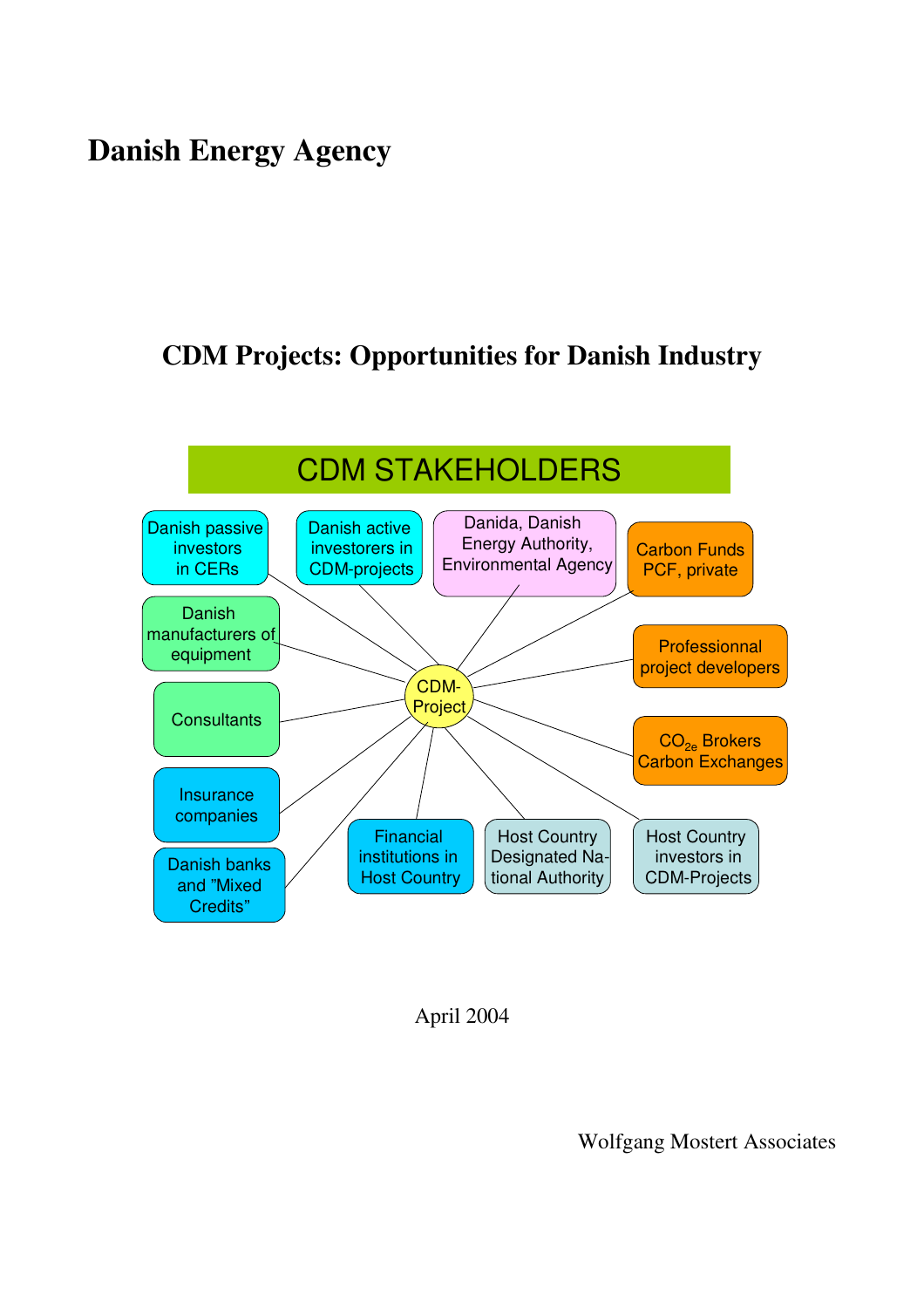# Table of Content

|                | 1.1   | What Scope for Credit Purchases is given Danish Climate Strategy? 10                 |  |
|----------------|-------|--------------------------------------------------------------------------------------|--|
|                | 1.2   | What Scope for Credit Purchases results from the EU's Emissions Trading Directive?11 |  |
|                | 1.3   | How many Credits will be purchased by Government and Industry respectively?12        |  |
|                | 1.4   |                                                                                      |  |
|                | 1.4.1 |                                                                                      |  |
|                | 1.4.2 |                                                                                      |  |
|                | 1.4.3 | Trading of project-generated CO <sub>2</sub> -credits: JI and CDM projects  14       |  |
|                | 1.4.4 |                                                                                      |  |
|                | 1.5   |                                                                                      |  |
|                | 1.6   |                                                                                      |  |
|                | 1.7   |                                                                                      |  |
|                | 1.7.1 |                                                                                      |  |
|                | 1.7.2 |                                                                                      |  |
|                | 1.8   | What Qualitative Criteria does the Danish Government use in its Credit Purchases? 23 |  |
|                | 1.8.1 |                                                                                      |  |
|                | 1.8.2 |                                                                                      |  |
|                | 1.8.3 |                                                                                      |  |
| $\overline{2}$ |       |                                                                                      |  |
| 3              |       |                                                                                      |  |
|                | 3.1   |                                                                                      |  |
|                | 3.2   |                                                                                      |  |
|                | 3.2.1 |                                                                                      |  |
|                | 3.2.2 | Marginal projects where CER-revenue turns the balance in favor of commerciality 26   |  |
|                | 3.2.3 | Projects where CER-revenue, without supplementary subsidies, is insufficient to      |  |
|                |       |                                                                                      |  |
|                | 3.2.4 |                                                                                      |  |
|                | 3.3   |                                                                                      |  |
|                | 3.3.1 |                                                                                      |  |
|                | 3.3.2 |                                                                                      |  |
|                | 333   |                                                                                      |  |
|                | 3.4   |                                                                                      |  |
|                | 3.5   | Funds to grant-finance Project Development by private Developers 33                  |  |
|                | 3.5.1 |                                                                                      |  |
|                | 3.5.2 |                                                                                      |  |
| $\overline{4}$ |       |                                                                                      |  |
|                | 4.1   |                                                                                      |  |
|                | 4.2   |                                                                                      |  |
|                | 4.2.1 |                                                                                      |  |
|                | 4.2.2 |                                                                                      |  |
|                | 4.2.3 |                                                                                      |  |
|                | 4.2.4 |                                                                                      |  |
|                | 4.2.5 |                                                                                      |  |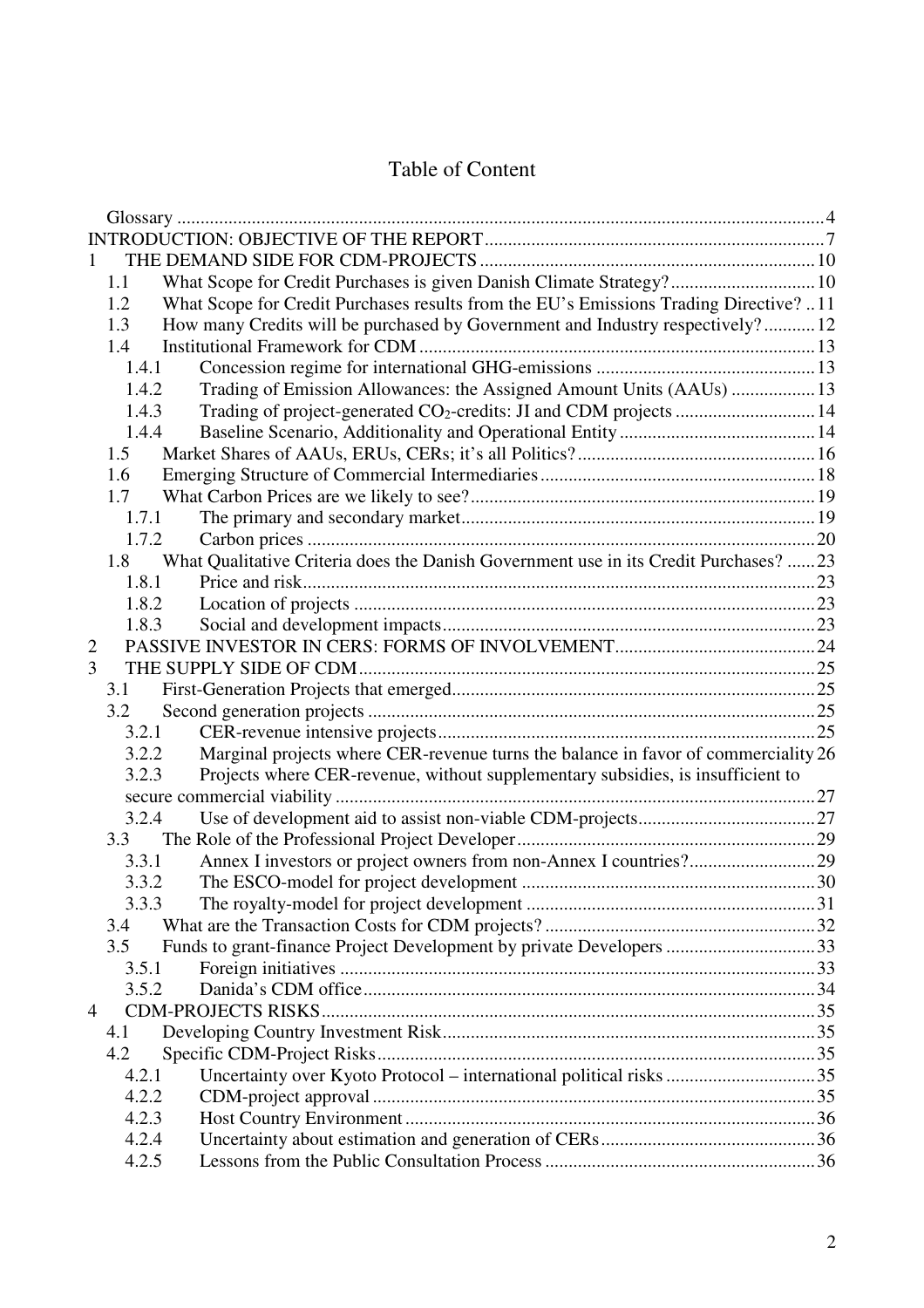|   | 4.2.6 |                                                                  |  |
|---|-------|------------------------------------------------------------------|--|
|   | 4.2.7 |                                                                  |  |
| 5 |       |                                                                  |  |
|   | 5.1   |                                                                  |  |
|   | 5.2   |                                                                  |  |
|   | 5.3   |                                                                  |  |
|   | 5.4   |                                                                  |  |
|   | 5.5   |                                                                  |  |
|   | 5.5.1 |                                                                  |  |
|   | 5.5.2 |                                                                  |  |
|   | 5.5.3 |                                                                  |  |
|   | 5.6   |                                                                  |  |
|   | 5.6.1 | Developmental investment in a CDM project coupled with a ERPA 43 |  |
|   | 5.6.2 |                                                                  |  |
|   | 5.6.3 |                                                                  |  |
|   | 5.6.4 |                                                                  |  |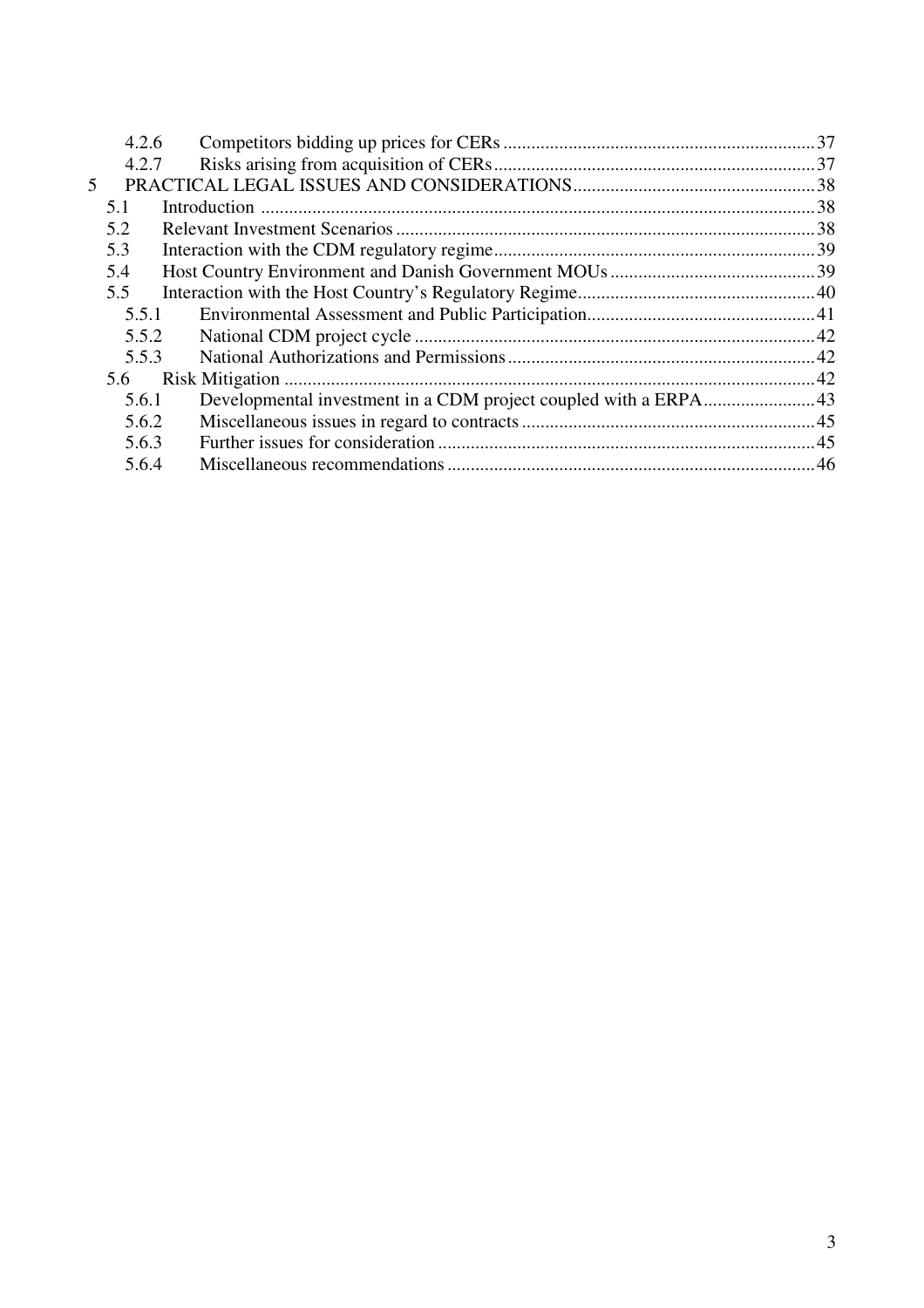# **Glossary**

| AA                                  | <b>Assigned Amount</b>                                                                                                                                                                                                                                    |
|-------------------------------------|-----------------------------------------------------------------------------------------------------------------------------------------------------------------------------------------------------------------------------------------------------------|
| <b>AAU</b>                          | Assigned Amount Unit (1 ton of $CO2$ -equivalent)                                                                                                                                                                                                         |
| Additionality                       | The requirements that project emission reductions have to be additional<br>to what otherwise would have occurred in the absence of the project                                                                                                            |
| Annex I countries                   | The industrialised countries and economies in transition listed in Annex<br>I of the UNFCCC. Their responsibilities under the Convention include<br>a non-binding commitment to reducing their GHG emissions relative to<br>1990 levels by the year 2000. |
| Annex B countries                   | The emissions-capped industrialised countries and economies in<br>transition listed in Annex B of the Kyoto Protocol.                                                                                                                                     |
| <b>Assigned Amount</b>              | The amount of GHG emissions that an Annex B country under the<br>Kyoto Protocol may emit in the Commitment Period 2008-2012.                                                                                                                              |
| <b>Assigned Amount Unit</b>         | (AAU) Tradable units of the Assigned Amount of an Annex B country<br>expressed as one metric ton of CO2 equivalent.                                                                                                                                       |
| Baseline scenario                   | A description of the most likely future development in the considered<br>GHG emitting or sequestrating system without the JI/CDM project                                                                                                                  |
| <b>Baseline Study</b>               | A study including the construction of a baseline scenario, an emission<br>baseline, an assessment of project emissions and a calculation of<br>emission reductions.                                                                                       |
| Carbon Credit                       | Registered emission reduction benefit arising from a project-level<br>activity. One credit is equal to one ton of CO2 equivalent.                                                                                                                         |
| <b>Carbon Purchase</b><br>Agreement | Agreement between buyer and seller of emission reductions in which the<br>conditions of the sale of carbon credits are defined                                                                                                                            |
| <b>CDCF</b>                         | The World Bank's Community Development Carbon Fund                                                                                                                                                                                                        |
| <b>CDM</b>                          | Clean Development Mechanism. Mechanism established under Article<br>12 of the Kyoto Protocol allowing project-level carbon credit<br>transactions between Annex I and non-Annex I countries.                                                              |
| <b>CDM M&amp;P</b>                  | CDM Modalities & Procedures. Decision 17/CP.7. Modalities and<br>procedures for a clean development mechanism as defined in Article 12<br>of the Kyoto Protocol                                                                                           |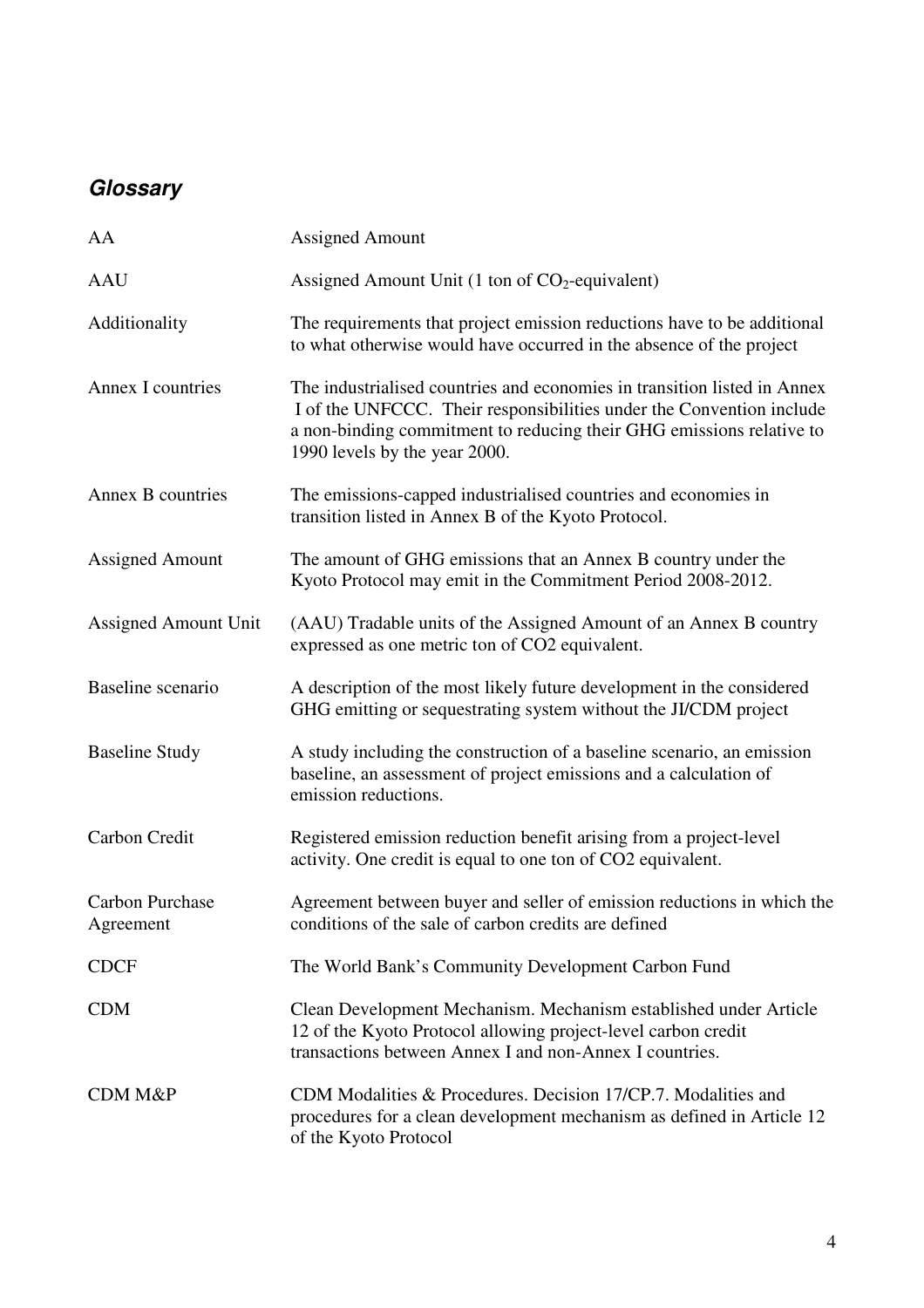| <b>CER</b>                           |                   | Certified Emission Reductions; the terminology for emission reductions<br>generated and approved under the rules of the CDM.                                                                                                                          |
|--------------------------------------|-------------------|-------------------------------------------------------------------------------------------------------------------------------------------------------------------------------------------------------------------------------------------------------|
| Certification                        |                   | The written confirmation by an OE that during a specific time period a<br>CDM project activity achieved the GHG emission reductions as verified                                                                                                       |
| <b>Commitment Period</b>             |                   | Period for which the parties included in Annex B of the Kyoto Protocol<br>have agreed that their aggregate GHG emissions do not exceed their<br>assigned amounts, equal to the period 2008-2012.                                                      |
| COP/MOP                              | been ratified     | Conference of the Parties to the Framework Convention on Climate<br>Change serving as Meeting of the Parties once the Kyoto Protocol has                                                                                                              |
| <b>Crediting Period</b>              |                   | The fixed and approved period over which emission reductions units<br>from a JI/CDM project can be generated.                                                                                                                                         |
| <b>Designated Operational Entity</b> |                   | A legal entity accredited by the CDM Executive Board to<br>perform validation, verification and certification functions<br>for CDM projects.                                                                                                          |
| <b>EAU</b>                           | EU allowance unit |                                                                                                                                                                                                                                                       |
| Emissions Trading (ET)               |                   | Trading of Assigned Amounts (AAs) of GHG emissions between the<br>emissions-capped Annex B countries.                                                                                                                                                 |
|                                      |                   | Executive Board for CDM Board that supervises the CDM under the authority of COP/MOP,<br>registering projects, issuing CERs, adopting further procedures and<br>approving methodologies for CDM                                                       |
| <b>EU-ETS</b>                        |                   | EU Emission Trading Scheme (Directive)                                                                                                                                                                                                                |
| <b>ERU</b>                           |                   | Emission Reduction Units; the terminology for emission reductions<br>generated under Joint Implementation.                                                                                                                                            |
| <b>ERPA</b>                          |                   | <b>Emission Reduction Purchasing Agreement</b>                                                                                                                                                                                                        |
| <b>GHG</b>                           |                   | Greenhouse gas; gases, principally carbon dioxide (CO2), which<br>contribute to climate change. The other gases are Methane (CH4),<br>Nitrous Oxide (N2O), Hydrofluorcarbons (HFCs), Perfluorcarbons<br>(PFCs) and Sulphurhexafluoride (SF6)          |
| Host country                         |                   | Country in which the JI or CDM project is implemented                                                                                                                                                                                                 |
| JI                                   |                   | Joint Implementation. Mechanism established under Article 6 of the<br>Kyoto Protocol, allowing for the acquisition and transfer of ERUs<br>between two Annex I countries in the period 2008-2012, arising from<br>climate change mitigation projects. |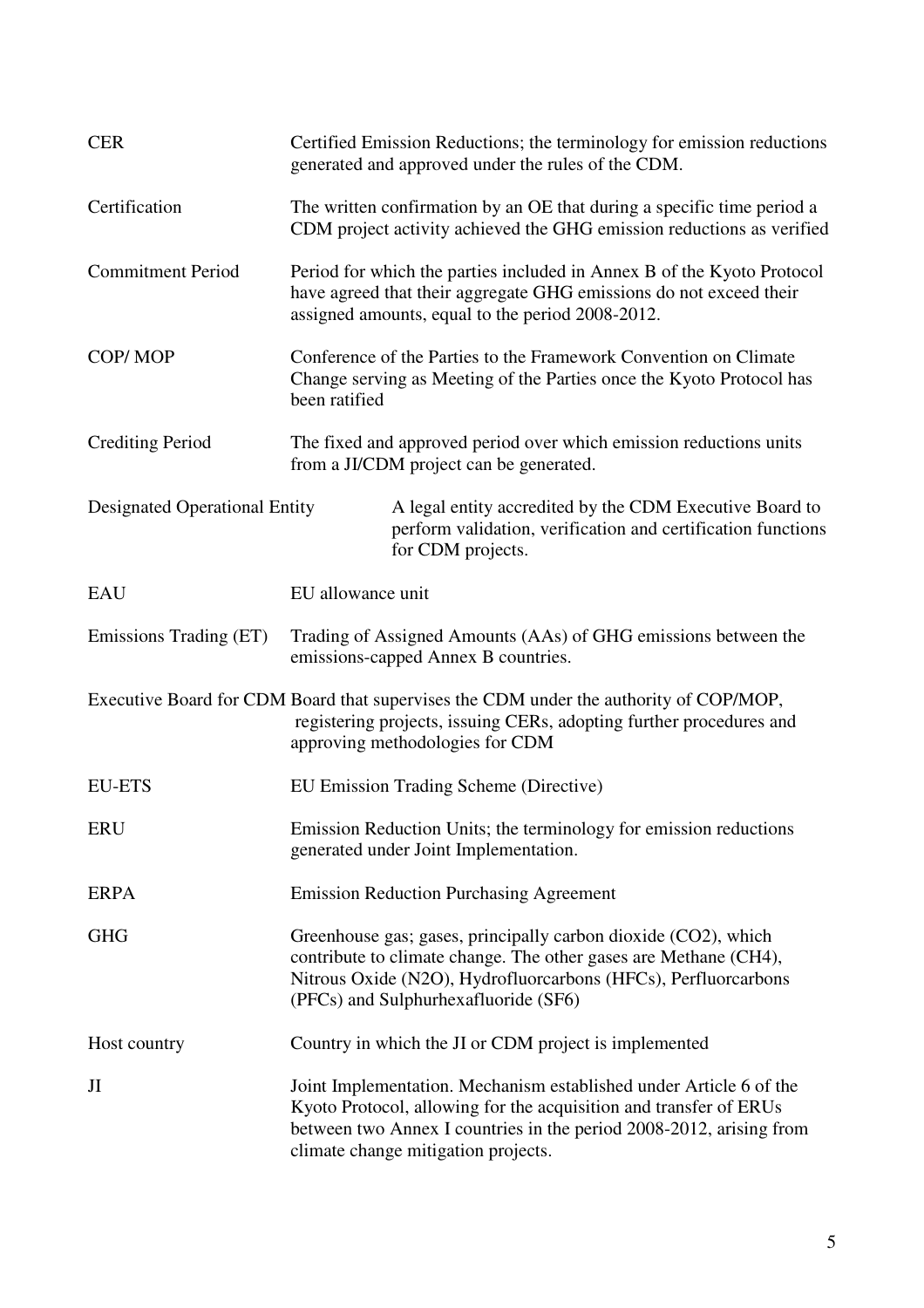| Kyoto Protocol           | A Protocol to the United Nations Framework Convention on Climate<br>Change (UNFCCC), adopted in 1997 at the Third Conference of the<br>Parties (COP3) held in Kyoto.                                                     |
|--------------------------|--------------------------------------------------------------------------------------------------------------------------------------------------------------------------------------------------------------------------|
| <b>Marrakech Accords</b> | Agreement reached under COP7 in Marrakech November 2001 on<br>principles, modalities, rules and guidelines for the so called Kyoto<br>mechanisms.                                                                        |
| <b>MOU</b>               | Memorandum of Understanding                                                                                                                                                                                              |
| <b>NAP</b>               | <b>National Allocation Plan</b>                                                                                                                                                                                          |
| Non Annex I countries    | Countries with no emission reduction commitments under the Kyoto<br>Protocol.                                                                                                                                            |
| <b>NPV</b>               | Net Present Value                                                                                                                                                                                                        |
| <b>PDD</b>               | Project Design Document, which refers to all the documents to be<br>submitted to the operational Entity to determine CDM project eligibility.                                                                            |
| Primary carbon market    | Purchase of CERs or ERUs directly from the project developer or of<br>EAU directly from a company having a surplus of allowances                                                                                         |
| Registration             | Formal acceptance by the Executive Board of a validated project as a<br>CDM project activity. Registration is the prerequisite for verification,<br>certification and issuance of CERs related to that project activity. |
|                          | Secondary carbon market Onward trading of CERs, ERUs, EAUs or AAUs previously acquired                                                                                                                                   |
| <b>UNFCCC</b>            | United Nations Framework Convention on Climate Change                                                                                                                                                                    |
| Validation               | The process of independent evaluation of a project activity by an OE<br>against the requirements of CDM                                                                                                                  |
| Verification             | The periodic independent review and ex post determination by the OE or<br>IE of the monitored GHG emission reductions that have occurred as a<br>result of the JI/CDM project activity during the verification period    |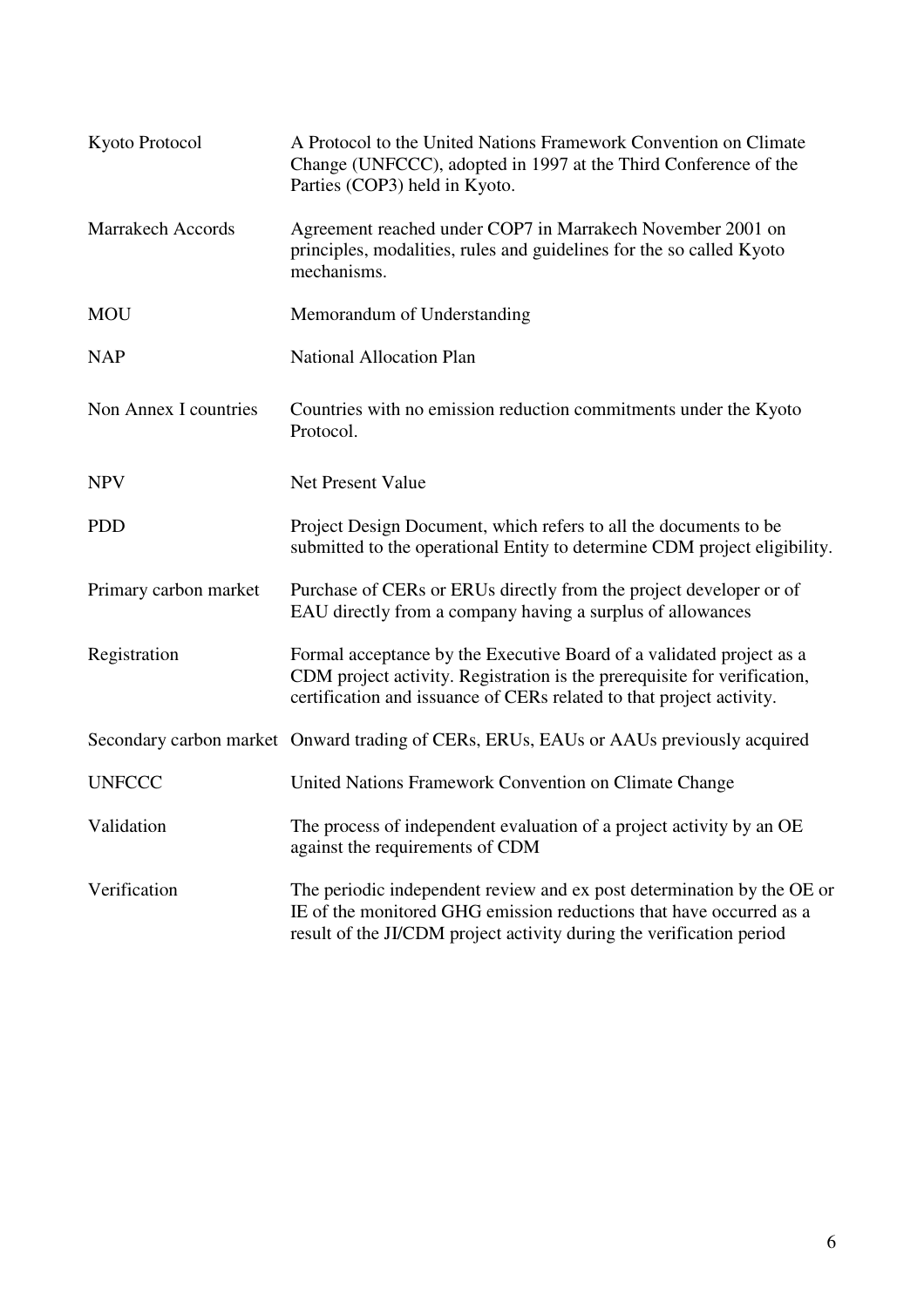# **INTRODUCTION: OBJECTIVE OF THE REPORT**

This report gives interested parties in the private sector a short introduction to the concept of the Clean Development Mechanism (CDM), what business opportunities it represents and what the main issues are for CDM-projects. The report is short on details about CDM-procedures, as these can be found in CDM-manuals that are freely available on the internet.<sup>1</sup>

The report's message is that the CDM-project market offers good business opportunities for potential Danish stakeholders:

- For *firms subject to a CO2-quota* under Denmark's National Allocation Plan (NAP) for the  $EU-CO<sub>2</sub>$  quota directive, signing emission reduction purchase agreements (ERPAs) for future deliveries of "certified emissions reductions (CERs) with owners of CDM-projects, is the least- cost option for covering shortfalls in  $CO_2$ .<sup>2</sup>
- For *companies looking for opportunities to export technology*, the ability to earn income from sales of CERs expands the market in developing countries for exports of energy efficient equipment and renewable energy technology.
- For *financial traders*, the international market for emissions reductions credits may be lucrative enough to warrant engaging in emissions trading as a general commercial occupation.
- Some niche market opportunities exist for *project developers* and *providers of specialized consulting and financing services*.

The chart on the front page of this report distinguishes six categories of CDM-stakeholders.

On the *CDM-demand side* one finds the Danish companies, who being subject to EU-CO<sub>2</sub>-quotas and faced with compliance penalties, find the CDM-market a cost-effective means to cover their greenhouse gas reduction targets, and the Danish Government agencies who administer Danish climate policy:

- Private companies subject to  $CO<sub>2</sub>$ -quotas can acquire CERs through active investments in CDM-projects, or as passive purchasers of CERs offered on the primary and secondary carbon markets.
- The Ministry of Foreign Affairs / Danida administers the Government's annual purchases of certified emissions reductions (CERs) from CDM-projects, and helps open the CDM markets to private companies.
- The Danish Energy Authority is responsible for the allocation of  $CO<sub>2</sub>$ -quotas to Danish companies under the National Allocation Plan for EU's Allowance Units (EAUs).
- The Danish Environmental Protection Agency is the Designated National Authority in Denmark, acting also as Chairman of The Government's Climate Committee "Regeringens Klimaudvalg" and acquires emission reduction units (ERUs) from Joint Implementation (JI) projects on behalf of the Danish Government.

 $\overline{a}$ 

<sup>1</sup> DEA: The Clean Development Mechanism Project Manual, downloadable at www.ens.dk.

 $2^2$  An operator, who is allocated an emission allowance, 'retires' the allocation against that operator's actual greenhouse gas emissions over the specified period. An operator who is unable to keep his greenhouse gas emissions within his allocated quota, pays a hefty fine per ton  $CO<sub>2</sub>$  unless he has purchased an unused  $CO<sub>2</sub>$ -quota from another operator or, alternatively a CO2-credit from a CDM-project, the socalled CER (certified emission reduction).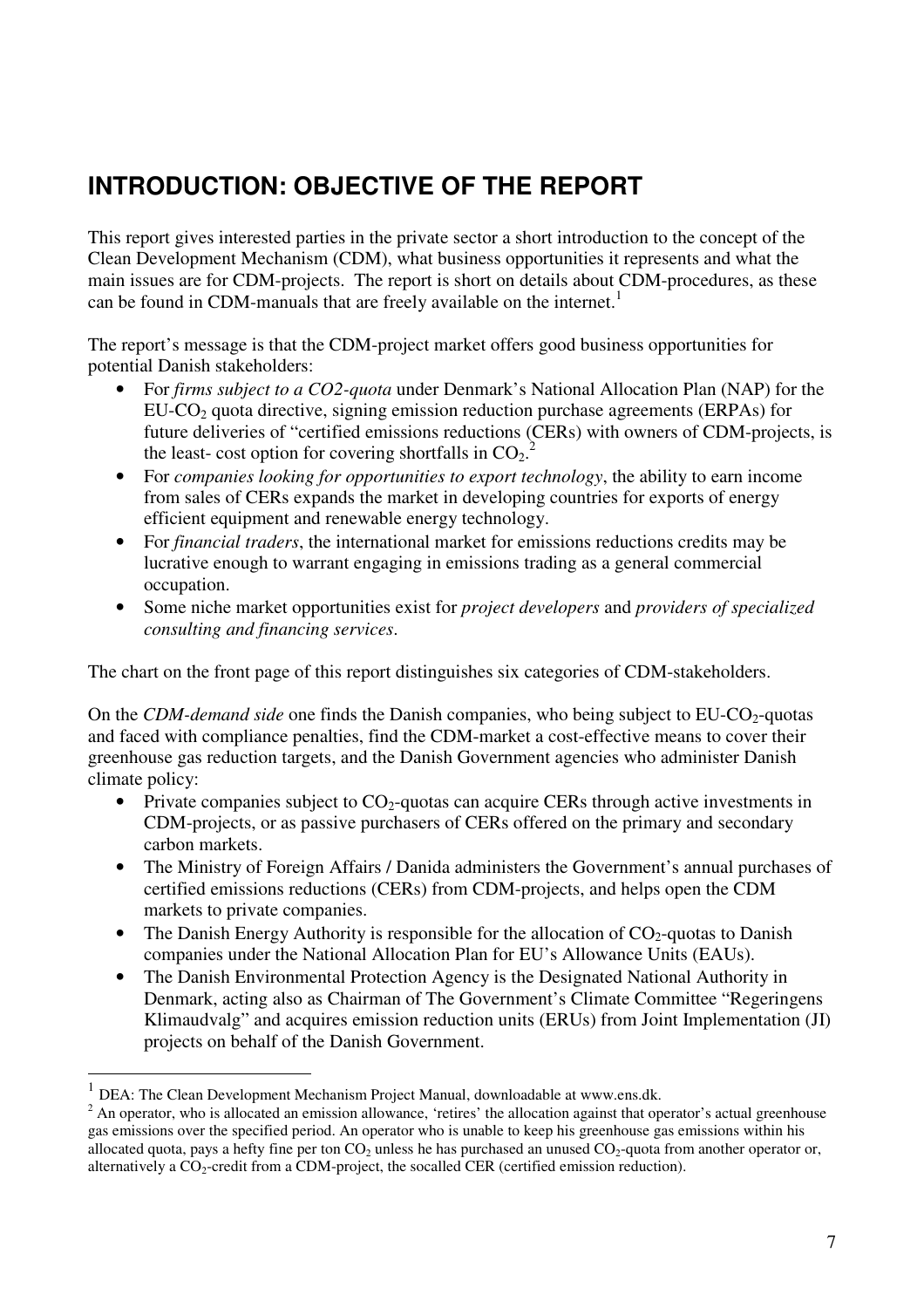In *CER/CDM intermediation/facilitation* we find (i) the carbon funds (multilateral funds like the Prototype Carbon Fund, PCF, and private funds) who invest in CERs on behalf of equity owners. (ii) greenhouse gas (GHG)-brokers and (iii) carbon exchanges, who trade in emission allowances.

*Equipment manufacturers, consultants and legal specialists* have an interest in selling their goods and services to CDM-projects.

*Finance, insurance and guarantees for CDM-projects* are provided by private banks, insurance companies and Danida's Mixed Credits. These Danish institutions compete for project funding with financing institutions in the host countries.

Finally, on the *project supply side* one finds (i) the professional CDM-project developers (from the host country itself and international); (ii) host country firms who perceive an ad-hoc CDM investment opportunity in their business activity, and (iii) the host country government's Designated National Authority (DNA).

The expression "*investing in a CDM-project*", as generally used, covers a wide spread in terms of the depth of financial and of active involvement in a CDM-project. It can mean:

- 1. Being a "*passive investor*", signing an ERPA with payment either (a) upon delivery, or (b) partially upfront
- 2. Being a *"active investor*", which can range from (a) signing an ERPA for future delivery and financing the upfront CDM development cost; (b) being equity investor in the CDM-related part of a larger project (or operation), financing all CDM-related project development and capital investment; and (c) being equity investor in a project, which, as a side benefit, generates CER-revenue.

The passive investors in CERs comprise  $CO<sub>2</sub>$ -quota restricted firms, Annex B Governments and financial speculators. Assistance to the financing of the upfront development costs is provided by institutional project sponsors (Danida, as investor on behalf of the Danish Government) and by professional project developers, who also undertake the above 2(b)-type of project. The 2(c)-type of project involves investing in a general economic activity in the host country; which, by using a more expensive but  $CO_2$ -reducing technology, qualifies for registration as CDM-project. This is the type of CDM-project that interests exporters of energy saving and renewable energy technology.

The range of potential CDM-projects is large, covering an x-number of industries, technologies, and channels for achieving  $CO_2$ -replacements, ad differing widely in terms of CER-revenue intensity (CER-percentage of operating income). The chart below shows some examples.

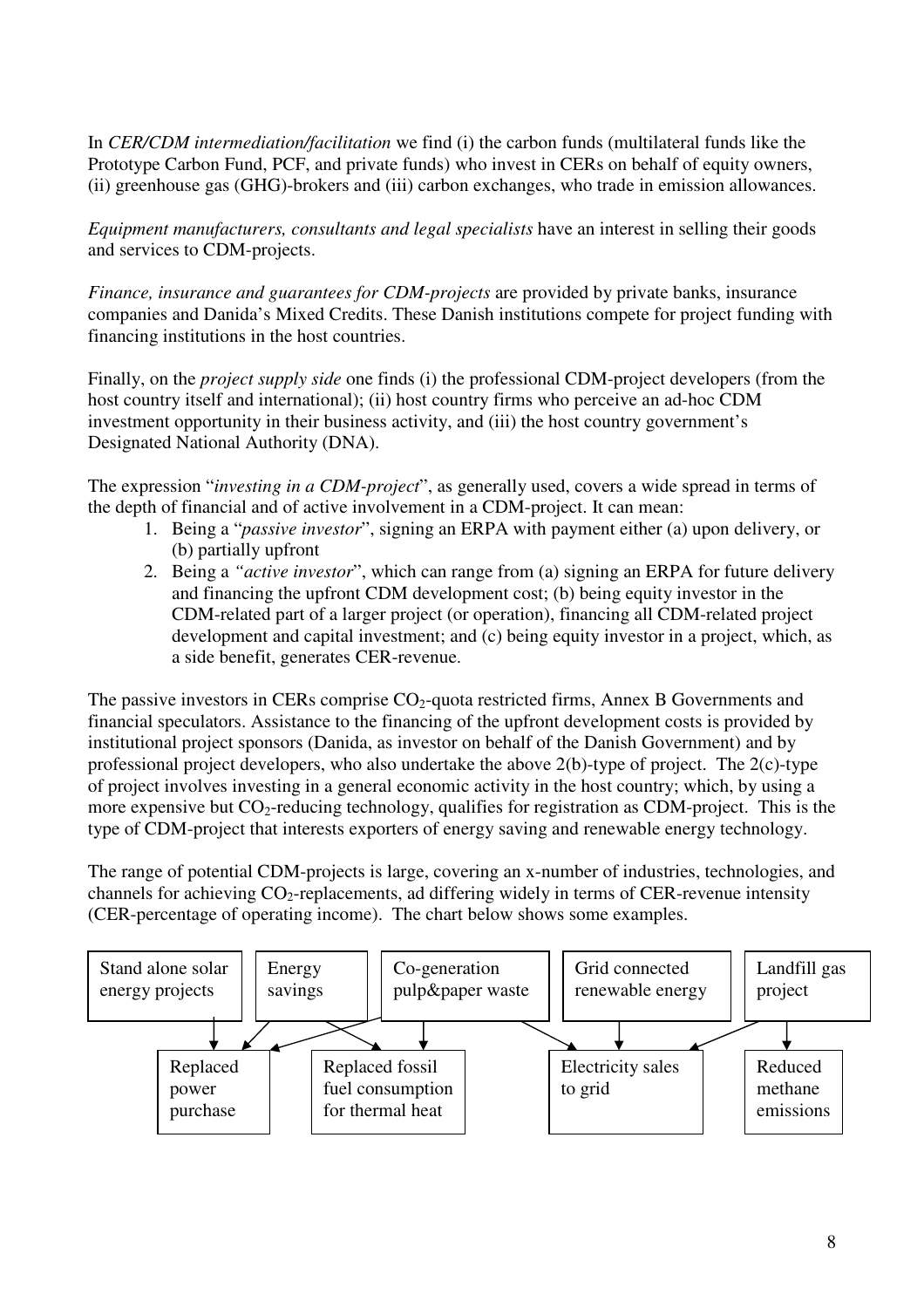Some CDM-projects, in the chart the landfill ga s project, get almost all operating income from their sales of project CERs. For other CDM-projects, the financial value of project-induced savings on their energy purchase bill or from sales of surplus electricity to the grid is much higher than the value of their CER-revenue. In the chart above, an example is the co-generation CDM-project, which gets a reduced bill for power and fossil fuel purchases and income from selling surplus power to the national or regional grid.

The report looks at both the demand side and the supply side of the international CDM-market, trying to assess the main trends on the market as of end-September 2003. Three sub-reports from April 2003 and one from March 2004 provided background information for this report:

- "Analytical assessment of the business situation for CDM-projects and business interests in the Netherlands"; Ecosecurities,
- "Business situation and business interests for CDM-projects in the UK", Campbell Car,
- "Analytical assessment of the supply side of CDM-projects", A.P.H. Dankers and Robert Chronowski (co-editor)
- Chapter 5 on legal issues is an edited version of a sub-report written by IMBEWU Enviro-Legal Specialists (Pty) Ltd., Johannesburg, South Africa in February-March 2004.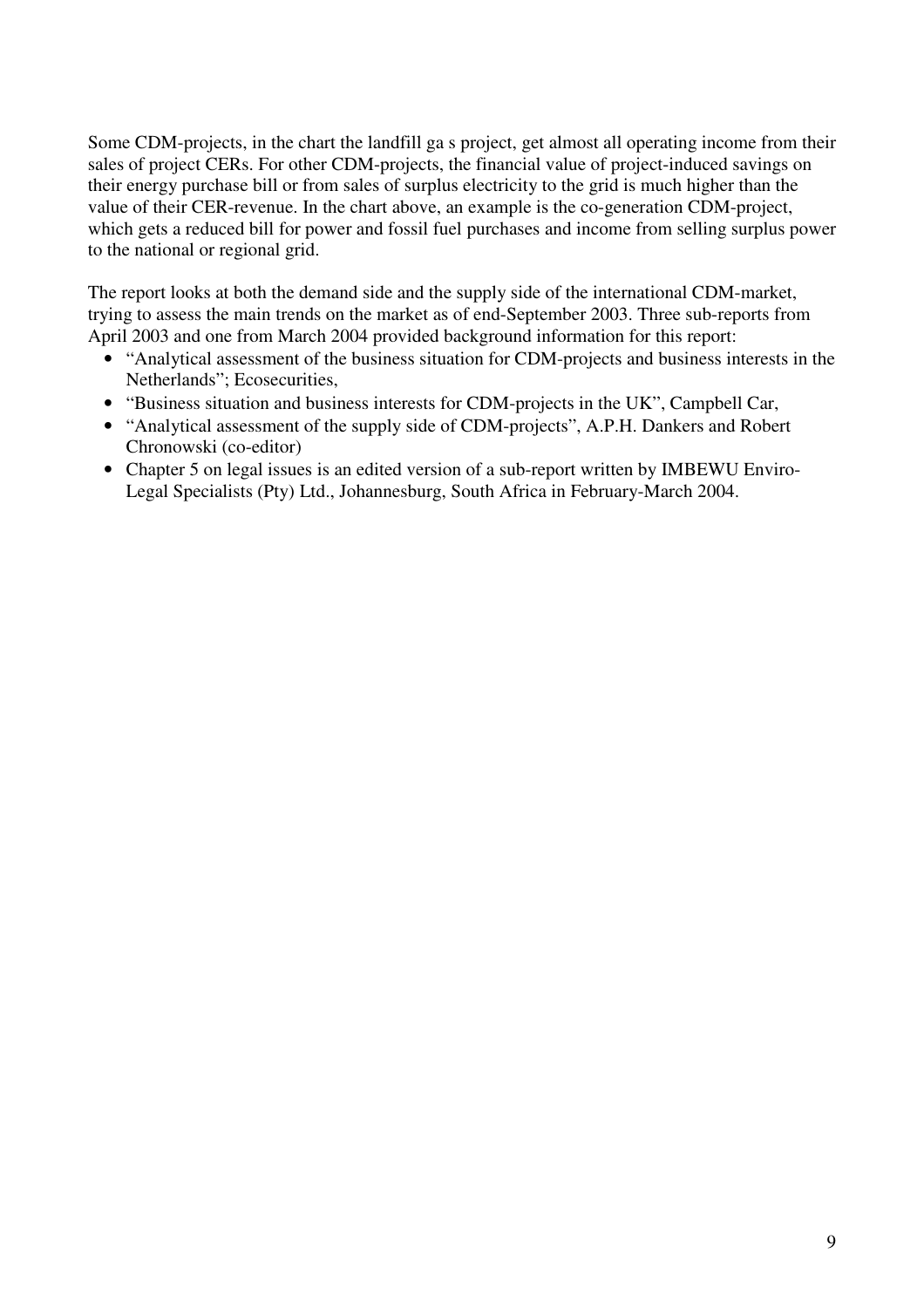# **1 THE DEMAND SIDE FOR CDM-PROJECTS**

# **1.1 What Scope for Credit Purchases is given Danish Climate Strategy?**

The Danish demand for the implementation of CDM-projects is defined by the interaction of EU and Danish climate and energy policy.

By its ratification of the Kyoto-protocol, Denmark is committed to keep  $CO_{2e}$  emissions during the first commitment period from 2008-2012, within an average of 55 million tons per year.<sup>3</sup> The Danish Government's climate strategy<sup>4</sup> has a business-as usual scenario of 80 million tons of  $CO_{2e}$ emissions during 2008-2012 calling for policy measures capable of closing the 20-25 million<sup>5</sup> tons  $CO<sub>2e</sub>$  emissions gap. This, according to the adopted climate strategy, is to be done through a mixture of "internal"  $CO_2$ -reduction measures and "external" purchases of " $CO_2$ -credits".

As shown in figure 1 taken from the strategy, 10 million tons of  $CO_{2}$ -emissions in the scenario stem from expected increased exports of energy (mainly electricity). 25 million are caused by



energy production for Danish consumption (power production, district heating, gas supply, extraction of oil and gas). 8 million tons are due to activities in industry and commerce. Emissions from households are a minor contributor (most household emissions are counted in energy supply), while transport and agriculture emit 15 and 10 million tons respectively. $6\%$ 

The relative size of the contributions from internal and external measures to cover the 25 million tons gap, depends on their relative costs and the political willingness to pay extra for domestic activities.<sup>7</sup> Payment

<sup>&</sup>lt;sup>3</sup> A 21% reduction of emissions in the base year 1990.

<sup>4</sup> Grøn markedsøkonomi: mere miljø for pengene, April 2003, "En omkostningseffektiv klimastrategi"

 $5$  20 million if the EU, in its allocation of the overall 6% reduction target, accepts to correct the year 1990 baseline for the extraordinary large imports of electricity, 25 million if it does not.

 $6$  CO<sub>2</sub>-emissions in 2001 were 54 million tons; 2.3 million from hydrocarbon extraction and refining; 20.4 million from power production, 3.9 million from district heating, 14.5 million from transport, 7.7 million from industry, 4.2 million from households and 0.8 million from commerce and services.

 $<sup>7</sup>$  According to the Kyoto Protocol, the "flexible mechanisms" are to be complementary to domestic efforts at CO2-</sup> reductions. By implication this means, that at least a part of the domestic effort must be more expensive.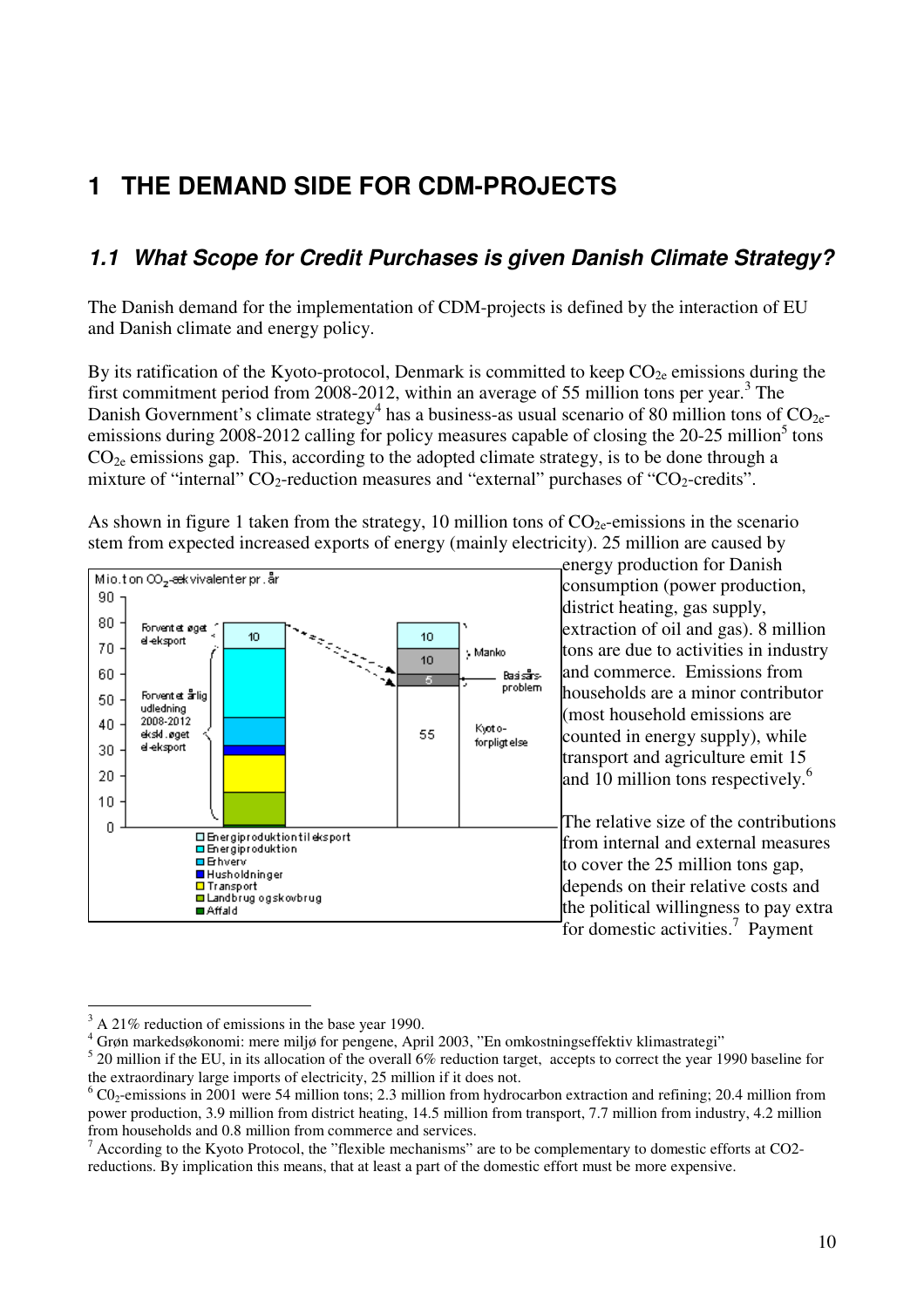can, to a limited extent come from public subsidies, most will come through preferential power purchase arrangements for grid-connected renewable energy, meaning that the electricity consumer pays.

The strategy fixes the political willingness to pay for internal measures at DKK120 per ton  $CO<sub>2e</sub>$ , whereas it expects external  $CO_2$ - credits to cost less than DKK 100 per ton  $CO_{2e}$  with a likely price in the range DKK 40-60 per ton. The cost curve for marginal  $CO_{2e}$ -reductions in Denmark being very steep, the DKK120 benchmark, according to the Government's strategy, enables *8-9 million tons of the annual reduction target to be achieved by domestic measures*.

The remaining *11-16 million CO2e per year reduction compliance are expected to be secured externally* through purchases of " $CO_2$ -credits" (CERs from CDM-projects and ERUs from JIprojects) and "emission allowances" from other companies. Some will be purchased by Danish companies subject to emission quotas, the rest by the Danish Government.

## **1.2 What Scope for Credit Purchases results from the EU's Emissions Trading Directive?**

The Danish industry's potential demand for CERs is created by two EU directives:

- The *emissions trading directive (EU-ETS)* gives the government an instrument to create a forced market demand in industry for GHG-reductions in sectors and industrial plants that have a  $CO_2$ -reduction potential and can pay for its realization without jeopardizing their international competitive position. $8$  Companies who expand emissions beyond their assigned allowance incur a penalty of EUR 40 for each excess ton  $CO<sub>2</sub>$  between 2005-07 and of EUR 100 from 2008 onwards. To avoid the penalty, they can purchase CO2 allowances from firms under the ETS, which have a surplus.
- In addition, the *EU "linking directive"* allows from the year 2005 companies subject to  $CO<sub>2</sub>$ -emission quotas to convert CERs from CDM-projects into  $CO<sub>2</sub>$ -allowances, and ERUs from JI-projects from the year 2008. Acquired CERs are registered and added to the Allocated Allowance of the EU-country hosting the company.

The draft-directive fixes no lid on the percentage of credits which individual companies can use to expand their emission allowance. But it includes a benchmark, as the EU commission will evaluate the need to fix an upper limit "such as 8%" once purchases of credits amount to 6% of the EUquota.

The EU-ETS directive obliges all member government to prepare a National Allocation Plan, NAP. The Danish NAP for the 2005-2007 period presented by DEA in March 2004, allocates 33.5 million tonnes of  $CO_2$  per year to sectors covered by the EU-ETS: 21.7 MtCO<sub>2</sub> to electricity and heat, 9.2 MtCO<sub>2</sub> to industry and offshore, 1 MtCO<sub>2</sub> to new entrants, while 1.7 MtCO<sub>2</sub> are auctioned. 337 Danish installations are covered by the scheme; 234 in electricity and heat, and 123 in industry and offshore. The Government's assessment of its impact on an industry's international competitive position is an essential parameter influencing the size of sector-specific quotas. This is why the

 $\overline{a}$ 

 $8$  The wording in article 8 of DIRECTIVE 2003/87/EC is "Member States should have regard when allocating allowances to the potential for industrial process activities to reduce emissions."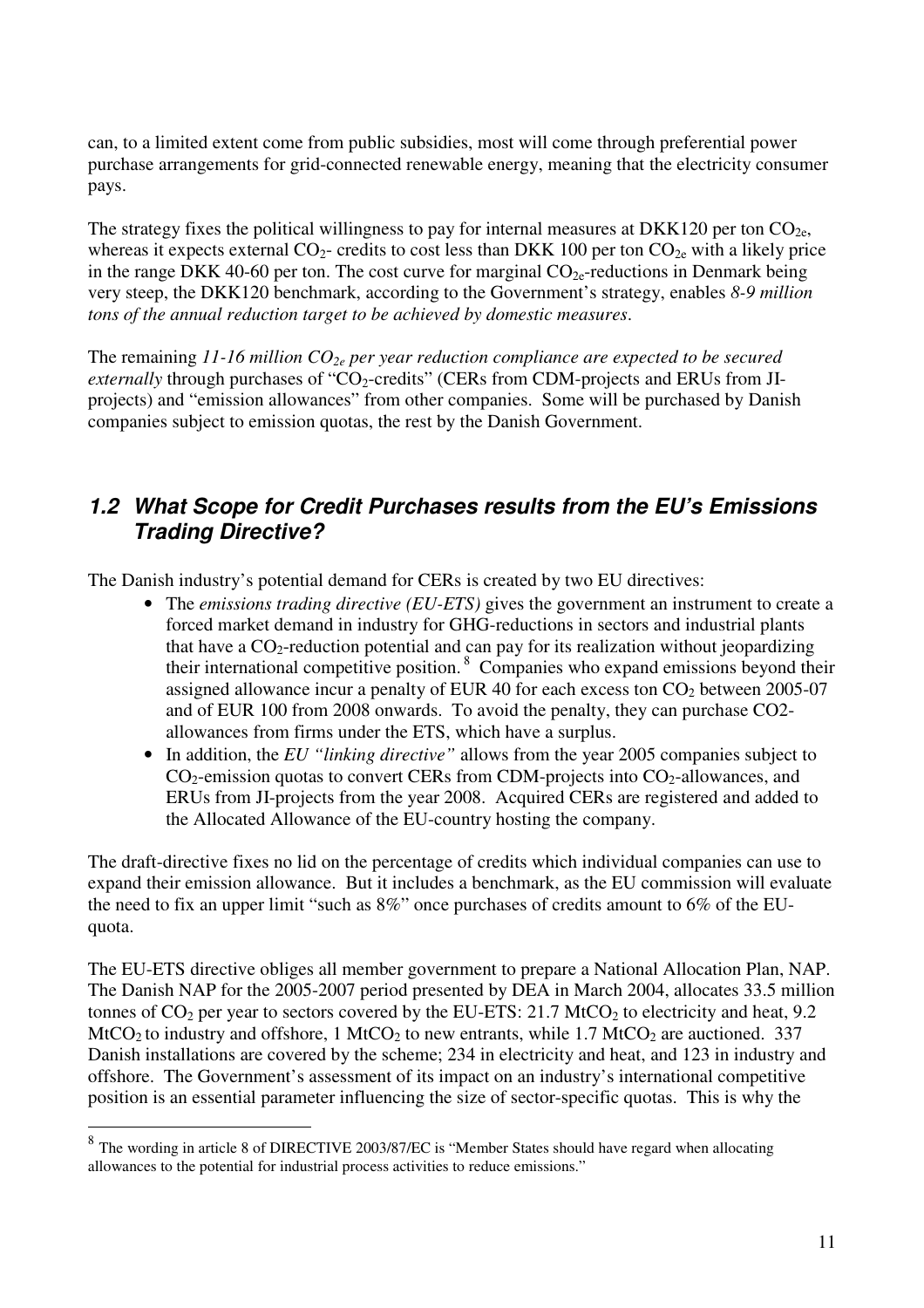allocation to the power sector is 26 percent below the projected average emissions during 2005-07, while the allocation for other industries is 7 percent below projected emissions and slightly higher than their emissions during 2002 and 2003.

## **1.3 How many Credits will be purchased by Government and Industry respectively?**

The Government has set aside 130 million DKK on its year 2003 fiscal budget for purchases of JIcredits and allowances from Eastern European countries. During 2004-07, the Government plans to invest 200 million DKK per year. 100 million DKK are administered by the Environmental Agency, which expects to use 50% of the sum on direct purchases of ERUs from JI-projects and the other 50% on investments in international carbon funds. The other 100 million DKK are used by the Ministry of Foreign Affairs for purchases of CERs; with further funds from the Ministry being used to finance the preparation of CDM-projects. At an indicative average price of  $\epsilon$ 6 per ton, the 930 million DKK( $\epsilon$ 124 million) allows the Government to purchase about 21 million tons  $CO_{2e}$ , or *4.2 million tons per year* for the first socalled "commitment period" from 2008-12.

Table 1 estimates that Danish industry demand during the  $2008-12$  compliance period for  $CO<sub>2</sub>$ credits and purchased emission allowances is around  $12 \text{ MtCO}_2$ /year. This forecast is based on the projected surplus emission of 25 Mt CO<sub>2</sub>/year of the climate strategy's "business-as-usual" scenario, domestic  $CO_2$ -reductions of 8-9 Mt and assumed Government purchases of 4.2 Mt.

| First Compliance Period 2008-12: Average Annual Carbon Objectives          | Million tons $CO2e$ |
|----------------------------------------------------------------------------|---------------------|
| Forecast average annual Danish CO2-emissions (incl. power exports)         | 80                  |
| Danish annual AA under the EU's 8% reduction obligation in the Kyoto       | 55                  |
| Protocol                                                                   |                     |
| Emissions gap to be filled by domestic measures and carbon purchases       | 25                  |
| Expected domestic reduction potential at cut-off investment of DKK120/ton  | $8-9$               |
| Expected compliance through "external" carbon trading                      | $16-17$             |
| Danish Government DKK 930 million investment, acquiring 21 million $CO2e$  | ~1.2                |
| Estimated scope of annual carbon acquisitions by Danish private sector     | 12                  |
| Required annual carbon purchases by Danish power industry for 2008-12      | $10-12$             |
| Required annual carbon purchases by Danish non-energy industry for 2008-12 | $0 - 2$             |

**Table 1: Breakdown of Danish Kyoto CO2-reduction Obligation by domestic Measures and Carbon Trade** 

*Source: Danish Climate Strategy and estimates by author of the report. The figures are tentative*.

Again using the "business-as-usual" forecasts of the climate strategy for total emissions and the stated expectation that the power sector's emission allowance will be fixed at less than 20 million tons  $CO<sub>2</sub>$ , the power companies would need to purchase about 10 Mt of  $CO<sub>2</sub>$  credits/allowances per year. This would leave *Danish non-energy industry* with a 0-2 MT/year purchase obligation. The specific demand, obviously, will depend on the "stinginess" of the Danish NAP for 2008-12. Since purchases of CERs are expected to be the least cost option for acquiring emission rights, it would be logical for Danish industry to direct most demand towards purchases of these.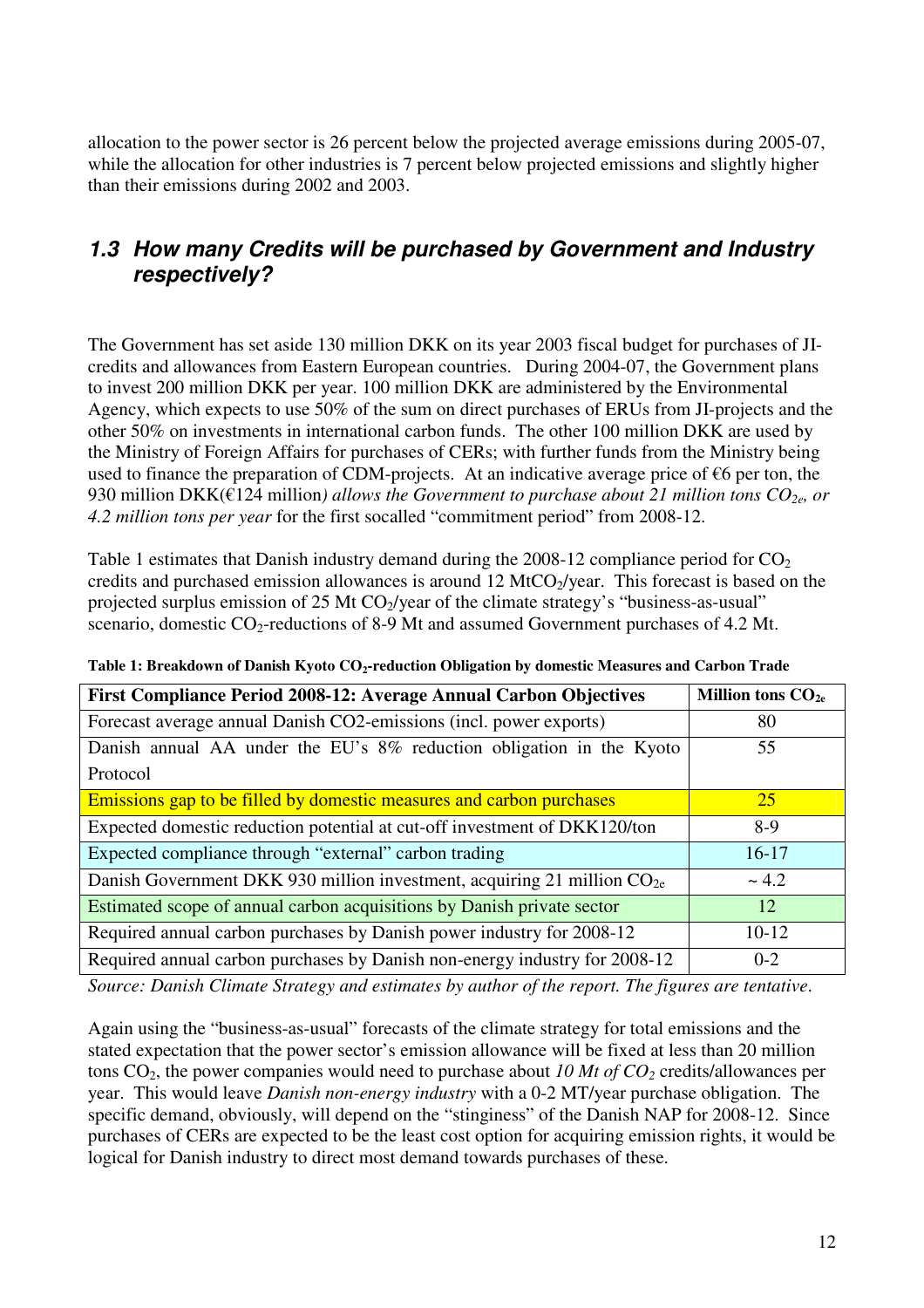# **1.4 Institutional Framework for CDM**

At first sight, the procedures, extensive documentation requirements and the large number of institutions that are involved in the CDM-project cycle may look complicated. Yet, once the logic behind the CDM-project procedures is understood, the approach turns out to be straightforward.

### **1.4.1 Concession regime for international GHG-emissions**

The Kyoto-protocol establishes *a "concession regime" for the regulation of world-wide green*house-gas (GHG) emissions.<sup>9</sup> Governments of individual states being parties to the agreement are entrusted with all rights to their national emission quota and the responsibility for keeping national emissions within that quota. For the first five-year compliance period from 2008-12 the emissions from Annex I/Annex B countries<sup>10</sup> are capped by a national GHG-quota, called the *Assigned Amount (AA),* which is expressed in terms of tons of  $CO_2$ -equivalents. The total quota is 5% below the level of Annex I country-emissions in 1990. Some Annex I countries agreed to reductions that are much higher, e.g. Denmark, others are allowed to let emissions increase, e.g. Sweden. The approval, on behalf of the European Community, of the Kyoto Protocol to the United Nations Framework Convention on Climate Change and the joint fulfillment of commitments there under commit the Community and its Member States to reducing their aggregate anthropogenic emissions of greenhouse gases listed in Annex A to the Protocol by 8 %. The expectation is that, starting with the next compliance period, the quota system will be extended to include the medium-income developing countries, with the least-developed countries being included later.

To ease Annex I country compliance with their emission targets, the Kyoto-protocol introduces three socalled "*flexible mechanisms*":

- (i) trading between countries of assigned allowances,
- $(ii)$  joint implementation projects  $(JI)$  and
- (iii) CDM.

 $\overline{a}$ 

#### **1.4.2 Trading of Emission Allowances: the Assigned Amount Units (AAUs)**

Annex I countries having a surplus of "*assigned amount units (AAUs)*"<sup>11</sup> can sell these to countries, facing a deficit of emission allowances for their upcoming compliance period, through direct *Government-to-Government sales-purchase agreements*. This, the *Emissions Trading* mechanism, in principle, gives Annex I Governments an economic incentive to implement GHG-saving programs, which go beyond the requirement fixed by their AA. In practice, "surplus states" are "Eastern European" countries, whose economies after the switch to a market economy grew slower than expected with their heavy-energy intensive industries facing particular declines. Their emission surplus is thus a free gift rather than the result of Government policy.

 $9$  This makes it similar to the concession regime for minerals and for the exploration and production of hydrocarbons, which exists in countries, where underground resources are the property of the State.

 $10$  See glossary for the very small difference between the two; in the following only the term Annex I will be used.

<sup>&</sup>lt;sup>11</sup> This, the socalled *Emissions Trading*, is established by Article 17 of the Kyoto Protocol.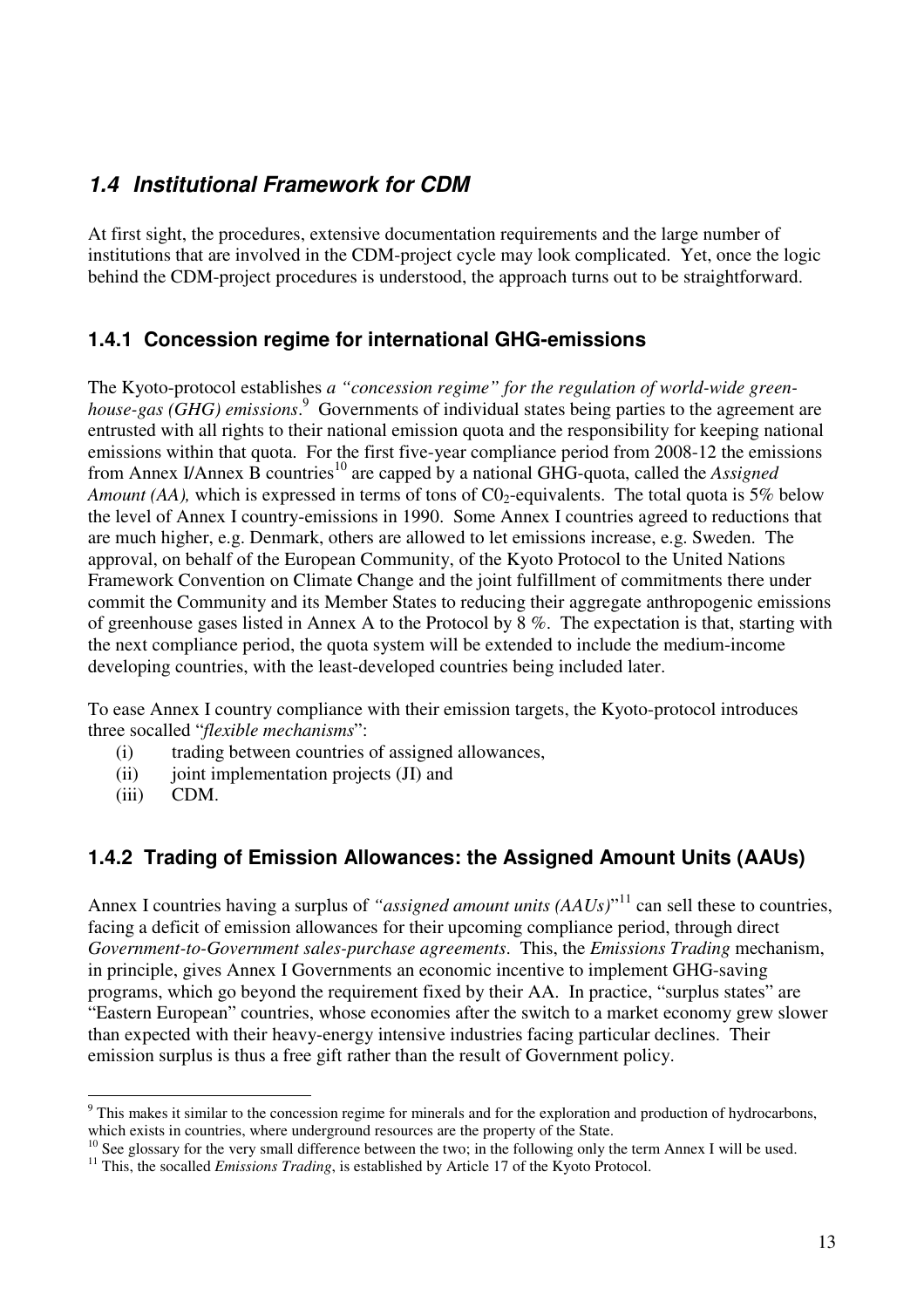## **1.4.3 Trading of project-generated CO2-credits: JI and CDM projects**

Governments, through their *Designated National Authority (DNA),* can authorize national companies and private persons to sell "national emission rights", generated by the implementation of specific GHG-reducing projects, to companies or Governments from Annex I countries.<sup>12</sup>

A GHG-reduction project, undertaken between two Annex I countries, is referred to as a *Joint Implementation project*; its tradable CO<sub>2</sub>-credit is called an *Emission Reduction Unit, ERU*. In principle, any Annex I country can host a JI-project; Danish companies could implement JI-projects in Sweden or Norway. In practice, only Annex I countries with "lax" quotas of AAs, the Central and Eastern European countries, are relevant as host country.

When a *non-Annex I country (=developing country)* is host country for a GHG-reduction project, the project is called a *Clean Development Mechanism (CDM)* project and its GHG-credit a *Certified Emission Reduction, CER*. Since the emissions of non-Annex I-countries are not capped by a quota, it is only through the CDM-project mechanism that developing countries get an economic incentive to make efforts to undertake investments specifically to reduce their GHG-emissions*.* 

### **1.4.4 Baseline Scenario, Additionality and Operational Entity**

The key word for earning entitlement to carbon credits is *"additionality",* meaning that a specific effort is made to reduce GHG emissions. The term additional refers to the emissions of the "without-project-situation". The without-project-situation, called the *"baseline scenario*", is supposed to reflect the project activity that would have evolved in a free market, if the CDM-project option – the ability to earn revenue from GHG-reduction efforts - had not existed. The difference between the emissions of a CDM-project and the calculated emissions for the baseline scenario entitles the investor in the CDM-project activity to certified emission reductions, CERs, which can be sold on the international carbon market.

The generation of carbon credits by JI/CDM projects is hypothetical, based on two claims: (i) that an alternative project would have been implemented without the CDM-option ("baseline scenario"); and (ii) that the emissions from the project are lower than the  $CO<sub>2e</sub>$ -emissions of the baseline scenario*.* Since the claims cannot be proven, but only justified, there *is a risk of "moral hazard":*

The project owner has an obvious interest in inflated CER-calculations.

 $\overline{a}$ 

- The investor signing the emission reduction purchasing agreement (ERPA) for the CERs may share the interest if it means acquiring the CERs at a lower price.
- The host country may also, if it considers the maximization of national income from CERsales more important than reducing the growth in global warming.

The procedures for approval of CDM-projects and of CERs are, therefore, designed to reduce the risk for manipulation.

 $12$  Since, the host country Government has the rights in principle to the national emissions its DNA may or may not demand a royalty payment per CER.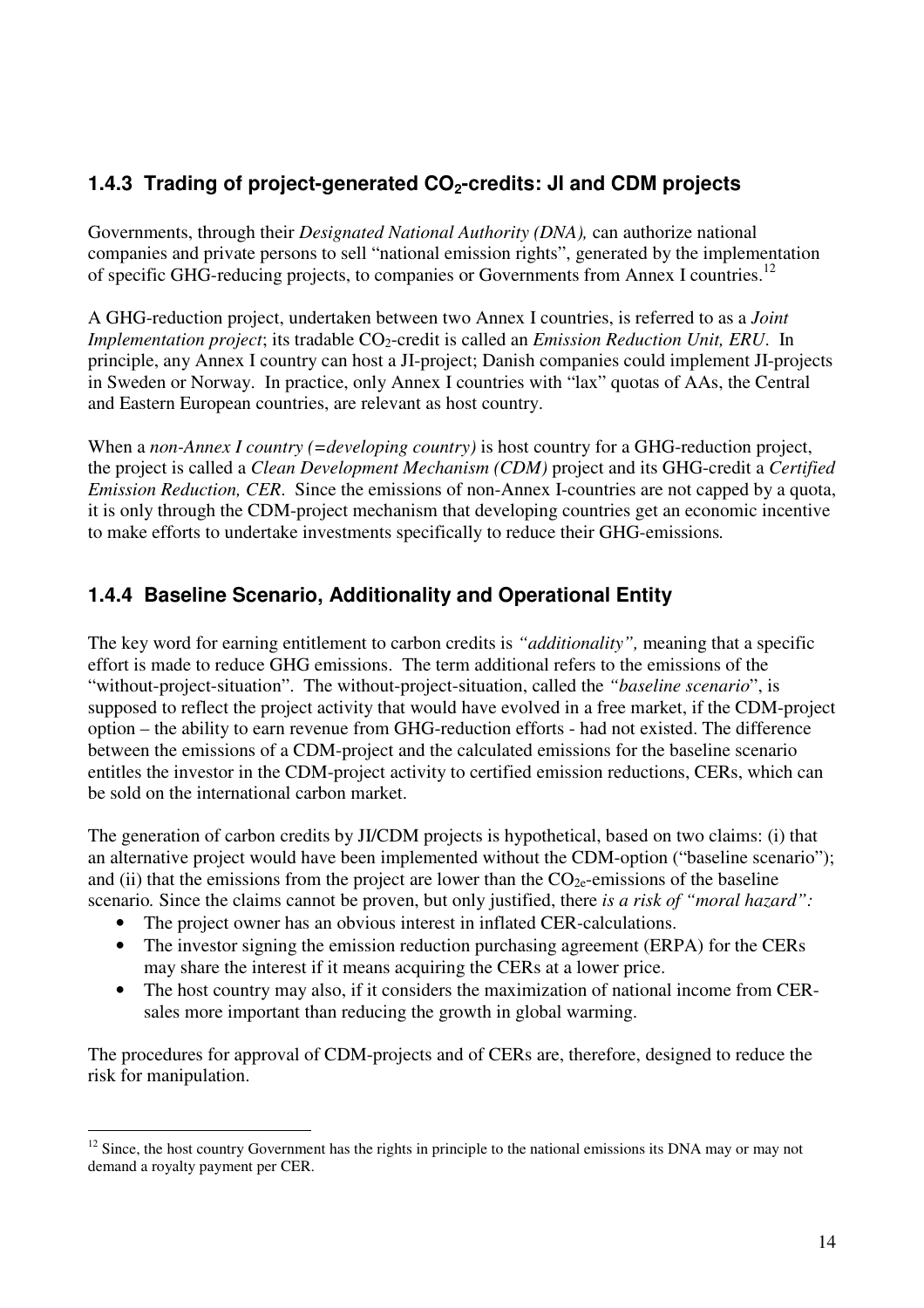First, the baseline scenario and the measured annual emissions from the project require confirmation by a licensed outside institution, a *Designated Operating Entity, DOE*. Before an investor can forward his *Project Design Document, PDD* to the CDM Executive Board for *registration* of his project activity as CDM-project, he must contract a DOE to *validate* that the project fulfills the requirements for registration. The validation of the PDD concerns, in particular, the correct application of an approved baseline methodology. Validation leads subsequently the DOE to request the Board to register the proposed activity as CDM project. The Board places the request for registration and the PDD-documentation on its website, inviting comments. Registration is considered valid after 8 weeks if no request for review was made by a member of the Board.

During the *crediting period*, the project owner contracts another DOE<sup>13</sup> to undertake the periodic *verification* – according to the monitoring plan - of the monitored GHG reductions for *certification* as CERs. The DOE *certifies* the appropriate CO<sub>2e</sub>-reduction and requests the Executive Board to issue Certified Emission Reductions (CERs) accordingly. The issuance will be considered final 15 days after the request is made unless a request of review was made by three members of the Board or by project participants.

PDDs use *approved methodologies to establish the baseline scenario* and the CDM project emissions. The DOE in its validation of the PDD checks that an approved methodology was properly used. When no approved methodology exists for a specific project- type (methane, windenergy, energy savings, etc) the DOE submits the PDD with its draft baseline methodology to the CDM Executive Board for approval. If approved, the baseline methodology becomes a standard that can be used by CDM-project developers, which reduces the cost of PDD-preparation.

The objectivity of a DOE is promoted by it being *accredited by the CDM Executive Board (EB), not by the DNA*. A DOE, which attempts to maximize its involvement in the certification and verification of projects by being lenient is its approval of baselines risks to lose its accreditation.

Additional external quality control during CDM-project preparation and registration is performed by an obligatory *intensive process of public consultation*, where local and international "green" NGOs play the role of external watchdog. The consultation concerns "additionality" and "sustainable development" issues as well as the environmental impact assessment (EIA). It ends when the PDD is put for comments on the website by the Secretariat to the CDM Executive Board before final registration.

The CDM Executive Board (CDM-EB) in its assessment of the first 16 baseline methodologies during July and August 2003 sent the clear message that the additionality-criterion is to be taken very seriously by project developers if they hope to get a project registered as CDM-project.<sup>14</sup>

In its assessment of the first proposed methodologies, the CDM-EB seems to have applied the "*project additionality*" criterion. Generally speaking this means that the PDD must make the case that the CER-revenue stream is essential for project implementation. If the project would come into existence also in the absence of CDM-registration, the project activity itself would represent the baseline scenario.

 $\overline{a}$ 

<sup>&</sup>lt;sup>13</sup> The DOE contracted during operation for annual CER-verification must be different from the one used for the validation of the project – unless it is a small-scale project.

<sup>&</sup>lt;sup>14</sup> The EB accepted only two out of 16 submitted methodologies. The rest were outright rejected for lack of additionality or asked to introduce some modifications to their methodology.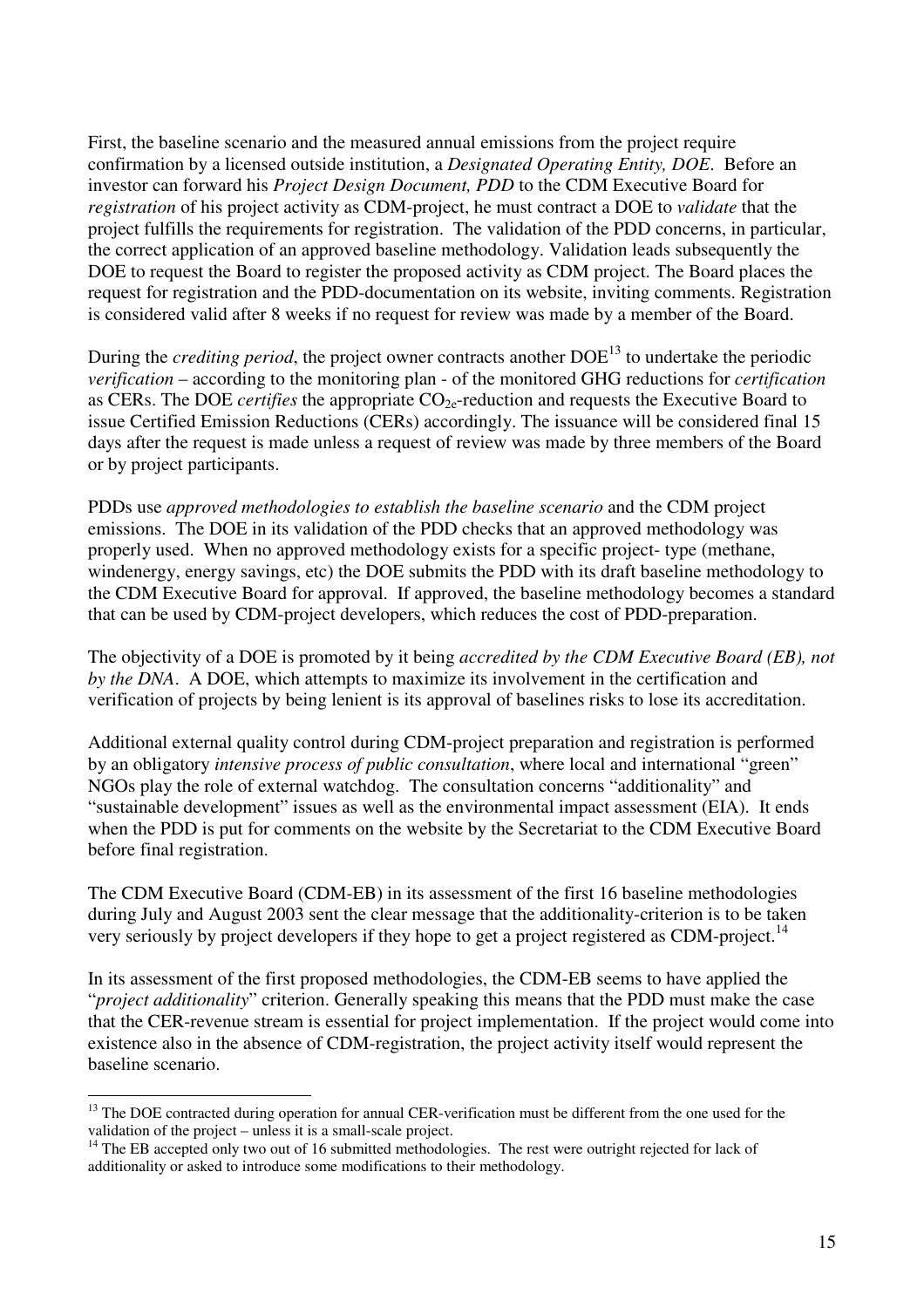The methodologies rejected by the CDM-EB used the "*environmental additionality*" interpretation: showing that the technology results in lower emissions than alternative technology options without proving that the project activity would be different in a free market without CDM.

Some discussion took place about the negative impact of the project additionality criterion on the scope of the market for CDM-projects. But, since the position of the CDM-EB is logical, it is likely to be sustained in the future.

A number of operational policy guidelines can be drawn from the strict additionality policy of the board:

- to get a project registered, be on the conservative side in the modeling of emission reductions from proposed CDM-projects (*lesson for project developers*);
- to maintain that renewable energy CDM-project proposals are "commercially non-viable", *the tariff in purchasing power agreements (PPAs) for grid connected renewable energy systems* must be fixed at a level that makes projects unviable without CER-revenue (guideline for host country policy makers and planners);
- *Government regulations* must not dictate the use of the proposed technology, or define norms, which only the proposed technology in the CDM-project is capable of fulfilling. In that case, the proposed CDM-activity is the baseline scenario.

# **1.5 Market Shares of AAUs, ERUs, CERs; it's all Politics?**

At present it is not possible to forecast the distribution of international carbon trade for the 2008- 2012 commitment period between traded carbon allowances (AAUs, emission allowances from companies) and generated carbon credits (ERUs, CERs). The market share of each will be defined by their relative prices, by the risk aversion of investors, by host country ability to develop CDMprojects and by politics: if Governments prefer a balanced portfolio of AAUs, ERUs and CERs.

Due to the huge amount of "surplus" AAUs in formerly communist Annex I countries, Russia and Ukraine in particular, the potential worldwide supply of AAUs, ERUs and CERs outstrips potential demand. EU accession countries, alone, have a surplus of around 300 million tons, see the figure.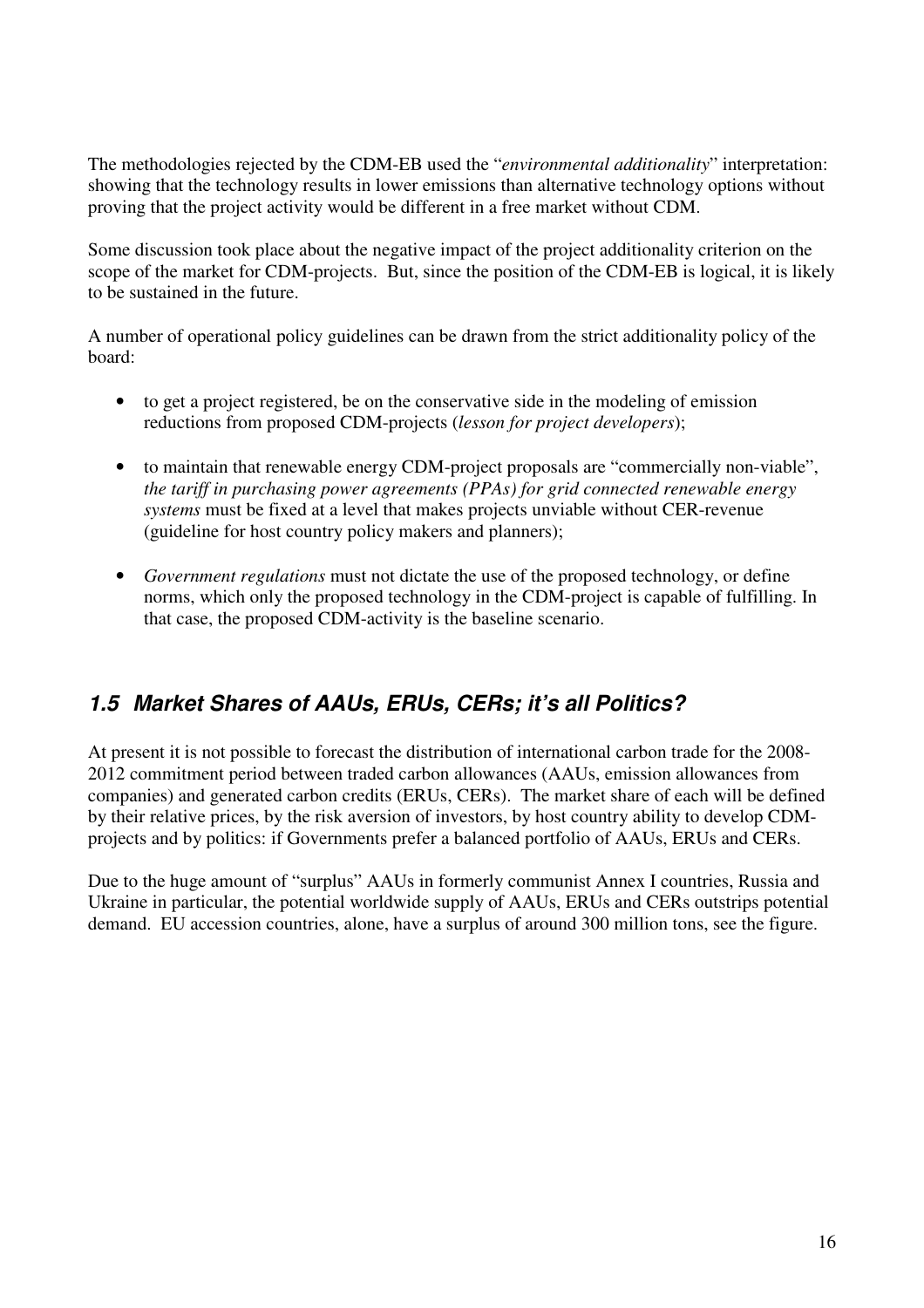

Source: UNFCCC database and Point Carbon estimates Point Carbon. September 5, 2003.

Selling Governments have a greater economic interest in promoting sales of AAUs instead of *ERUs from domestic JI-projects*, since the AAU-revenue goes directly into the state budget. The political climate for JI-projects may, therefore, not be overly accommodating. The investment climate for JI-projects is being improved by the signing of Memorandum of Understanding between purchasing Governments- such as Denmark, and "AAU-countries", such as Bulgaria and Romania. These framework agreements state the intention to co-operate in the protection of the global climate as well as the overall responsibilities of the two parties in relation to the development and exchange of JI credits

For purchasing Governments, the price of *AAUs* is the essential determinant for entering that market. AAU purchases do not contribute to GHG-reductions, unless the revenue by mutual buyerseller agreement is placed in a state fund to support GHG-reduction projects.

To avoid double-counting of  $CO_2$ -reductions, the EU emissions trading scheme explicitly excludes the possibility to implement JI-projects in companies subject to a quota under the scheme. Since these are the most energy-intensive industries having the largest JI-potential, this limits the scope for investing in JI-projects in accession countries. Yet, methane-projects are still an option.

The *larger and more developed countries* such as Malaysia, Thailand, South Africa, China, India and Brazil, are attracting most commercial investment attention. Due to good national organization, also Chile and Costa Rica got a good start. CDM-projects in the *least developed countries* are the smallest (resulting in high transaction costs per CER) and the most risky (demand for higher rates of return). Political events such as civil wars, can destroy the operation of the CER-generating facility; extra taxes can be imposed on CER-revenue, etc. These risks affect the project owner and the purchaser of CERs. The latter may not be able to get the contracted amount of CERs needed for his compliance period, and be forced to purchase alternative, and most likely, more expensive credits on the international carbon market during the compliance period.

When the flexible mechanisms were conceived, it was believed that the JI and CDM markets would be driven by private demand for and investments in CERs/ERUs. That may be the case for the 2013-17 commitment period. For the 2008-12 period the major demand for carbon-offsets comes from Government purchases. Private demand comes mainly from EU power companies.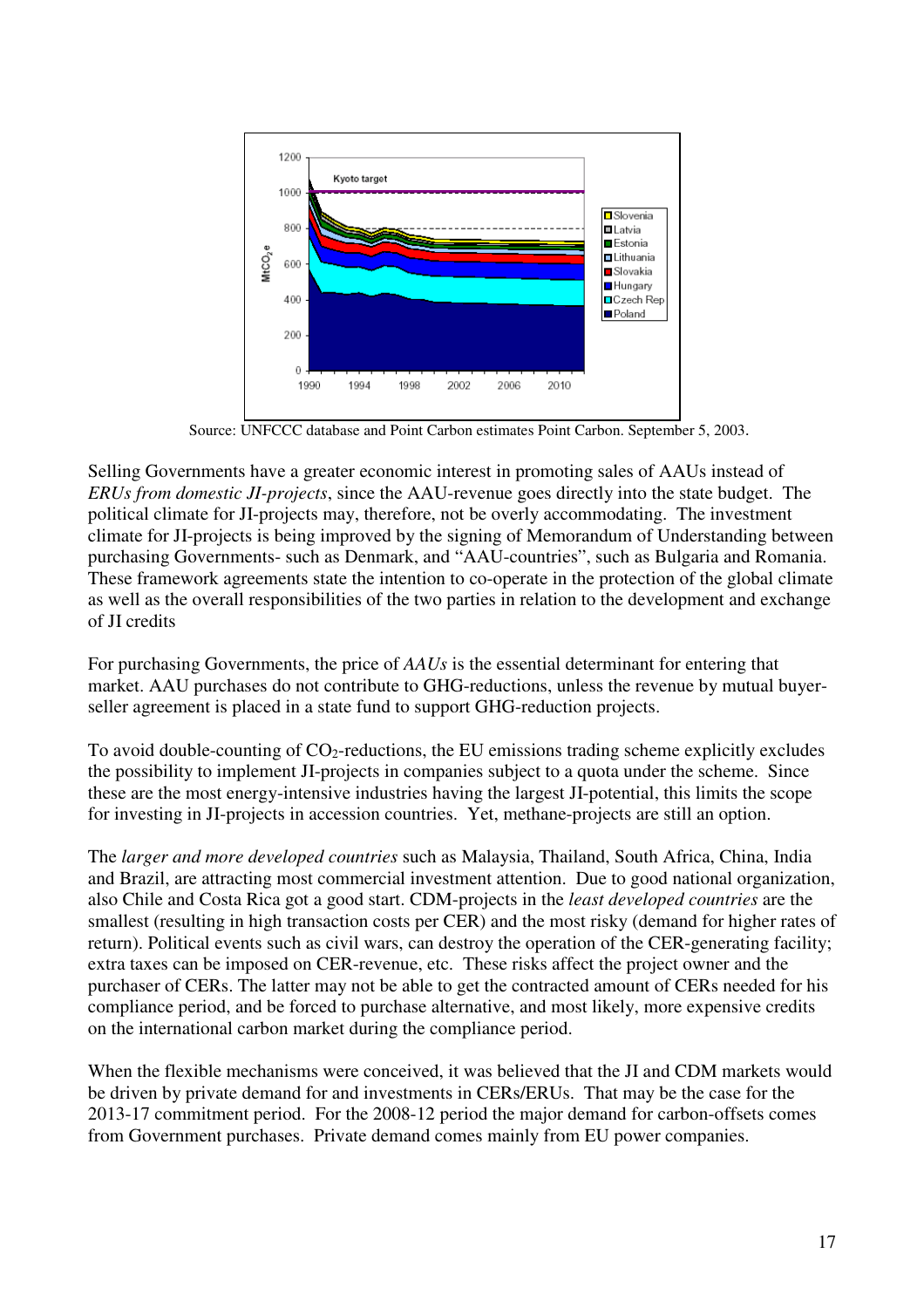In the summary below, one notices the dominance of the Dutch Government in providing an early demand for carbon credits,<sup>15</sup> and that multilateral funds attempt to cater for different political demands. The multilateral funds have different focus areas: early market operations (PCF), thematic (BCF and CDCF), private sector (IFC), and geographic (EBRD and CAF). The PCF targets larger transactions, preferably 200,000 tons and upwards; the CDCF is for smaller projects mainly in the poorer countries, where it tries to include poverty-alleviation aspects.<sup>16</sup>

| As of late 2002, the <i>major institutional buyers</i> include:<br>Capital for investment |                 |
|-------------------------------------------------------------------------------------------|-----------------|
| • The World Bank Prototype Carbon Fund                                                    | \$180M          |
| • Community Development Carbon Fund (CDCF)                                                | \$100M (target) |
| • World Bank Bio-Carbon Fund (BCF)                                                        | \$100M (target) |
| • The Andean Development Bank (CAF)                                                       | \$40M           |
| • The European Development Bank (EBRD)                                                    | \$61M           |
| • IFC-Netherlands Carbon Facility                                                         | \$40M           |
| • Carboncredits.nl, the Dutch ERUPT/CERUPT $17$                                           | \$250M          |
| • The Netherlands Carbon Development Fund                                                 | \$175M          |

The *multinational carbon funds;* such as the PCF*,* invest in CDM as well as in JI-projects. The PCF no longer accepts further equity funds, its time has passed. But the World Bank's carbon unit and the EBRD create and operate specific bilateral as well as a multilateral donor funds for investments in CERs and ERUs.

The volume of carbon transactions in 2002 is estimated at US\$ 350 million and anticipated to reach US\$ 1 billion in 2003<sup>18</sup>. In 2003 other European governments, like Denmark, as well as, possibly, Canada will follow the Dutch model and fund centralized purchase tenders or participate in the above and other new funds operated by international institutions. According to Natsource and Point Carbon, in 2002, the total market size, since 1996, involving private and publicly-funded transactions of carbon credits reached between  $\epsilon$  350 million (a conservative estimate, Natsource, October 2002) and  $\epsilon$  500 million (a liberal estimate, Natsource, October 2002).<sup>19</sup> The project volumes for 2002 are estimated at 70 Mt CO2 versus year 2001 volume of 12 Mt CO2. See Table 1.

## **1.6 Emerging Structure of Commercial Intermediaries**

A series of *private funds* and initiatives for investment in GHG-reductions are emerging, most of which are preparing for CDM investments. The Spanish Carbon Fund, launched by  $CO<sub>2</sub>$ Spain and CO2e.com invests in carbon credits on behalf of Spanish companies. CDC Ixis, a French financial

 $\overline{a}$ 

<sup>&</sup>lt;sup>15</sup> In October 2003, The Netherlands and the European Bank for Reconstruction and Development have launched a new Carbon Fund. The EBRD will use €32 million of Dutch funds to buy carbon credits from projects for the account of the Netherlands, focusing on energy efficiency projects, such as district heating upgrades, and renewable energy projects. <sup>16</sup> For more information, please see Annex, "Carbon Funds in an emerging carbon market".

<sup>&</sup>lt;sup>17</sup> ERUPT for JI projects, CERUPT for CDM projects.

<sup>&</sup>lt;sup>18</sup> Estimate provided by EcoSecurities Ltd. in the recently (February 2003) prepared UNDP CDM manual entitled 'Facilitating CDM design and implementation – a manual for UNDP country officers'.

<sup>&</sup>lt;sup>19</sup> As of September 2002, over 125 transactions of GHG emission reductions are known to have occurred involving approximately 335 MtCO<sub>2</sub>e (more trades are likely to have gone unreported). Most of these trades have occurred in Annex B countries. Point Carbon, September 2002.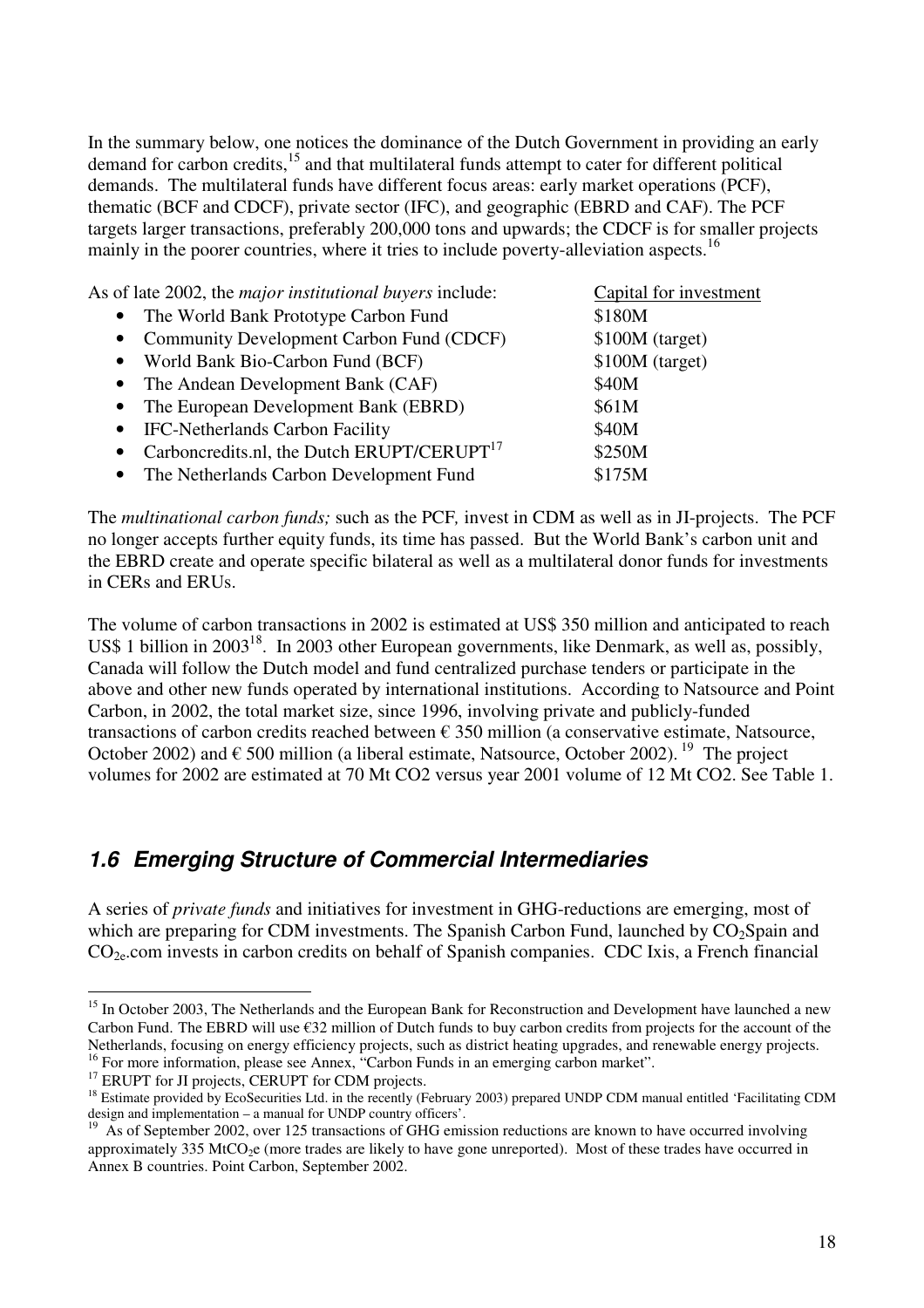institution is launching a European Carbon Fund contributing €25 million to the initial capitalisation of about €50 million. Other funds are Natsource's Greenhouse Gas-Credit Aggregation Pool (GG-CAP), Econergy's Clean Tech Fund, Fondelec's fund initiative towards Asia, and the Climate Investment Partnership.

*Brokers.* There are small number of brokers who work to stimulate the market, having entered from both green and power sector bases. Examples are Ecosecurities, ICAP, Natsource and CO2<sub>e</sub>.com, a joint venture of Cantor Fitzgerald and PriceWaterhouseCoopers, Spectron Futures, Tradition Financial Services. The brokers have invested in the market to varying degrees, as is often the case in embryonic commodities. This has extended as far as 'cold-calling' potential trading companies to encourage them to trade.

*Traders*. There are a number of banks and specialist trading houses who will take positions in the market either on their own account, or on behalf of clients. Whilst this sector has not really started there is evidence of development with a number of traders having at least a watching brief, if not already planning their teams. There is, however, some evidence of physical market players (project developers) who are more active in trading joining with financial services organisations to provide funds for CDM/JI projects in return for taking the carbon allowances on to their books for trading.

*Consolidators/Poolers.* Many CDM projects are likely to be very small in terms of the carbon allowances; such that accessing traded commodity-type markets will be difficult for the owners. Consolidation is expected to play a significant role on both the supply and demand sides, as many of the players will not have a trading function as part of their normal business. Through its website, CO2e.com is trying to develop a consolidator function, offering an outlet for very small CDM projects. The target buyers are those seeking socially responsible purchases, since such projects often feature socio-economic benefits that are well beyond the carbon value. The selling price (around  $\epsilon$ 25) is currently several times the CO<sub>2</sub>e traded price and it is not clear how much of this premium is the consolidator's fee and how much there is an implicit social valuation of the wider benefits.

*General facilitation services* cover a broad spectrum of consultancy services in (i) engineering, (ii) base lining and preparing projects for emissions trading schemes; (iii) carbon negotiating, (iv) legal, (v) registry and carbon auditing services. They have up so far (September 2003) been the commercially most interesting part of the intermediation business, as the services are needed by all investors.

# **1.7 What Carbon Prices are we likely to see?**

#### **1.7.1 The primary and secondary market**

The term primary market refers to the *Emission Reduction Purchase Agreements (ERPAs)*, which are concluded between the owner of the CDM-project and a buyer purchasing all or some of the CERs to be generated by the project. They can be concluded through direct negotiations or with the help of a broker.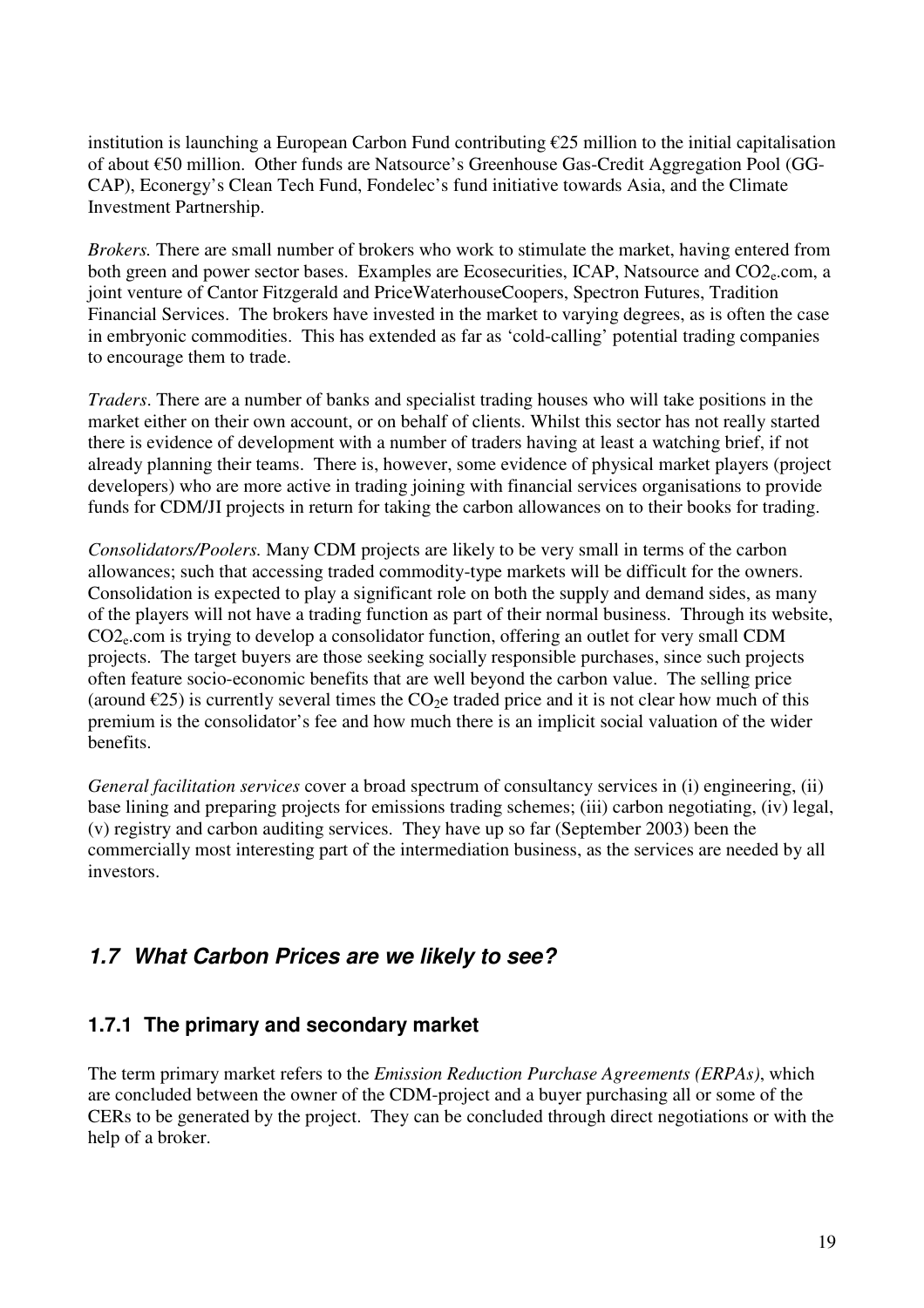ERPAs are normally concluded when a project reaches financial closure, that is, before a project starts construction and long before CERs are generated. They are *forward contracts* – of the physical kind – calling for the future delivery of a specified number of CERs during a specified number of years. To ease financial closure, the seller would normally hope for some upfront payment for the future delivery of CERs; the buyer, to minimize his risk, will prefer payment on delivery. If part of the payment for future delivery of CERs is paid upfront, this will be against a discount. The pressure for upfront payment is particularly tense in small countries with weak capital markets, where securing project finance is a problem.

The term *secondary – or derivative – market* for CERs refers to the on-selling of CERs acquired on the primary market to other buyers on a carbon exchange, or through a broker. A large and liquid secondary market is essential for efficient price setting, setting benchmark prices for ERPAs in the primary market. The secondary market, so far, is very small. Buying Governments, the major buyers so far, hang-on to their carbon credits. The remaining demand on the secondary market consists of quota-limited firms who do some trading in CERs and ERUs as a pilot exercise to learn the mechanics of the market, and speculators who invest in carbon credits for future reselling.

## **1.7.2 Carbon prices**

 $\overline{a}$ 

Prices for emission allowances, AAUs and ERUs are normally fixed in  $\epsilon$ /ton CO<sub>2e</sub>, prices for CERs in US\$/ton.

*In theory, prices per ton CO2e should be identical except for differences in the risk of non-delivery.* Thus, AAUs and emission allowances should fetch higher prices than carbon credits as their risk of non delivery is zero: once a company has sold some of its emissions allowances, they are assigned to the buyer.<sup>20</sup> In fact, so far, the price premium for AAUs and allowances over ERUs and CERs has been much higher than justified by the lower risk. The price distortion is caused by several factors:

- by the dominance of institutional buyers on the market each having a specific agenda beyond getting the cheapest possible deal;
- by the absence of a direct connection between CER prices and prices of EU allowance units (EUAs), as the two are not totally interchangeable because of an expected upper limit for CERs/ERUs in the EUA system; and
- by the limited size of the secondary market, which prevents efficient price setting.

In principle, companies can purchase *AAUs* from Governments, in practice, AAU-deals, so far, are concluded between Governments: under the EU quota directive, quota-restricted companies cannot expand their allowances by buying AAUs. The delivery risk of AAUs is zero like that of EAUs. Yet the price per ton is expected to be substantially lower, due to the low "objective" CDM-reduction impact.

Trade in *carbon allowances* (EUAs) takes place between private companies. Traded volume during 2003 and early 2004 for forward deliveries were small, both overall, as well as for the size of individual transactions, where volumes typically were 2,000-10,000 tons delivered in a future year.

 $20$  If the selling company finds itself short of emissions allowances due to greater than expected production during a given year, it cannot go back on the deal but has to buy the missing allowances on the open market.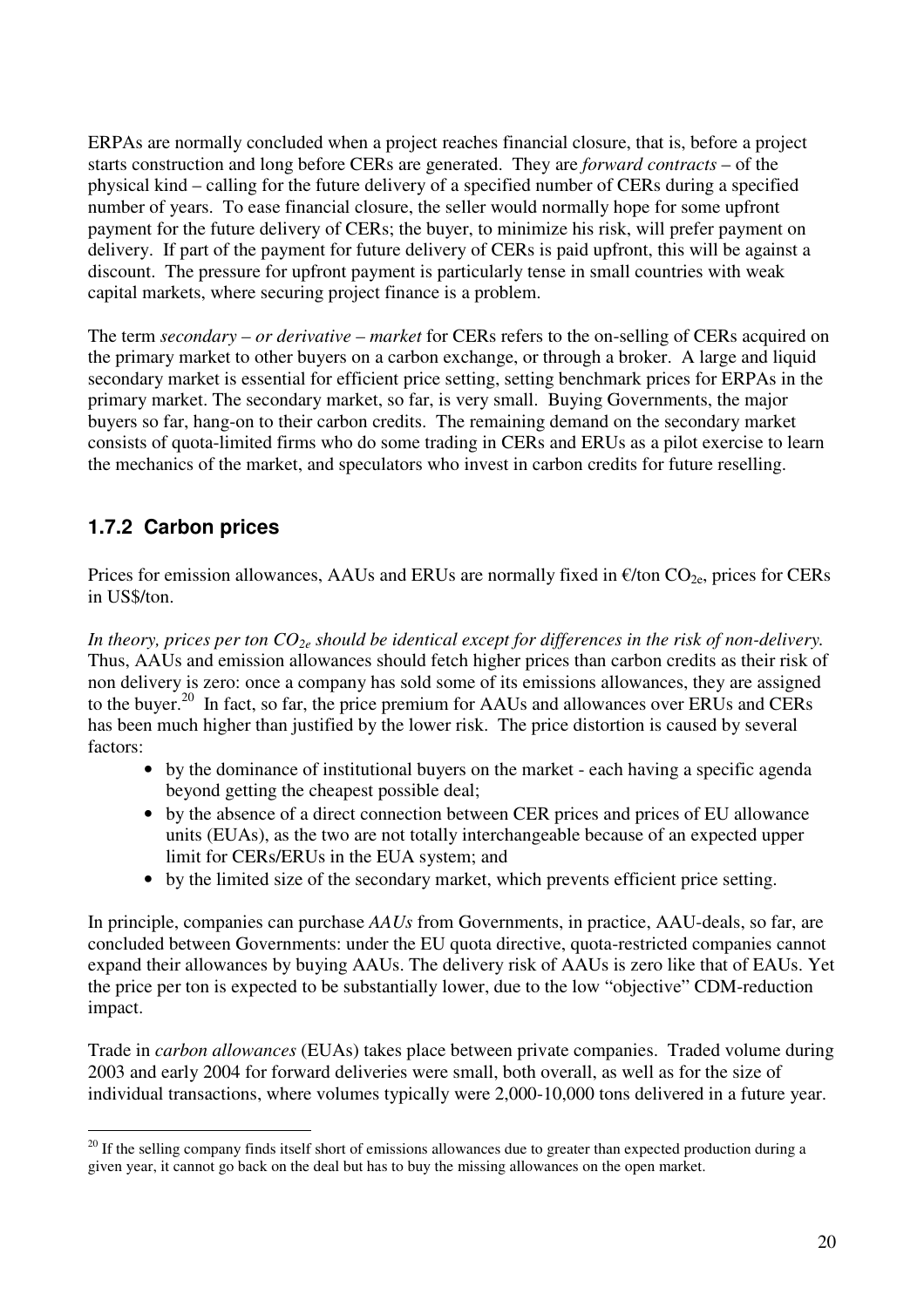Since companies did not know what their allocations were going to be, few were keen to offer their allowances on the market, whereas a number of buyers lined up, offering prices around *€10/ton*. Sellers were typically companies from Central and Eastern Europe (CEECs), buyers are Western European countries. Initially, as one can see in the chart below, initially there was a wide spread between prices of bids (sellers) and offers (buyers), after which prices settled around  $E12/t$ on. However, once the first NAPs were published, showing more generous  $CO_2$ -allocations than some traders had expected, prices dropped to  $\epsilon$ 8-8.5/ton.



The graph above illustrates the price development in the EU 2005 emissions trading market the last 7 months. As there have been few trades with publicly announced prices, the graph is based on reported bids and offers.

**Figur 1: EAU-prices 2003-2004, Source: Carbon Market Europe, April 2, 2004** 

 $\overline{a}$ 

*CO2-prices on the UK emissions trading market*, which early 2004 was four to five times larger than traded volumes in EAUs, were in the much lower range of £3.5-4.0/ton. But since it is a UKspecific market, the prices are not directly comparable.

The prices for *ERUs* paid by the Dutch ERUPT program and early experimental private investors were in the range of *€5.5-6.5 per ton*.

*CERs* fetched the lowest prices on the carbon market.<sup>21</sup> PCF paid \$3.5-4 per ton  $CO_{2e}^{22}$ ; CERUPT US\$3.5-5.5 per ton; private purchasers as low as US\$2.5 per ton. CDCF will pay up to \$6 per ton;

<sup>21</sup> That is, except for prices on voluntary markets. The *Chicago Climate Exchange (CCX)* held an auction on September 30, 2003, using a sealed-bid process for 125,000 metric tons of emission allowances, withheld from the allowance allocation distributed to each CCX Member. The 21 members of the exchange are committed to cutting their greenhouse gas emissions annually by 1 percent, but there is no threat of government prosecution or fines if they fail. 100,000 metric tons were 2003 Vintage and 25,000 metric tons 2005 Vintage. The auction was intended to help members estimate prices and establish trading strategies for trading, scheduled to begin Oct. 31. The prices paid by companies like Ford Motor, DuPont and American Electric Power averaged less than US\$1 a metric ton. The low prices - one-tenth the price of over-the-counter trades of EAUs - were propagated as showing the efficiency of voluntary schemes over mandatory schemes like the EU's. In reality, the result raises questions about the effectiveness of a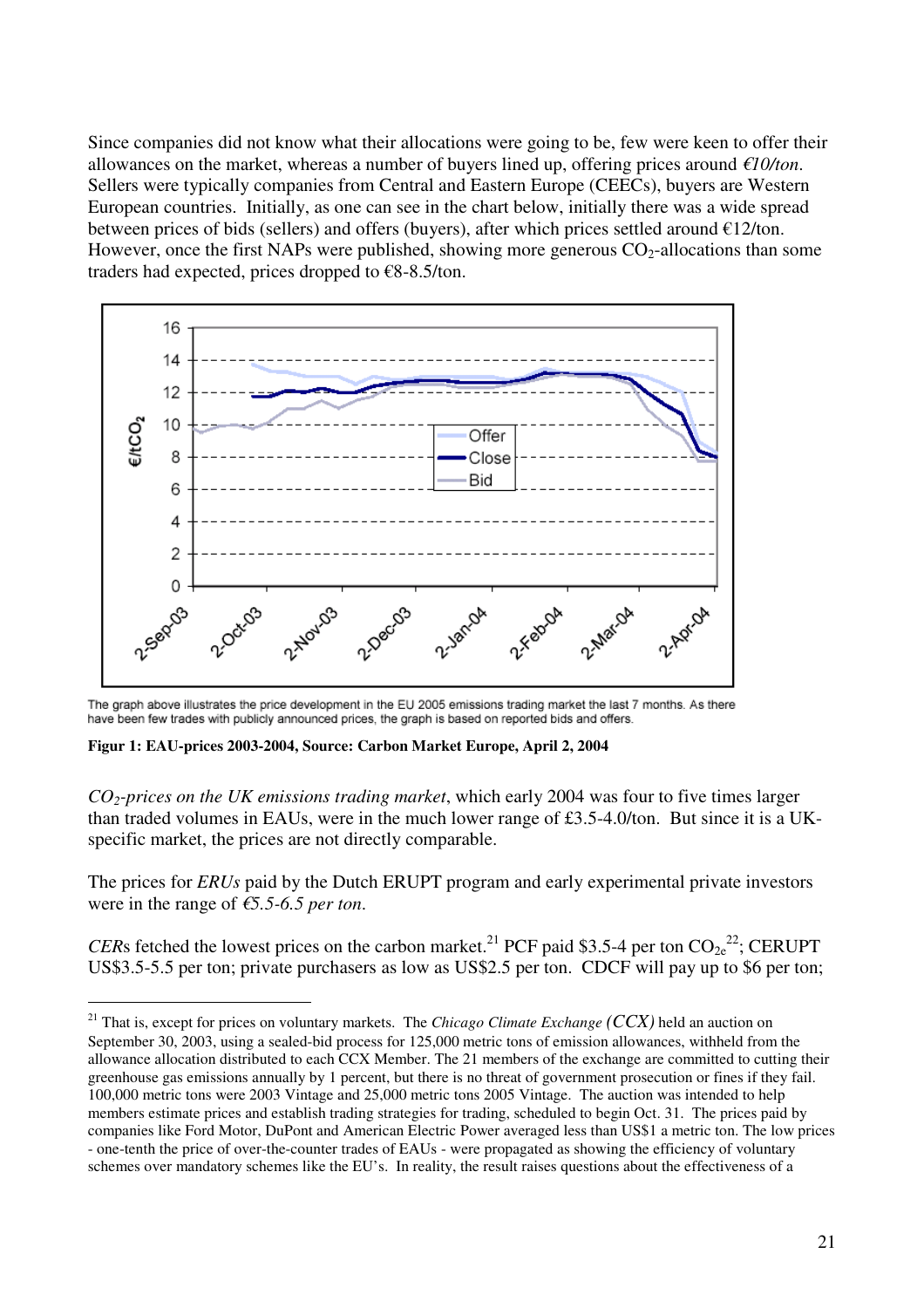but that is a good-will price to allow the small projects from the least developed countries get access to carbon-finance. $23$ 

The CER- (and ERU) deals were made before designated operating entities had been accredited and baseline methodologies been approved, meaning there is a risk of non-certification of contracted CER- (ERU) deliveries. Due to the risks and because they are early action purchases, the prices – at least, the "free market"-prices paid by private companies - should be lower than prices in future ERPAs signed with officially registered CDM-projects. Getting closer to 2008, one would expect CER-prices to increase to somewhere between US\$5 and US\$8 per ton of  $CO<sub>2e</sub>$ .

The inflated price differences for  $CO_{2e}$  coming from AAUs, EAUs, ERUs and CERs, respectively, can be blamed on the early pilot-character of the transactions and on the absence of an efficient secondary market providing actors with "market-integrating price signals". The psychological consequence is that actors make use of different benchmarks. On the emissions trading market a price of  $\epsilon$ 10 per ton looks cheap compared with the penalty fee for over-stepping an allowance, fixed at  $\epsilon$ 40 per ton during the initial years and at  $\epsilon$ 100 per ton during later years. On the CDMproject market, a price of US\$5 per ton in an ERPA for CERs looks good in the eyes of a seller compared with the maximum price of US\$4/ton, which the PCF could offer. The US\$4 limit for the PCF, which was reasonable for the initial, high-risk market start-up trial period, has come, instead, to be seen as the "market price" for CERs.

Whatever the reasons are for the high price differences, their existence means that entering the primary market to purchase CERs is good business! As illustrated in the chart below, once we get to the sport market prices during the 2008-2012-period, prices per ton  $CO_{2e}$  should become identical for all four carbon-products. Thus, purchasing CERs maximizes profits or minimizes losses.



voluntary market in serving its function of encouraging efficient investment in cutting greenhouse emissions. The price is too low to encourage any investment in  $CO_2$ -reductions. The CCX has character of show-business.

 $22$  PCF was by statutes limited to pay a maximum price of US\$4 per ton.

<sup>&</sup>lt;sup>23</sup> Prices lower than US\$5-6 do not make CDM commercially viable for small projects due to their high transaction costs per CER.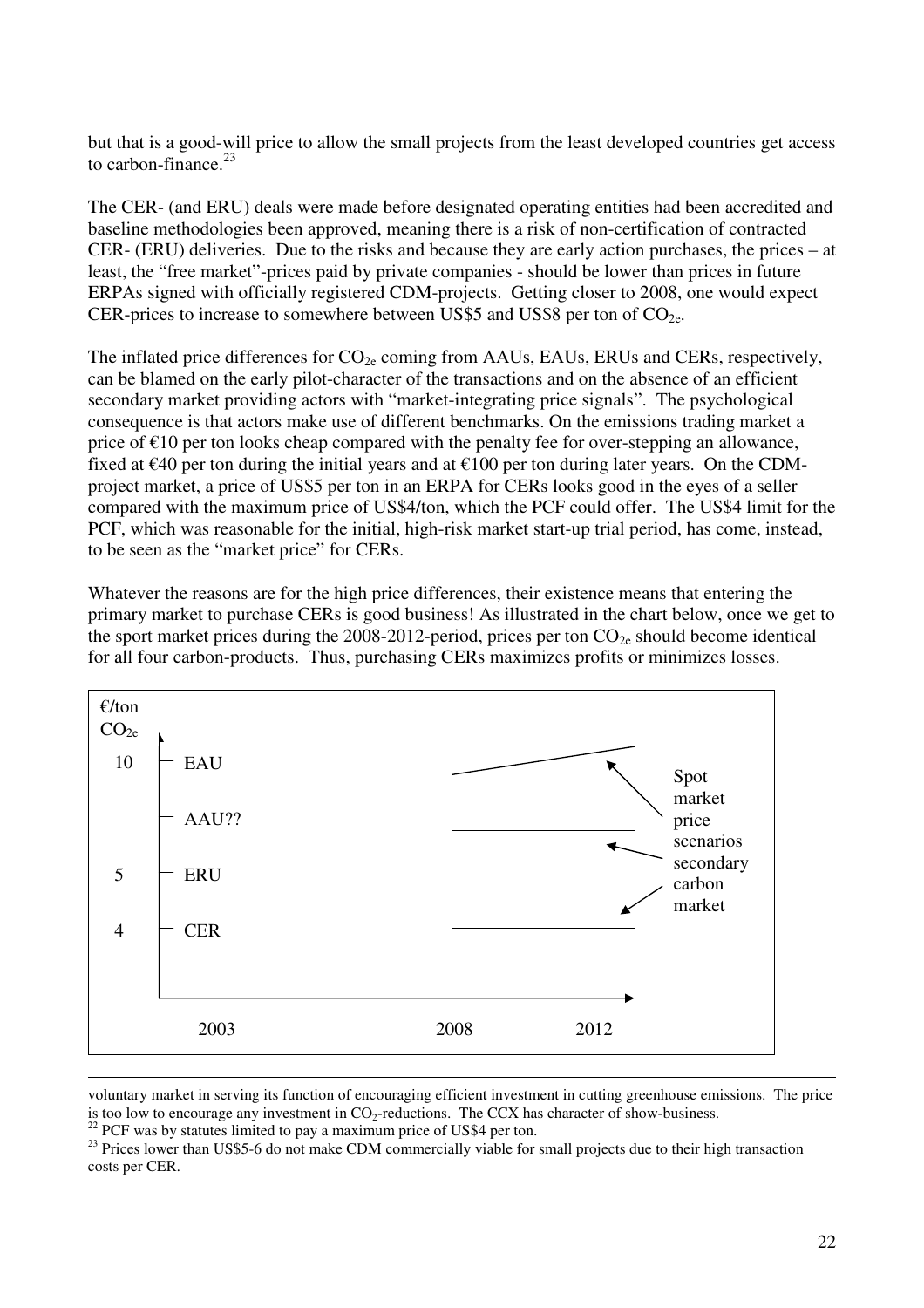## **1.8 What Qualitative Criteria does the Danish Government use in its Credit Purchases?**

The system for Danish Government purchases of credits is still evolving, the information below is tentative.

#### **1.8.1 Price and risk**

The key criterion for the Danish Government's purchases of CERs/ERUs and support to CDM/JIproject development is the *price per ton CO2e* being asked and the quality of the project. Another is the *risk profile* of the CDM-project, which includes a range of aspects and which has a bearing on the price of credits.

### **1.8.2 Location of projects**

*Malaysia, Thailand, South Africa* have been selected by the Ministry of Foreign Affairs / Danida as main partner countries for Danish Government purchases of CERs. These countries have been chosen because they have fairly large emissions of greenhouse gases and cooperation is already established within environmental assistance including energy. With these countries MoUs will be signed, committing Danida to provide financial support to CDM-related capacity building in the country. The first batches of projects are under preparation and project development facilities will be established in the three countries. Denmark has signed general framework MoUs with Nicaragua, Chile; and a MoU with Indonesia is under consideration.

#### **1.8.3 Social and development impacts**

Some bilateral donors, such as Canada, in their purchases of CERs from CDM-projects, look also at *social* and *development impact* criteria being willing to pay premium prices for CERs from projects that are strong in these aspects. The need to provide a "protected market" (meaning that investors pay higher prices for CERs) for small-scale projects in the least-developed countries motivated the World Bank to set up the CDCF.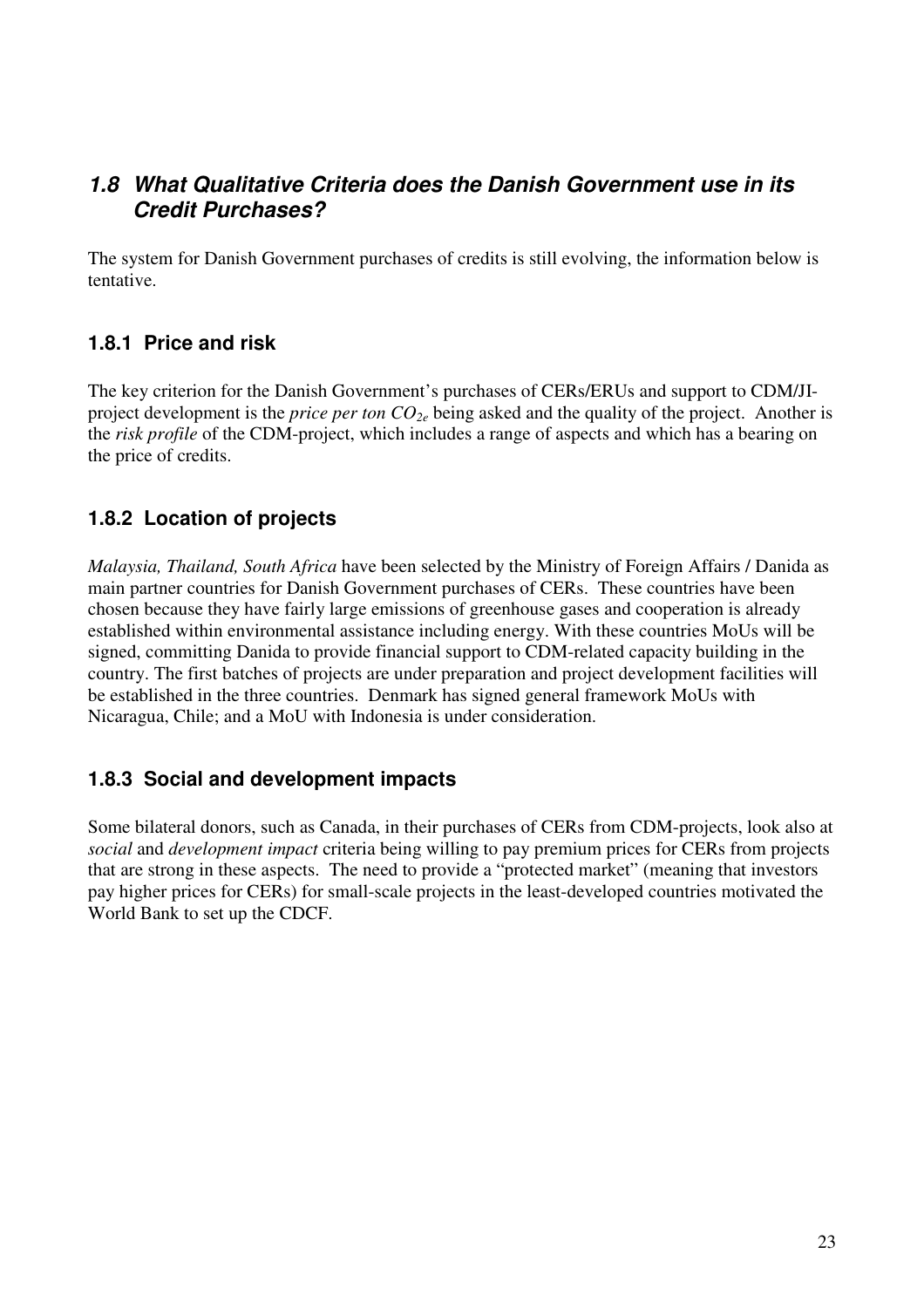# **2 PASSIVE INVESTOR IN CERS: FORMS OF INVOLVEMENT**

Judging from the prices quoted in section 1.6.2, acquiring CERs would seem to be the least-cost option for a Danish company, which expects its emissions to be larger than its emission allowance.



To undertake the purchase, without being active investor in the CDM-project as such, the company has the choice between four different routes of acquisition:

- 1. To *sign an ERPA for its CERs directly with a project owner* a host country entity owning the project. Alternatively, the CER-delivery contract could be signed with a professional project developer, who assisted a host country entity in developing and co-financing a CDM- project, in return acquiring ownership rights over some of the CERs.
- 2. To *purchase CERs from a project making use of a broker*. Brokers typically charge a fee equal to 7% of sales revenue for their services.
- 3. To *invest in a carbon fund* one of the multilateral or one of the private funds which at the end of a year turns over acquired CERs to its investors according to their equity investment.
- 4. To *purchase CERs on a carbon exchange*.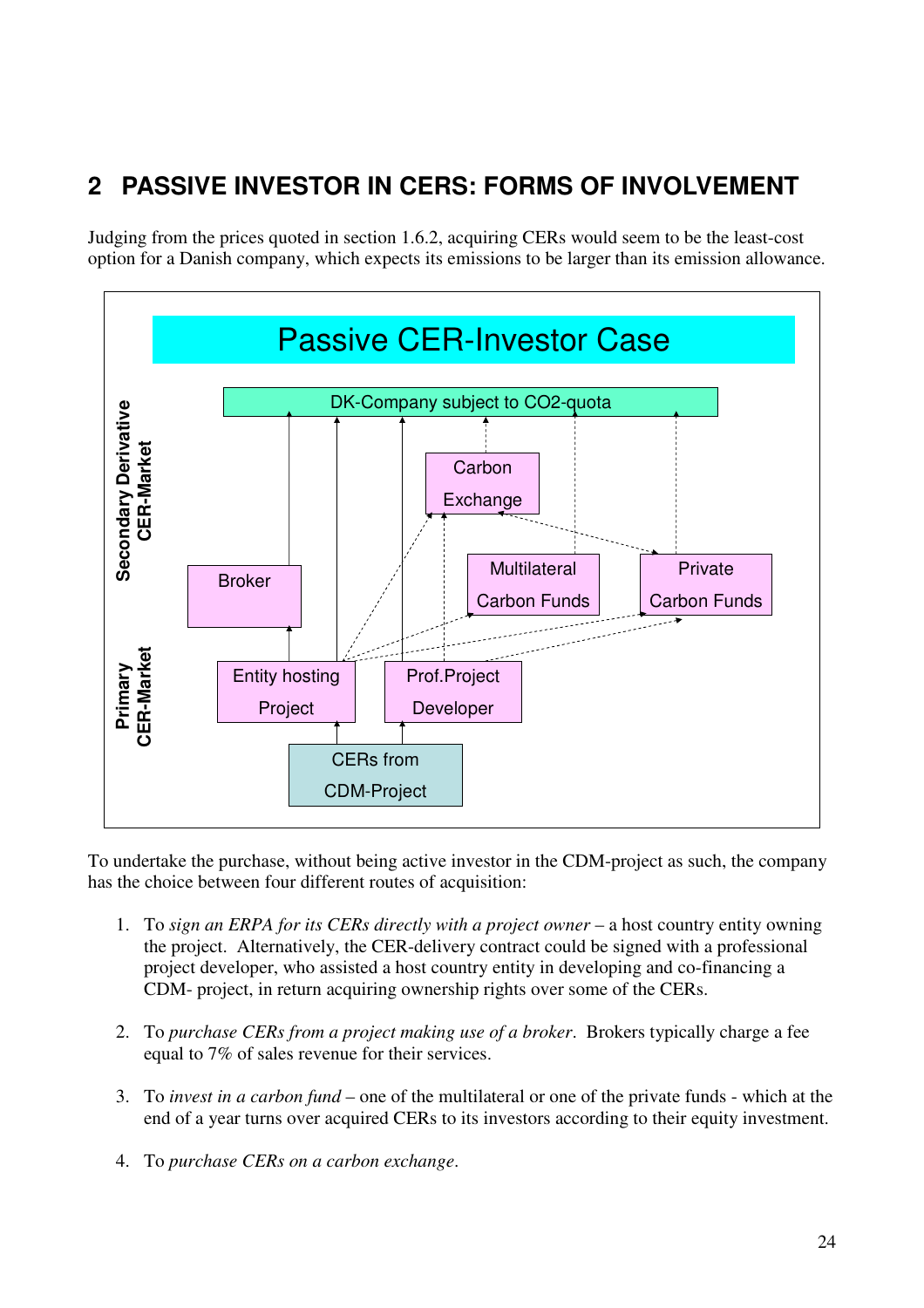# **3 THE SUPPLY SIDE OF CDM**

# **3.1 First-Generation Projects that emerged**

The typical *first generation CDM projects* are *waste management projects, landfill projects, run-ofriver hydro projects, wind power projects, biomass based co-generation in industry* and to a much smaller extent, some *solar projects* with the PCF. *Energy efficiency projects* are under-represented to date. PCF has great ambitions to increase the share of energy efficiency projects in its portfolio. PDDs for energy efficiency projects can be difficult to design, but the technique for documenting the results of energy efficiency projects is well-established. ESCOs- energy service companies, have for a couple of decades identified, financed and implemented energy saving projects in OECD-countries against being repaid out of the annual value of registered energy savings.

*Project identification has been mainly top-down*, driven by carbon project sponsors. PCF and UNDP/ UNEP kick-started the market, undertaking active project identification and promotion through contracted professional consultants who visit local municipalities (landfill gas projects) and potentially interesting industries (waste management and biomass based co-generation).

The Dutch CERUPT program used *call for tenders for CER-purchases* to provide an incentive for private companies and professional project developers to develop CDM-project proposals.

Examples exist of *bottom-up project proposals* put forward by NGOs and private sector entities. They are, typically, renewable energy projects, which were in a drawer, not being implemented due to lack of commercial viability, and which were dusted off and re-packaged as a CDM-project. The quality of these proposals is often low.

# **3.2 Second generation projects**

With CDM-methodologies and the institutional infrastructure slowly falling into place, project identification and development will become more commercial. With reference to the share of CERincome in total project revenue, it is useful to distinguish between three categories of projects: (i) CER-revenue intensive projects, (ii) projects with modest, but commercially essential CER-revenue content, (iii) projects where CER-revenue without subsidies is insufficient for commercial viability.

## **3.2.1 CER-revenue intensive projects**

 $\overline{a}$ 

In projects, where *methane* use, recovery and generation forms part of the activities, and the net present value of future CER-revenue is higher than the initial cost of investment.**<sup>24</sup>**: Examples are *landfill gas projects*, *industrial-size biogas projects*, c*oal-bed and coal-mine methane recovery projects,; decreased flaring of gaseous fuels* (currently being flared as part of oil exploration

 $24$  The Global Warming Potential of CH4 (methane) is 23 times higher than that of CO2. This means that the monetary CER-value of reducing 1 tonne of methane equals the reduction of 23 tonnes of CO2. This phenomena is referred to as the methane boost or kick**.**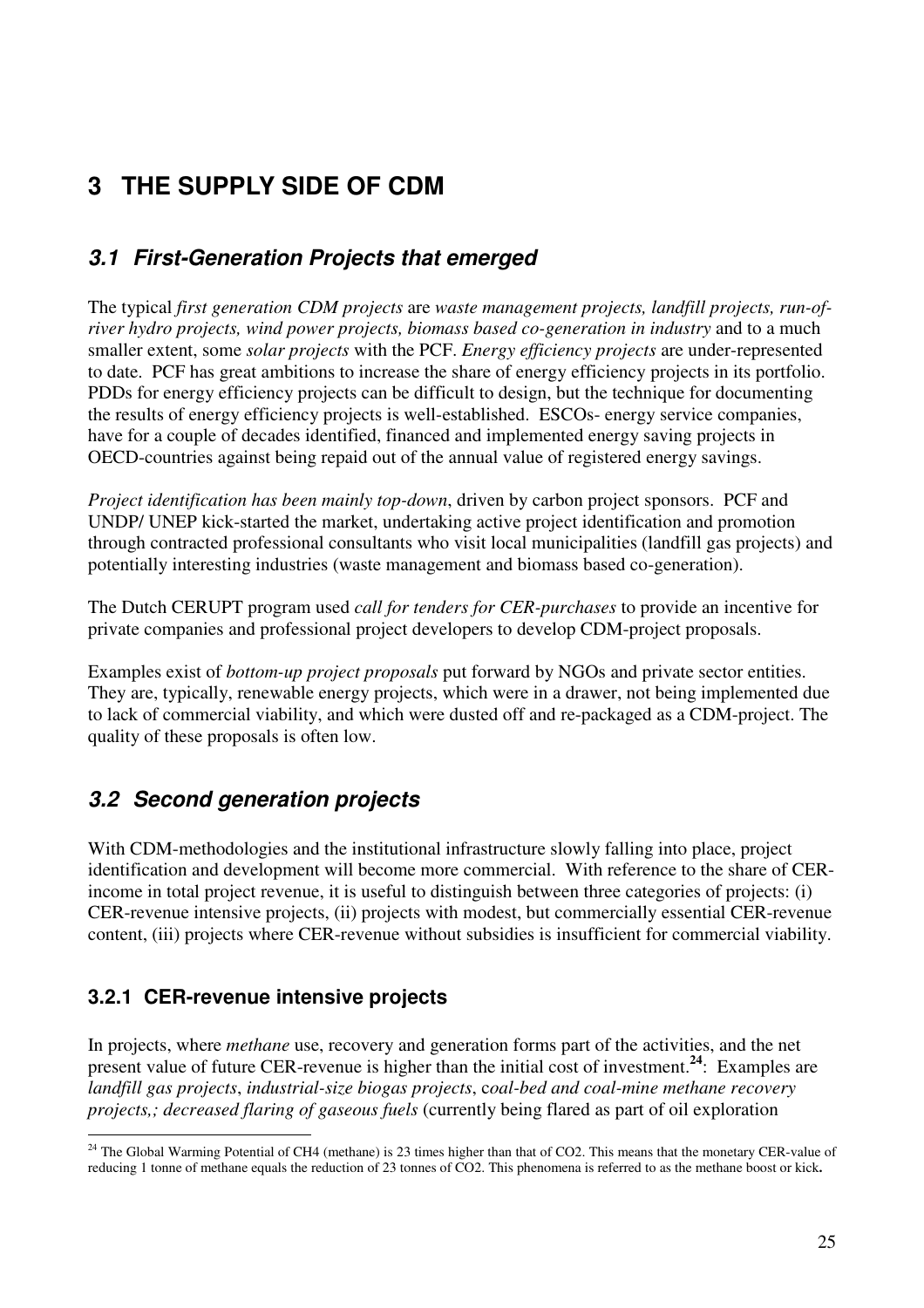activities and at refineries of crude oil), and *capture and utilization of fugitive gas projects* (reduced leakage in gas pipelines). The CER-revenue for the reduction of methane emissions is sufficient to make these projects commercially viable, making up the majority of total revenue. Electricity generation - using captured methane in a generator - improves the environmental performance of a landfill gas project compared to flaring of methane. But it does not improve commercial viability; the revenue from selling the electricity output being a fraction of annual CER-revenue.

Landfill gas projects and industrial biogas projects <sup>25</sup> are ideal targets for professional project developers, as they have high rates of return and comparatively low investment requirements. Oil and gas companies would seek to implement reduced flaring and fugitive gas projects; the latter, however, may be commercially viable even without CER-revenues. Coal mining companies, or power plants, located near a mine, would be the logical developers of coal bed projects.

Due to the overwhelming importance of the CER-revenue in operating income, these projects are "100% CDM-projects" in the sense that the revenue from the CERs is sufficient to cover the cost of operations and debt service. The local project owner can either debt-finance the investment using the CER-revenue as collateral, or let a professional project owner undertake project preparation and finance against entitlement to a pre-defined share of future CERs.

#### **3.2.2 Marginal projects where CER-revenue turns the balance in favor of commerciality**

This category of CDM-projects refers to cases, where CER-revenue does not make up the bulk of operating income / operating savings<sup>26</sup>, but where the ability to access CER-revenue, turns marginal investment options into commercially interesting opportunities. This means that the value of annual fuel savings in fossil fuel and electricity consumption and of electricity sales, although higher than annual CER-revenue, would not in itself have convinced the project owner to undertake the investment. Projects in this category comprise:

- *co-generation projects in the sugar and paper industries* (biomass-based fuels are used more efficiently as fuel for generating high pressure steam, partially for process heat and partially for power generation for auto-consumption and sales to the grid); .
- *wood processing factories* (increased use of wood wastes/residues generating methane during the decomposition process - for the generation of heat for drying and power cogeneration)<sup>27</sup>
- *energy savings in energy intensive industries* such as the cement industry;
- *fuel switching* from more carbon-intensive fuels, such as coal and oil, to less carbonintensive fossils, such as natural gas or various alternative energy sources;

The identification and implementation of these "marginal" projects depends on involvement of specialized "project sniffing" consultants, who have the project packaging skills needed to identify mixes of technologies and finance, which together result in commercial viability.

 $\overline{a}$  $^{25}$  These comprise ((i) methane collection and utilization from sewage/industrial waste treatment facilities; (ii) animal waste methane recovery and utilization: large-scale piggeries, slaughter houses, food-processing (large dairy farms); and (iii) (chemical) industries dealing with bio-fuels or bio-content slurries as waste.

<sup>&</sup>lt;sup>26</sup> Except for the fuel switching projects in the list.

<sup>&</sup>lt;sup>27</sup> A key issue with these type of projects is that the sustainability of the harvesting of the wood resource can be questionable. Assurance of such sustainability is a critical path for the consideration of any wood-based projects.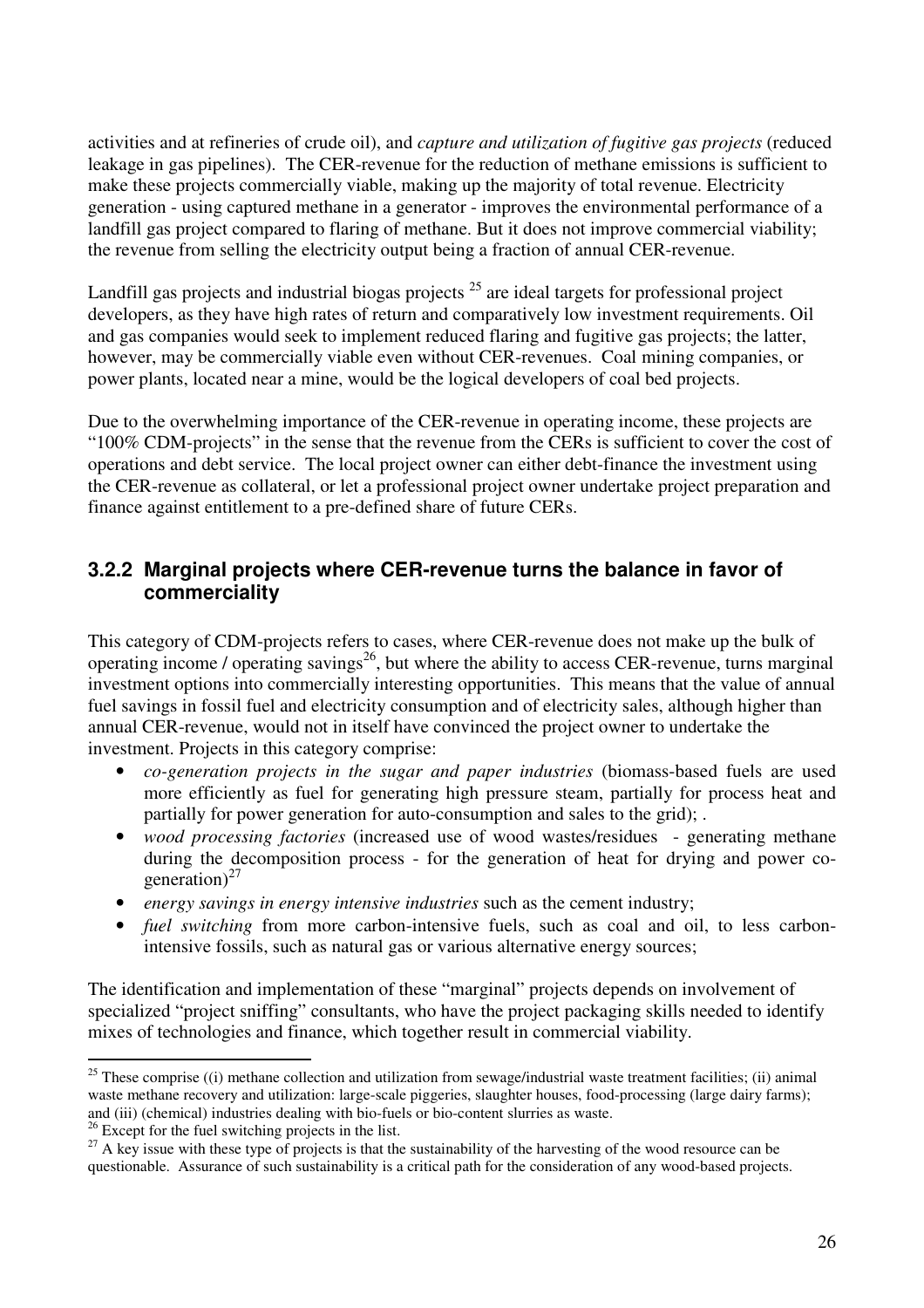#### **3.2.3 Projects where CER-revenue, without supplementary subsidies, is insufficient to secure commercial viability**

If CER-prices are around US\$4 per ton, the NPV of future CER-revenue amounts to about 5-9% of the initial cost of investment in grid connected *renewable energy projects* - such as run-of-river hydro projects (up to 25-35 MW) and wind power projects (mostly 20-40 MW, but could be 200- 300 MW) - and in *district heating projects*. The small percentage belittles the impact of the CDMmechanism on expanding the market for renewable energy. Renewable energy lobbyists in host countries use the "ability to attract CER-payments to the national economy" as an argument to increase political support for renewable energy.

In exceptional cases – such as a slightly marginal hydropower plant – CER-revenue turns a noncommercial renewable project into a commercially viable investment opportunity. But in general, CER-revenue represents either *"icing on the cake" for project developers*, or *a means for the state to reduce the cost of national subsidies to renewable energy projects*, which are promoted for reasons of environmental sustainability and local employment generation.

Grid connected renewable energy projects usually have a cost of production per kWh, which is higher than the cost of conventional power generation.<sup>28</sup> The revenue from CERs is insufficient to bridge this commercial cost-revenue gap, making the implementation of renewable energy projects dependent on access to subsidies. These can be investment subsidies or subsidies to kWh-output.

The subsidies to renewable energy systems in developing countries can be financed in three ways:

- (i) the electricity consumer pays for the higher cost of renewable energy<sup>29</sup>;
- (ii) the state transfers subsidy funds from the general state budget to investors;
- (iii) the state agrees with donors to some of their bilateral grant funds (and mixed credits) allocated to the country, to support investments in renewable energy.<sup>30</sup>

#### **3.2.4 Use of development aid to assist non-viable CDM-projects**

 $\overline{a}$ 

The Marrakech Agreement states that *public funding of a project is not to result in a diversion of ODA (Official Development Assistance) from Annex-1 parties*. Any funding for CDM is to be additional to- and not substituting for funds flowing from Annex 1 countries to developing countries. When a project is submitted for registration to the CDM-Board, the CDM-Project Design

<sup>&</sup>lt;sup>28</sup> The exception are hydropower plants with high capacity factors and costs of investment below US\$2000 per kW, which compete with diesel generators.

 $29$  The cost can be imposed on electricity consumers in three ways. (i) A renewable energy fee is levied on national power consumption – via a surcharge on the final invoice to consumers or via a surcharge on transmission of electricity. (ii) The state fixes a guaranteed feed-in-tariff for electricity produced making use of renewable energy systems. (iii) Power suppliers are forced to contract a certain percentage of their power from renewable energy generators.

<sup>&</sup>lt;sup>30</sup> Once a donor country has allocated a specified ODA-amount to a specific developing country, the promised grant, in principle, becomes part of the future years state budget in the recipient country. The donor and the recipient discuss and decided on the allocation of the amount to specific sectors, and within the specific sectors to specific activities. Donor preferences for or against specific sectors influences the choice of sectors; yet, in the end, the sectors chosen and the activities within are a sovereign decision of the aid recipient. Due to the negotiated process of fund allocation and the fungibility of money – donor funding of one sector allows the Ministry of Finance to shift more of "own country funds" to another sector - it is irrelevant whether subsidies to renewable energy come from national fees and taxes or from donor aid.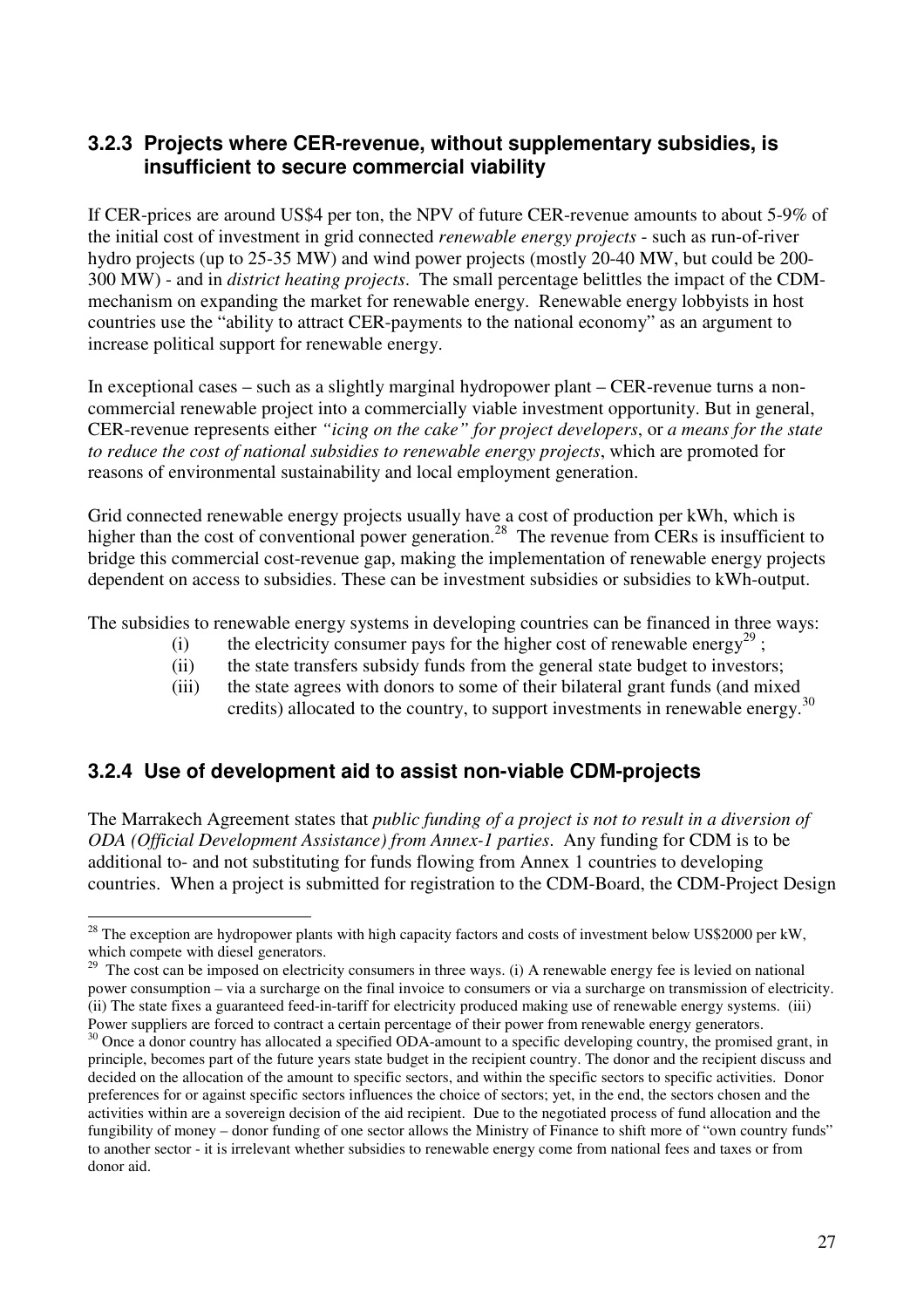Document requests inclusion of "an affirmation that public funding does not result in a diversion of development assistance". The PDD does not state which party is to affirm; thus either the donor country or the host-country can sign that declaration. A host-country Government can certify nondiversion if "country-specific aid funds" are used.<sup>31</sup> But, only the donor country can clarify what the situation is, if "non-country specific funds" are used to co-finance a CDM-project in a specific country. An operational, qualitative check on the fulfillment of the non-diversion criterion can be:

- that there is no conditional link between the authorization of donor aid to a project and the signing of an ERPA for the CERs from the project, beyond the right of first refusal and the repayment of grant-financed development costs if the CERs are sold to a third party;
- that the CER-price in the ERPA is not influenced by the aid-support from the donor;
- that neither the mixed credit nor the CER-revenue alone is sufficient to make the project commercially viable.

The interpretation of the non-diversion clause is, however, still subject to discussion:

- Some experts interpret the non-diversion clause to mean that ODA funds cannot be used to co-finance the cost of investment in a CDM project, except for *CDM capacity building,*  32 *technology transfer and other activities not directly related to project implementation*.
- Some go a step further allowing *ODA-funds to be used as risk sharing capital in the preparation of CDM-projects*. Aid funds finance the costs of developing the PDD, project verification and CDM-project registration. If the project succeeds in registration, the aid is repaid to the donor or to a local CDM-development fund out of the CER-revenue; if not, the aid is a free gift. $33$
- Others are exploring the possibilities of providing *mixed credits* for CDM-projects.<sup>34</sup> Of the countries, specifically targeted for Danish Government investments in CERs, Malaysia have a GDP per capita which are too high to be eligible for these, South Africa and China still qualify. $3$

OECD's Development Assistance Committee, DAC, will take the political decision on what kind of donor funding of CDM-projects it will accept to register as official development aid (ODA).

 $\overline{a}$ <sup>31</sup> Donor countries program their aid through five-year aid agreements with their partner countries. These agreements provide the finite financial umbrella as well as its distribution by sector. Agreements for the use of Mixed credits are less specific, as the financial umbrella and its distribution by sector is indicative only, its use being driven by project demand.

<sup>&</sup>lt;sup>32</sup> This interpretation is short of logic. The Kyoto-Protocol does not state that ODA-funds cannot support CDMprojects, only that such funding must not result in a diversion of ODA-funding. Donors have for many years used ODA-funds to support renewable energy projects in developing countries. Continuing a long tradition of soft-credit funding to renewable energy projects does not represent a diversion of ODA-money. Getting CER-revenue for these projects saves an equivalent amount of ODA-funds, which can be used for other development aid purposes. Not making use of the CDM-option to reduce the use of ODA-funds is waste of ODA-funds

 $33$  Canadian aid has used this procedure, which is also applied by the PCF.

<sup>&</sup>lt;sup>34</sup> Mixed credits have a grant element of 35% in "middle income" developing countries and of 50% in "low-income" developing countries.

 $35$  GDP per capita must be less than US\$2500 approximately. Also in the case of mixed credits, the agreement between the donor and aid recipient country establishes what sectors and categories of projects have access to mixed credits. Thailand still qualifies, but the Government is not interested in increasing the use of mixed credits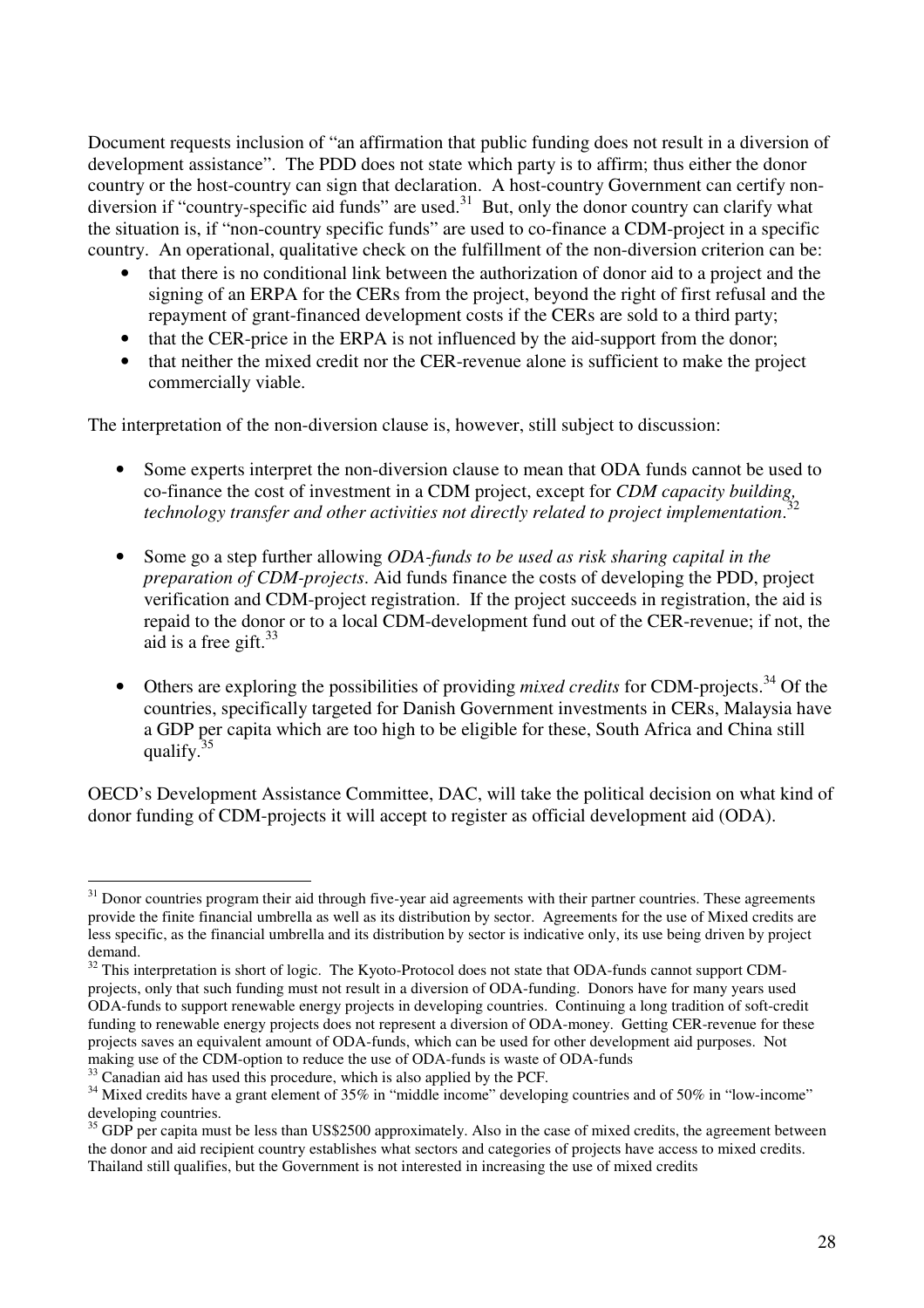# **3.3 The Role of the Professional Project Developer**

#### **3.3.1 Annex I investors or project owners from non-Annex I countries?**

When the Kyoto-protocol was drafted, *the expectation was that CDM-projects to a large extent would be implemented by Annex I investors* (cases 4 and 5 above), transferring, in addition to CERpayments, also *new technology* to non-Annex I countries.

The second objective is being achieved, as illustrated by the landfill gas projects. They have been implemented in Annex I countries for a couple of decades for "environmentally-friendly energy reasons", but would not have a market in non-Annex I countries without the CDM-mechanism.

The transfer of technology, however, is not dependent on the involvement of non-Annex I investors as direct project owners in CDM-projects. When local expertise is not available, the host country project owner can take recourse to international consultants to identify the relevant and most costeffective technologies*. The prevailing trend is that CDM-projects are carried out by host country project owners* with an Annex I party signing an ERPA for the CERs with the local project owner. The trend has been helped by the dominant role of the institutional project sponsors (PCF/UNDP, bilateral programs) in the identification of CDM-projects.

The approach used by PCF (and also UNDP/UNEP) is to *contract international experts to visit potentially relevant industries and municipalities "sniffing up" CDM-project opportunities* for the  $\frac{1}{2}$  institutional project sponsor to invest in.<sup>36</sup> The consultant then, under contract with PCF/ UNDP/ UNEP, designs the PDD if a promising CDM-project is identified. The Danish Government/Danida has so far applied the "hired project sniffing consultants-approach" in its CER-purchase strategy. In Thailand, Malaysia and RSA, Danida- contracted consultants prepare CDM-projects with which the Danish Government signs an ERPA; but Project Development Facilities will be established in these countries to attract project ideas. The institutional investors increasingly require hired international consultants to work with host country consultants transferring their know-how, thereby building up local, cost-effective, expertise, which a local project host can rely to assist in him into developing a CDM-project idea into a CDM-project.

Other Annex I Governments use the *"CDM project tender approach"* to identify CDM-projects, most important, the Dutch Government's ERUPT and CERUPT programs. Due to short lead times, this approach also favors project proposals owned by host country investors over projects prepared by international project owners, but it allows more scope for the latter than the "hired project sniffer approach". Yet, a more important difference is that the tender approach favors the creation of a class of professional project developers, who actively scout the international market trying to identify promising investment opportunities in cooperation with a local project owner, either

 $\overline{a}$ 

 $36$  The institutional investors will continue to play an important role on the market during the next few years. Yet, as the name "Prototype Carbon Fund (PCF)" indicates, they are created as temporary solutions, to end their life once the private market is capable of taken on their business – the PCF already no longer accepts further equity funds. As soon as the institutional funds no longer acquire CERs and ERUs cheaper than competing private carbon funds, Government and private equity investors in the PCF get an economic incentive to shift future investments into other funds. That will turn CDM-project development into a purely commercial activity. The exception are least developed countries, whose projects are too small to compete internationally without favorable treatment from donors and development banks.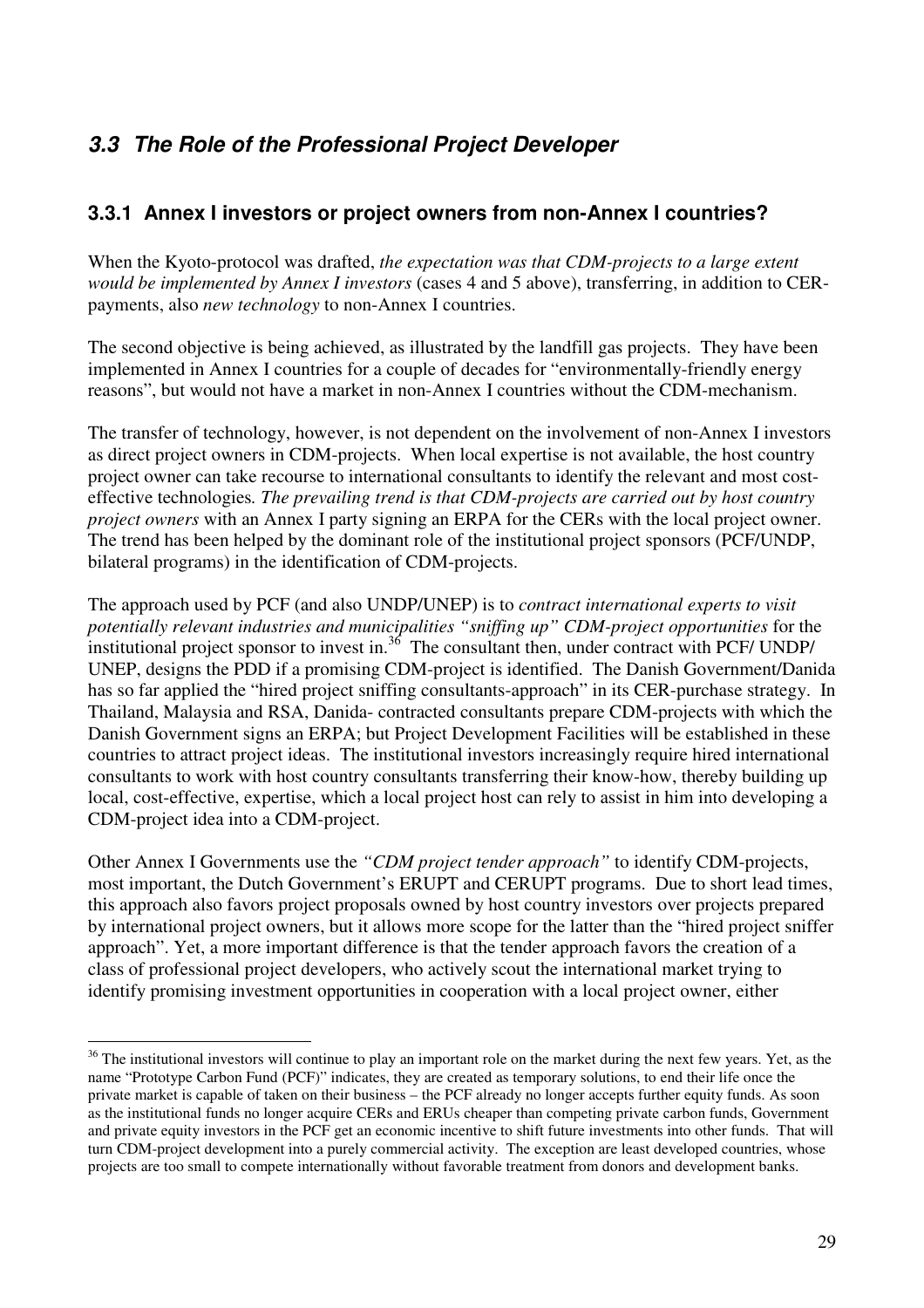entering in a joint venture with the project developer, or providing their project development services against a royalty fee.

The two approaches are complementary in developing expertise required for the development of CDM-projects in host countries: a local potential project host can contract a consultant to assist in developing a project idea into a CDM-project, or liaise with a professional project developer to let him undertake the specialist task.

Liaising with a professional project developer reduces the investment, which the project host needs to finance upfront. Whereas a consultant is paid before CER-revenue starts rolling in, the project developer finances the transaction costs up to the point of registration, being repaid out of the CERrevenue stream. The project developer may also assist in co-financing the physical investment and in selling CERs on the market at premium prices.

The project developer option will win if a potential project host can be persuaded that the NPV of the cost of the services of the project developer (net of any financing benefits, the project developer may provide) is lower than the NPV of the transaction costs using the consultant route.

### **3.3.2 The ESCO-model for project development**

 $\overline{a}$ 

A key obstacle to investments in industrial energy projects is that the cost of energy in percent of the total cost of production is insignificant in most industries, except for energy-intensive industries, such as aluminum, glass production, cement. For this reason, management spends little time on identifying feasible energy saving investments and developing in-house energy saving expertise. The in-company attention and know-how void creates a market for ESCOs (Energy Service Companies, which are energy saving specialists, who offer companies (and housing associations) to take over responsibility for identifying, designing, financing and implementing a cost-effective energy-saving investment program for the entity. The ESCO is repaid out of the financial value of registered energy savings. Typically, there is an 80%/20% split between the ESCO and the project host until the investment is amortized.

A number of conditions must be fulfilled if establishing an ESCO is to be commercially viable:

- The ESCO must have highly specialized and superior know-how keeping down its cost of project development and of physical investments - and have access to first class project financing terms.<sup>37</sup>
- Due to the large fixed costs of transaction in project identification and preparation potential individual clients on the market must have a large energy demand (costing more than US\$100,000 per year).
- Due to the large fixed costs of establishing and marketing an ESCO-company, the market for ESCO-services must be large enough, meaning that there must be a sufficient number of large potential clients.

 $37$  Presently, due subsidy schemes by Annex I-countries for project development, an additional success factor is ability of the ESCO to attract grant money for project development.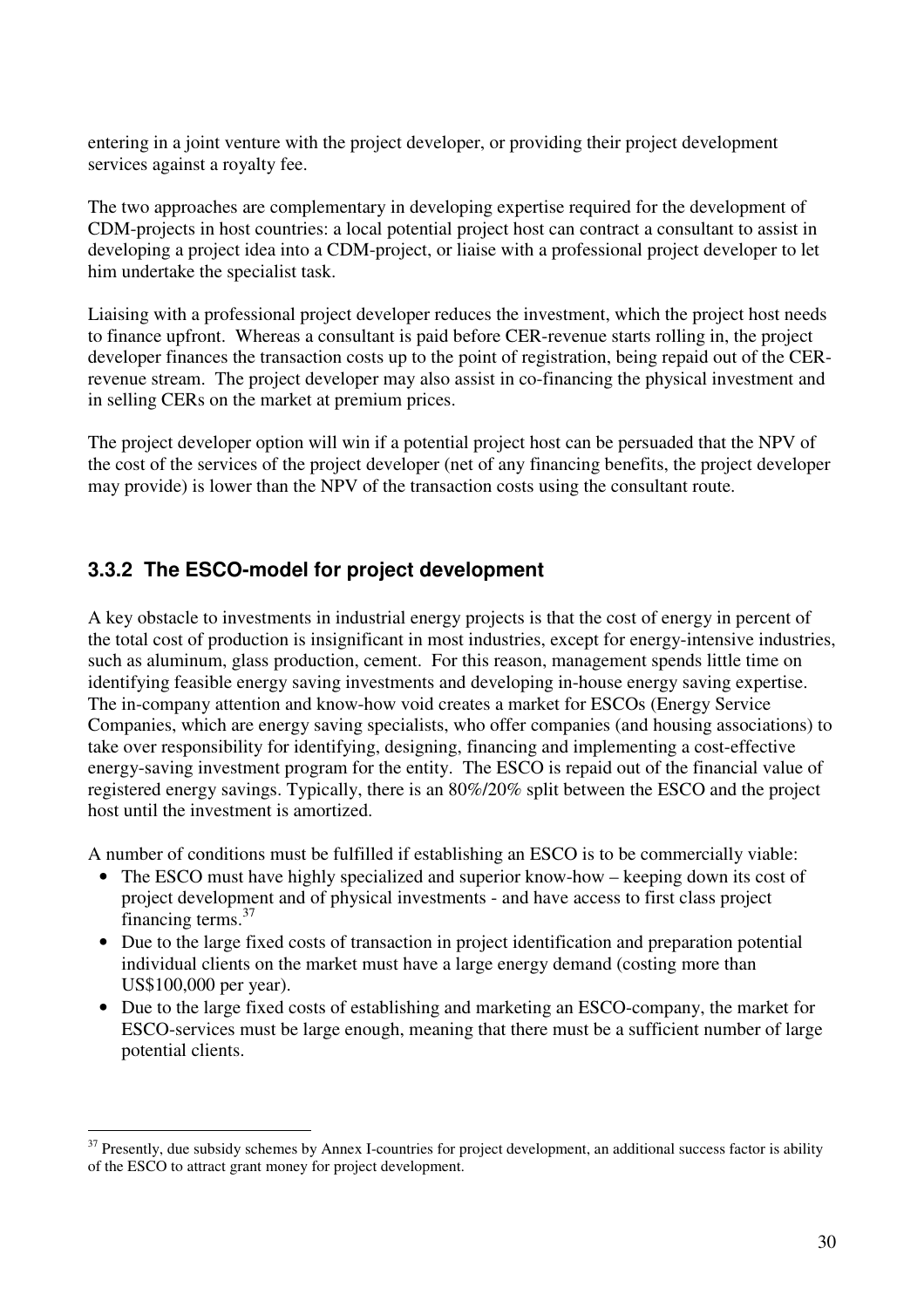The risk of local currency devaluation is not a major market risk for ESCOs. Prices of CERs and of saved internationally traded fuels, are fixed in US\$, so if there is a local devaluation, the nominal revenue goes up. The exception may be electricity tariffs, as these often are subject to rather arbitrary price regulation. Otherwise there is only a risk of non-convertibility of the annual funds for the energy saving part (not the CERs, which are paid in dollars).

ESCOs operate already in larger developing countries such as Thailand, Malaysia and Vietnam. The CDM-mechanism increases the commercial market for ESCOs.

## **3.3.3 The royalty-model for project development**

The royalty model, which is being introduced in landfill gas projects<sup>38</sup>, is a close relative of the ESCO-model.

The municipal or private companies, which own and operate landfills, are not experts in landfill gas extraction and electricity operation, nor in CDM-project preparation. Often, they may also not be particularly creditworthy.

The project developer offers to take on project development, financing and operation of a landfill gas project using the premises of the landfill. The landfill owner and operator is offered the choice between:

- (i) receiving an annual royalty payment from the project developer in return for his right to own and operate the CDM-project;
- (ii) joint-venture ownership of the CDM-operation, with CERs being split according to an agreed formula, and where the developer assists in finding a buyer for the CERs at internationally high prices;
- (iii) the "ESCO option" of temporary ownership by the project developer until his investment has been recuperated.

The structure works works as follows.<sup>39</sup>

The project developer is responsible for: (i) identifying the most appropriate option for extraction and use of the gas; (ii) arranging all financial, legal and technical aspects of investment in the landfill gas project; (iii) development of all CDM related transactions, including all PDD documentation (baseline study, monitoring plan, etc.), contracting an Operational Entity for validation of the CDM documentation; organisation of a local stakeholder consultation event; marketing of carbon credits to various buyers; negotiating an Emission Reduction Purchase Agreement (ERPA) for sale of the carbon credits to a buyer; (iv) construction and operation of an appropriate landfill gas collection system, which often leads to an improvement in the site management; (v) construction and operation of a project to utilise the landfill gas (e.g., electricity generation, energy use, transportation, etc.);

 $\overline{a}$ 

 $38$  EcoSecurities has entered into an alliance with Standard Bank to identify and finance projects which will generate emission reductions, concentrating above all on landfill projects.

<sup>&</sup>lt;sup>39</sup> The approach describes is adopted by EcoSecurities.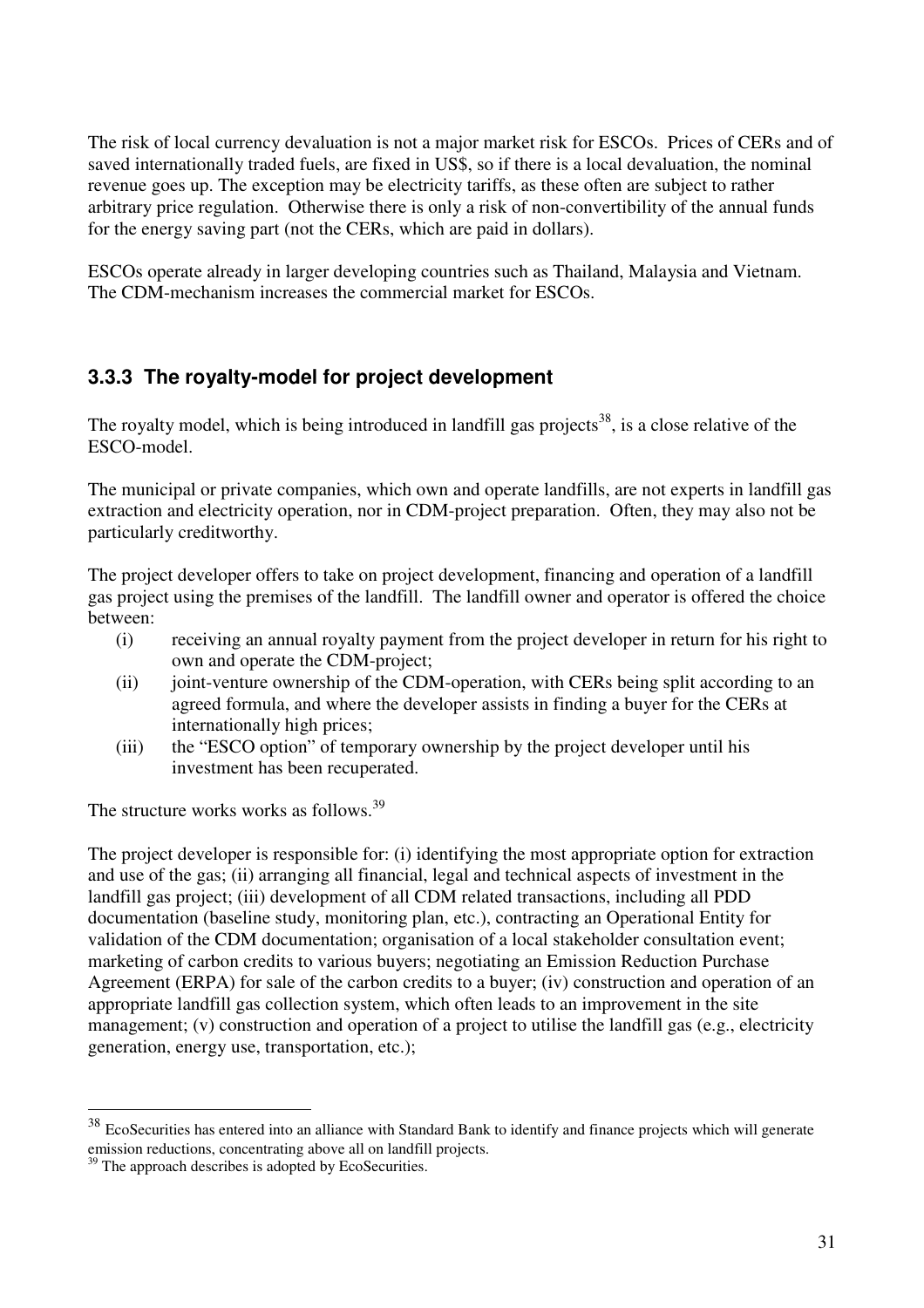The landfill owner would be responsible for all tasks, where he has the comparative advantage: (i) the management of waste deposited at the site, for example, collection, compaction, closing cells, etc; (ii) liaising with the local municipality and obtaining all required permits; (iii) conducting an Environmental Impact Assessment (EIA); (iv) dealing with any environmental requirements related to the management of the landfill.

In exchange for the rights for the extraction and use of the landfill gas, the landfill owner would be remunerated through royalty payments based on the revenue streams generated by the project.

The risk of the CDM-project is low, enabling the project developer to get finance at the best terms available: landfill gas technology is well-known; the potential value of carbon credits far exceeds the investment required to generate them; the physical investment is undertaken first when an ERPA has been signed; the ERPA can dictate that payments are made directly from the buyer to the lending bank, reducing country or currency risk.

# **3.4 What are the Transaction Costs for CDM projects?**

Transaction costs are defined as costs incurred in order to complete a transaction. Transaction costs are all costs associated with the design of a CDM project and the transfer of CERs. Transaction costs are incurred at different times during the project cycle:

- *prior to PDD- preparation*, there are costs for pre-feasibility studies, initial discussions with potential partners and financing institutions, communicating with government;
- costs for *PDD-preparation, validation and CDM-project registration, legal fees;*
- *during operation,* costs are incurred for CER-verification and certification, the CDM Board retains a  $2\%$  levy of CDM project proceeds for use as an adaptation fund<sup>40</sup> plus a fee to cover the administrative expenses of the CDM-Board and its secretariat.

In addition, there may be other costs such as payments for insurance services to ensure delivery of contracted CERs. There may be a Host Nation requirement to share CERs (several nations may levy this in the form of a tax – Chile for example may levy the sharing level at the rate of its domestic VAT).

High transaction costs discourage project sponsors/developers and can make a project unfeasible. The value of the CER's on the project must be markedly more than costs associated with undergoing the transaction. Transaction costs therefore particularly threaten project viability when the volume of CER's on offer is relatively low or when the price offered for reductions in very low. Transaction costs that make a project unviable at a market clearing price of US\$3.50 per ton  $CO<sub>2</sub>$ , may be acceptable at a price of \$7.00 per ton. Table 1 below presents an example of a carbon transaction consultant's cost for preparing a CDM project and is a realistic estimate based on experience in the field.

Transaction costs will evolve toward standardized fees. CDM experience will result in replicable templates for all stages of project documentation and contracting accompanied by a fall (and better predictability) in CDM transaction costs as the fill in the blanks templates are widely adopted.

 $\overline{a}$  $40$  CDM-projects in least developed countries, LDCs; are exempt from this adaptation levy.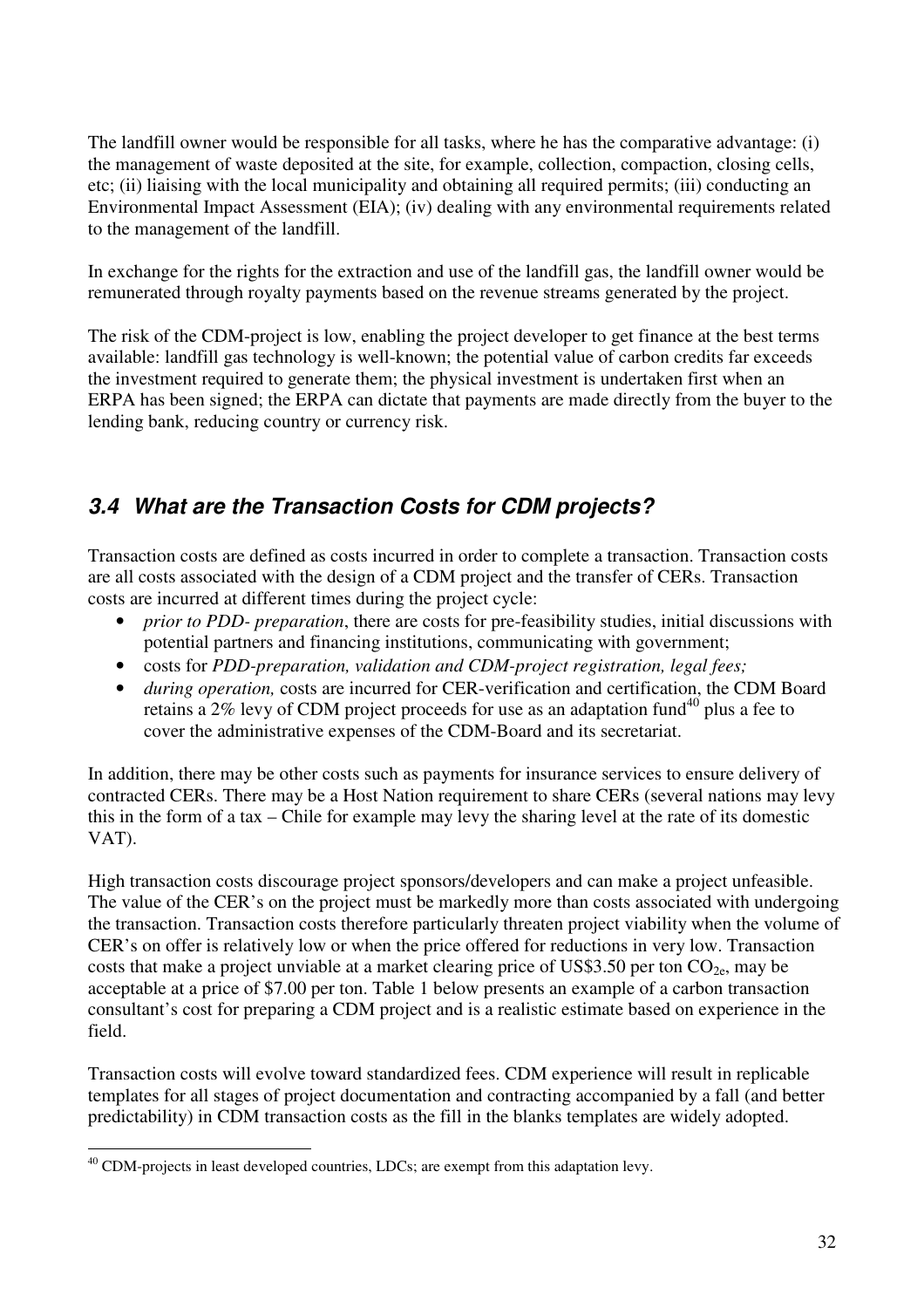Transaction costs for a successful CDM project can be subdivided into the cost components as listed in Table 2.

| Table 2: Transaction cost estimates <sup>1)</sup> |                                                    |  |
|---------------------------------------------------|----------------------------------------------------|--|
| <b>CDM</b> Project Cycle                          | <b>Carbon Transaction Consultant's</b>             |  |
|                                                   | Estimate of Cost (EURO)                            |  |
| A) Up-front (pre-operational) Costs               |                                                    |  |
| <b>ER Feasibility Assessment</b>                  | $5,000 - 20,000$                                   |  |
| Preparation of the $PDD^{2)}$<br>2.               | $25,000 - 40,000$                                  |  |
| 3.<br>Registration                                | 10,000                                             |  |
| Validation <sup>2)</sup><br>$\overline{4}$ .      | $10,000 - 15,000$                                  |  |
| 5. Legal Work                                     | $20,000 - 25,000$                                  |  |
| <b>Total Up-front Costs:</b>                      | $70,000 - 110,000$                                 |  |
| <b>B)</b> Operational Phase Costs:                |                                                    |  |
| 1. Sale of CERs                                   | Success fee in region of 5 -10% of CER value.      |  |
|                                                   | Higher for a small project than a large project.   |  |
| Risk Mitigation <sup>3)</sup><br>2.               | 1-3% of CER value yearly. Mitigation against loss  |  |
|                                                   | incremental ER value as a consequence of project r |  |
| Monitoring and Verification <sup>4)</sup><br>3.   | $3,000 - 15,000$ per year                          |  |

(1) Source: EcoSecurities; (2) In the Dutch CERUPT tender  $\epsilon$ 25,000 is paid for preparing the PDD of a CDM project, and  $\epsilon$ 12,500 for the validation. (3) Risk Mitigation Fees: the potential fee a developer may wish to incur so as to insure against non-delivery of contracted CERs. This could take the form of a specific Insurance product, which are only now emerging. (4) Higher costs are incurred if on site verification is mandated, vs. remote verification.

# **3.5 Funds to grant-finance Project Development by private Developers**

## **3.5.1 Foreign initiatives**

The U.K.'s *Climate Change Project Office (CCPO*) is a collaborative organisation sponsored by the two principal government departments responsible for climate change issues, the Department for Environment, Food and Rural Affairs (DEFRA) and the Department of Trade and Industry (DTI). The CCPO is the point of contact for the UK National Authority (DEFRA). It is a small office, with 5 staff members, and has secondees to supplement its expertise in the development of JI and CDM projects Formed in October 2001, its remit is to advise and assist UK business to participate in JI and CDM projects in any role, even if the UK is neither host nor sponsor.

The U.K.'s *Foreign and Commonwealth Office (FCO)* administers the Climate Change Challenge Fund along with DEFRA. Its aim is to assist CDM projects for foreign hosts.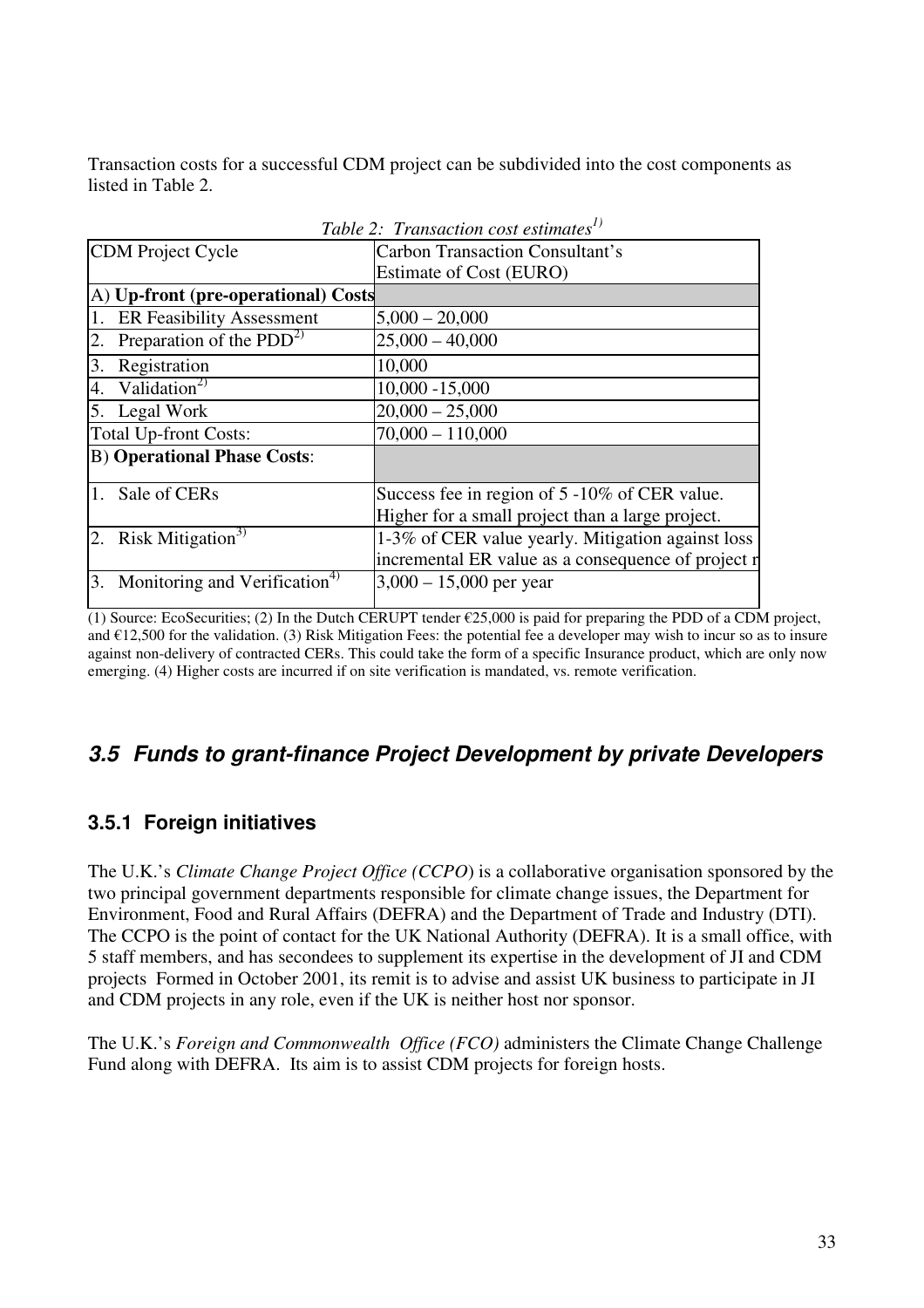## **3.5.2 Danida's CDM office**

By 1 September 2003 Ministry of Foreign Affairs established a CDM-unit in its Asia-department. The unit is responsible for coordination of CDM activities including strategic and policy issues; opening of markets and purchase of CO2-credits from developing countries. CDM project preparatory activities are already well under way in Malaysia, South Africa and Thailand managed by staff at the Danish embassies in these countries.

Danida has so far financed project development directly in Thailand, RSA and Malaysia managing the project identification process directly through the local Danida representation. Project Development Facilities will be established in these three countries to identify and develop CDM projects.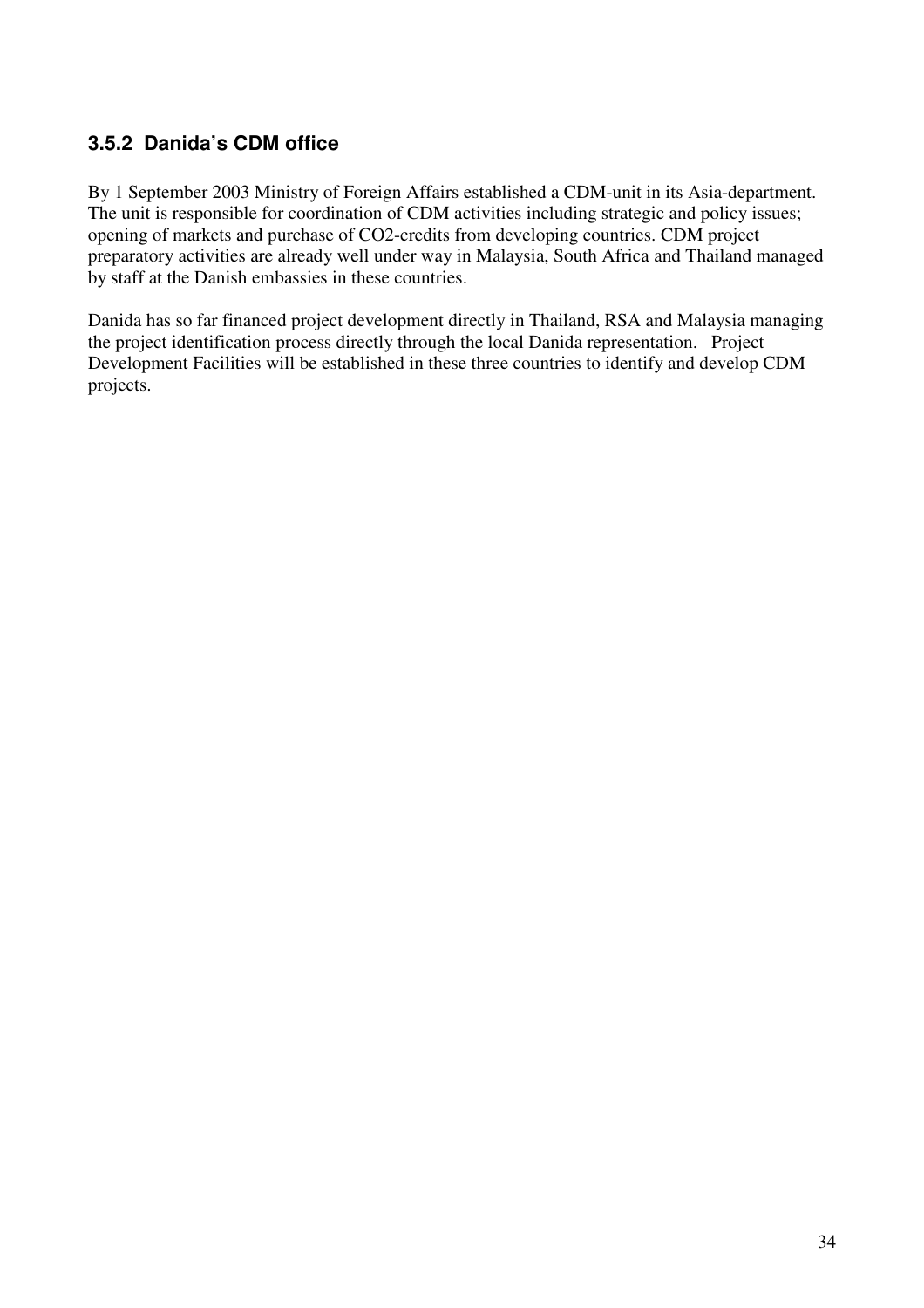# **4 CDM-PROJECTS RISKS**

## **4.1 Developing Country Investment Risk**

Active CDM investment in Non-Annex I countries is analogous to other foreign direct investment in developing countries, and companies familiar with such investments will be *au fait* with the relevant risk-considerations. Some of these risk-considerations include the spectre of currency fluctuation, unstable political structures and lack of technological and other expertise. This means that investment in a CDM project must be approached with as much, if not more, caution and information-gathering as any developing country investment. $41$ 

#### **4.2 Specific CDM-Project Risks**

#### **4.2.1 Uncertainty over Kyoto Protocol – international political risks**

The many uncertainties within the international legal framework governing emissions reductions international political risk - include whether the Kyoto Protocol will become operational, and whether or not this will affect prospects for generation and trading of credits, or transfer of credits between trading schemes. <sup>42</sup>

#### **4.2.2 CDM-project approval**

*Receiving Host country approval* (which requires compliance with a number of authorization requirements, including EIA requirements), and *registration with the Executive Board* (which requires uncontested validation of the project by a DOE), can be a lengthy and uncertain process. The prospect of not receiving these approvals is a risk in undertaking the CDM investment.

 $\overline{a}$  $41$  Some other general investment issues that usually need to be considered include: (i) taxation on foreign investment; (ii) local expertise and statutory requirements for use thereof; (iii) the local insurance industry (in a CDM context it will be important to know whether the local insurance industry is sophisticated enough to deal with CDM risk issues or whether specialist international insurers are required); (iv) local infrastructure; (v) policy and legal positions on land ownership (this will be important for the CDM investor in Non-Annex I countries where land ownership may be the subject of some dispute, perhaps as a result of historical inequities - Zimbabwe, for example, or certain areas of South Africa); (vi) labour law requirements; (vii) company law will be important if a new legal entity is required in the developing country to take responsibility for the foreign investment; (viii) integration between levels of government and predictability of administrative legal decisions, (ix) authorisations required to conduct activities related to the investment.

<sup>42</sup> For divergent views on this last point see: *IETA Position on the Commission Proposal to Link Kyoto JI and CDM Project Credits to the EU Greenhouse Gas Emissions Trading Scheme (ETS)*, www.ieta.org , and *Seven Reasons To Reject The Linking Directive*, www.greenpeace.org .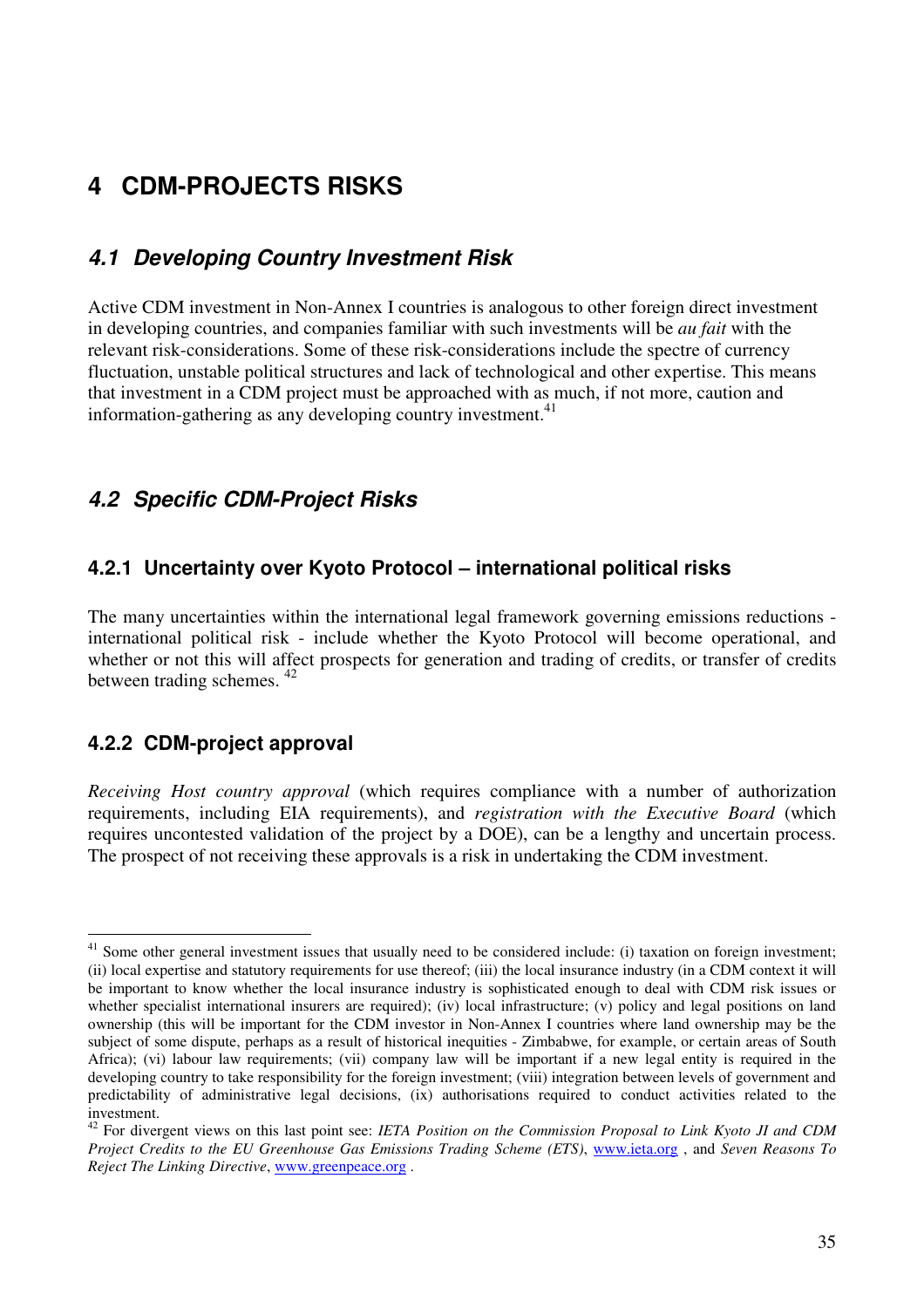## **4.2.3 Host Country Environment**

The key hurdles to accelerated CDM project implementation continue to be the non-understanding of baselines by potential project sponsors and host governments, the energy pricing limitations in many countries (for example South Africa, Brazil, and China), and the inability to get the National Designated Authority in many countries into an informed pro-active project preparation mode. While many excellent tools for understanding t he CDM process have been developed by the bilateral and multilateral sources, such tools do not seem to be in use where they are specifically needed. There is an apparent mismatch among resources available, awareness of resources available, and ability or motive to access and utilize such resources.

*Currency fluctuation*: Certain payments pertaining to project initiation will probably have to occur in a potentially unstable currency, fluctuations in which might adversely affect the cost-benefit ratio. Other components affected might include prices of CERs, capital and importation costs of capital equipment.

#### **4.2.4 Uncertainty about estimation and generation of CERs**

*During feasibility assessment and project design*, the consultants employed to perform these tasks may be negligent and/or provide incorrect advice on, for example, the quantity of CERs that can be generated, or in calculating the baseline and additionality scenarios.

*During operation*, there is uncertainty about the de facto generation of CERs, i.e., the quantities of emissions reductions. For example, fire may destroy the trees in a forestry project, or technical problems might inhibit the operation of a renewable energy project. Both scenarios may lead to the generation of fewer CERS than anticipated. Delays in certification and issuance can lead to noncompliance with emissions reduction allocations by the end of a crediting period.

#### **4.2.5 Lessons from the Public Consultation Process**

Before the PDD-documentation is forwarded for CDM-project registration, a public consultation process must have taken place.

Local opposition to e.g. landfill projects can be reduced by allocating part of the CER-revenue to a fund financing social and development projects for the local community living in the area where the CDM-project is located.

Serious doubt exists among the international NGO community - who are closely following the CDM developments world wide - whether first generation projects are really additional (mainly financial additionality) and that many of them would have developed anyway. Via the internet international and local NGOs are in close contact about project developments. Opposition to projects of doubtful value is strong. Unfortunately, also some mis-information has been seen about good-value projects.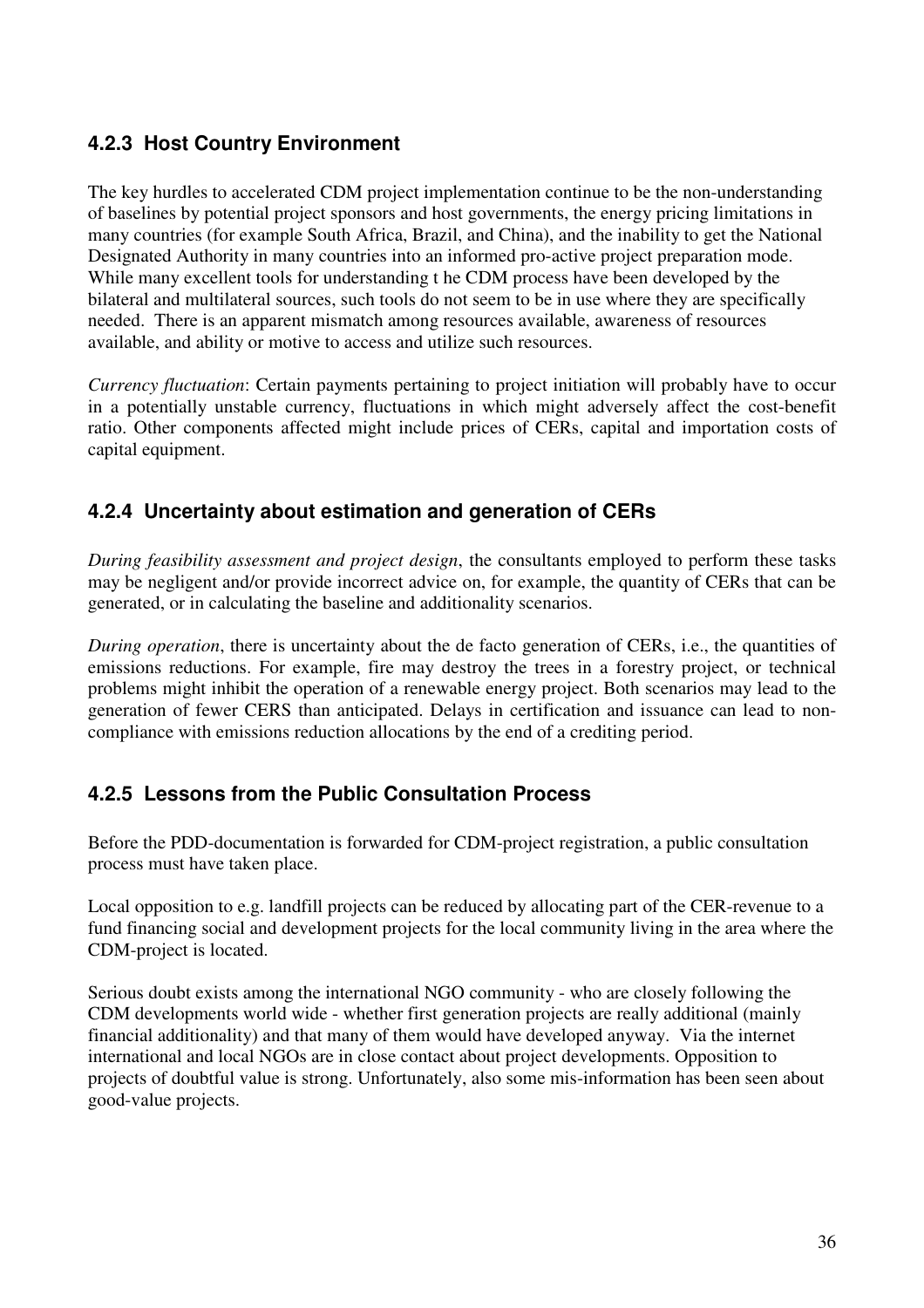## **4.2.6 Competitors bidding up prices for CERs**

The fear of losing money – being cheated in a deal – is probably as strong as the desire to make a profit. Because the carbon market in general and the CER-market in particular, is in an early phase, and because of the difference between CER and EAU-prices, the price negotiations for an ERPA can be quite difficult.

In addition, "noise signals" from self-proclaimed carbon-dealers may disturb the climate for negotiations. During ongoing negotiations for a PCF-purchase deal in South Africa, for example, the municipality hosting the project received 50-60 "offers" from persons claiming to be interested in buying or brokering the CERs from the project. It took some explanation to convince local politicians that there is a difference between an "offer" from an un-capitalized self-proclaimed broker and an offer from a well-capitalized buyer like the PCF.

## **4.2.7 Risks arising from acquisition of CERs**

The CER-buyer (the investor) is reliant upon the CER-seller (the CDM project proponent) to deliver the product (CERs) according to the terms of their purchase agreement (the ERPA). From the *perspective of the CER-buyer* the following possible risks emerge from this dependence:

- *Failure to deliver CERs, e.g., because the spot price of CERs, at the time of delivery, has* risen above the predetermined ERPA pricing, and the CER-seller tries to make more money by selling CERs on the spot market rather than delivering in terms of the ERPA.
- *Insufficient or late delivery of CERs*, which may expose the CER-buyer to liability for noncompliance with its emissions reductions commitments.

From *the CER-seller's perspective* there is the possible risk that the spot price for CERs is below the predetermined ERPA pricing and the buyer repudiates the agreement in favour of purchasing on the spot market.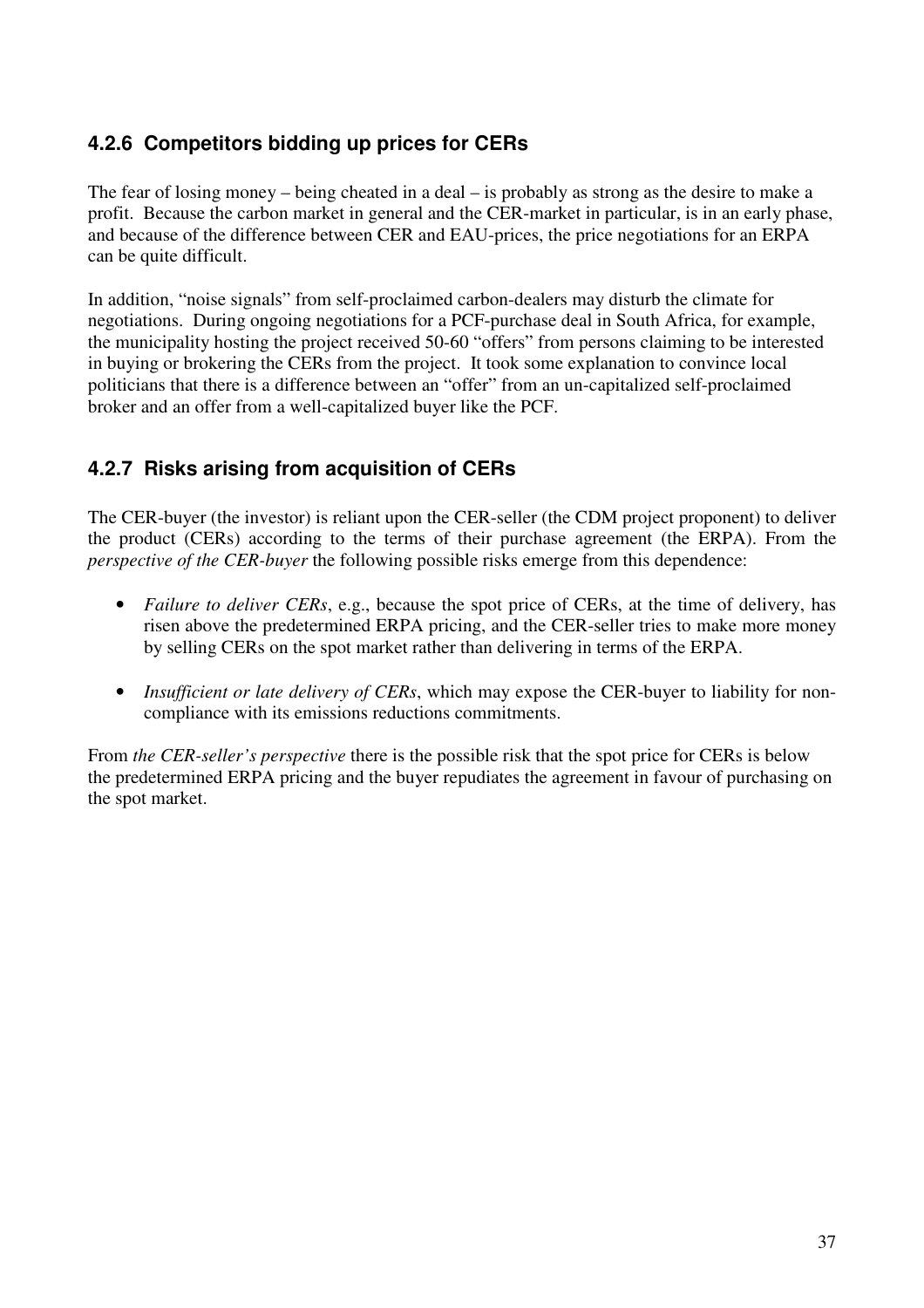# **5 PRACTICAL LEGAL ISSUES AND CONSIDERATIONS**

## **5.1 Introduction** *<sup>43</sup>*

The intention of this chapter is to give the potential Danish industry CDM investor, an insight into some of the legal issues that may impact CDM-investments.<sup>44</sup> The chapter is not a definitive or comprehensive statement on CDM legal issues. It should be regarded as an introduction to certain important legal questions that require further investigation. Such investigation would occur *inter alia* in the context of:

- the type of CDM investment contemplated,
- the identity of the investor,
- the project activity decided upon (whether, for example, the project is a renewable energy project or one that utilizes landfill gas),
- the CER and investment requirements of the investor relative to the amount of investment capital and other investment choices available, and
- the geographical location of the CDM project.

### **5.2 Relevant Investment Scenarios**

For the discussion of generic legal issues that may emerge if the investor's choice is to acquire CERs, in particular the following two investment scenarios are considered: <sup>45</sup>

- **Active investment** in a CDM project in a Non-Annex I country (the Host country) coupled with an agreement to purchase CERs from the CDM project proponent in terms of a Certified Emission Reduction Purchase Agreement (ERPA).<sup>46</sup>
- **Passive purchase** of CERs in the primary market, i.e., purchase of CERs from a CDM project proponent by way of ERPA.

 $\overline{a}$ <sup>43</sup> Chapter drafted by IMBEWU Enviro-Legal Specialists (Pty) Ltd., Johannesburg, South Africa, www.imbewu.co.za <sup>44</sup> This chapter is written from the perspective of practical experience gained in assisting with the environmental legal aspects of developing CDM projects for Danida and PCF in South Africa. At the time of writing, the Danida portfolio of CDM projects in South Africa consists mainly of the Type 2(a) CDM projects, as described in the section entitled *Introduction: Objective of this Report*. Such CDM projects are extremely useful "learning-by-doing" exercises because,

at least arguably, they represent a hybrid between active and passive CDM investments as described above.

<sup>&</sup>lt;sup>45</sup> See the introduction to this Report for a fuller discussion of the term "investing in CDM".

<sup>&</sup>lt;sup>46</sup> The term "project proponent" as used in this Chapter is analogous to the use of "project owner" at Section 3.2 above. A further possible 'active' scenario occurs where the investor is a multi-national company, with a branch in a Non-Annex I country. The possibility here is that the Non-Annex I branch of the multi-national investor could initiate a CDM project which generates CERs. In this instance, and depending on the nature of the relationship between the multi-national investor and its Non-Annex I branch, the multi-national investor would be able to set-off the CERs generated by its Non-Annex I branch against its emissions reductions commitments in terms of the Danish NAP. Note that the international regime governing the CDM and generation of CERs would still be applicable, as would the national legal regime of the Non-Annex I country.

<sup>47</sup> Such CERs may have been generated *inter alia* by the CDM project proponent in conjunction with another Annex I investor, or by way of unilateral CDM project.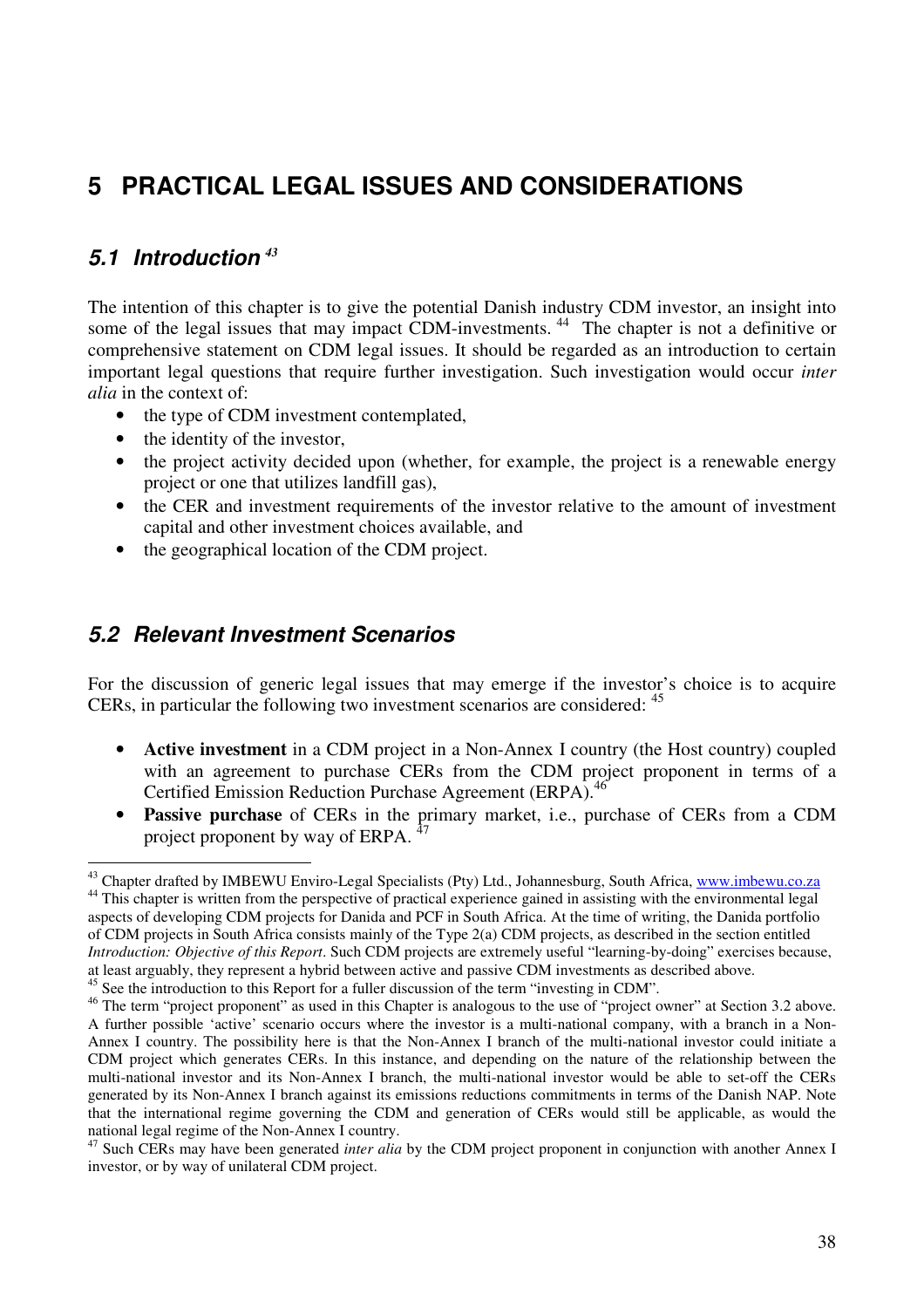Both investment scenarios may require that the investor interact with some combination of: the Host country, the Host country's domestic legal regime, the CDM project proponent and/or the international CDM regulatory regime.

This differs from purchase of CERs on the secondary market, which would bring the investor into contact with brokers or commodities traders. While it may be more convenient simply to purchase CERs in this manner, such CERs are likely to come at a premium (see Chapter 2).

Four possible aspects of the above mentioned active and passive CDM investment scenarios are considered below, namely (A) interaction with the CDM regulatory regime, (B) interaction with the Host country, (C) interaction with the Host country's regulatory regime, (D) risk mitigation and contracts.

# **5.3 Interaction with the CDM regulatory regime**

As indicated at Section 1.3, there is a well-elaborated project cycle for the implementation of CDM projects. Executive Board amendments to the CDM project cycle are posted on the official CDM website, at: http://cdm.unfccc.int. This website is an essential reference for potential CDM investors and *inter alia* provides explanations of the CDM *Modalities and Procedures* (CDM-M&P), and suggestions for their practical implementation.

Practical issues that may arise for the consideration of investors within the CDM project cycle include:

- The need for professional independence of the DOEs required for validation of the CDM project and verification and certification of CERs generated, and the consideration that a DOE is under contract to the project participants. <sup>48</sup>
- The possibility of submitting a written request to use the same DOE both to validate and then to verify and certify. <sup>49</sup>
- The minimum requirements of public participation and environmental assessment. For convenience these issues have been more fully considered under Aspect C, below.
- The technical requirements relating to additionality and baselines. (See Section 1.3.4).<br>• The difference in procedure that is required for approval of a new baseline and moni-
- The difference in procedure that is required for approval of a new baseline and monitoring methodology.<sup>50</sup>

# **5.4 Host Country Environment and Danish Government MOUs**

CDM has some specific issues peculiar to itself. The question of who owns the CERs is one such issue, and relates to the fact that CERs are created in terms of an international treaty agreed between sovereign states. An argument can therefore be made that CERs are owned by the state and not the particular CDM project proponent. This poses the further question of whether the project proponent

 $\overline{a}$  $^{48}$  CDM-M&P, Sections D and E, and paragraph 37.

<sup>49</sup> CDM-M&P, paragraph 27(e).

<sup>50</sup> CDM-M&P, paragraph 38, and see under: "General issues for consideration", below.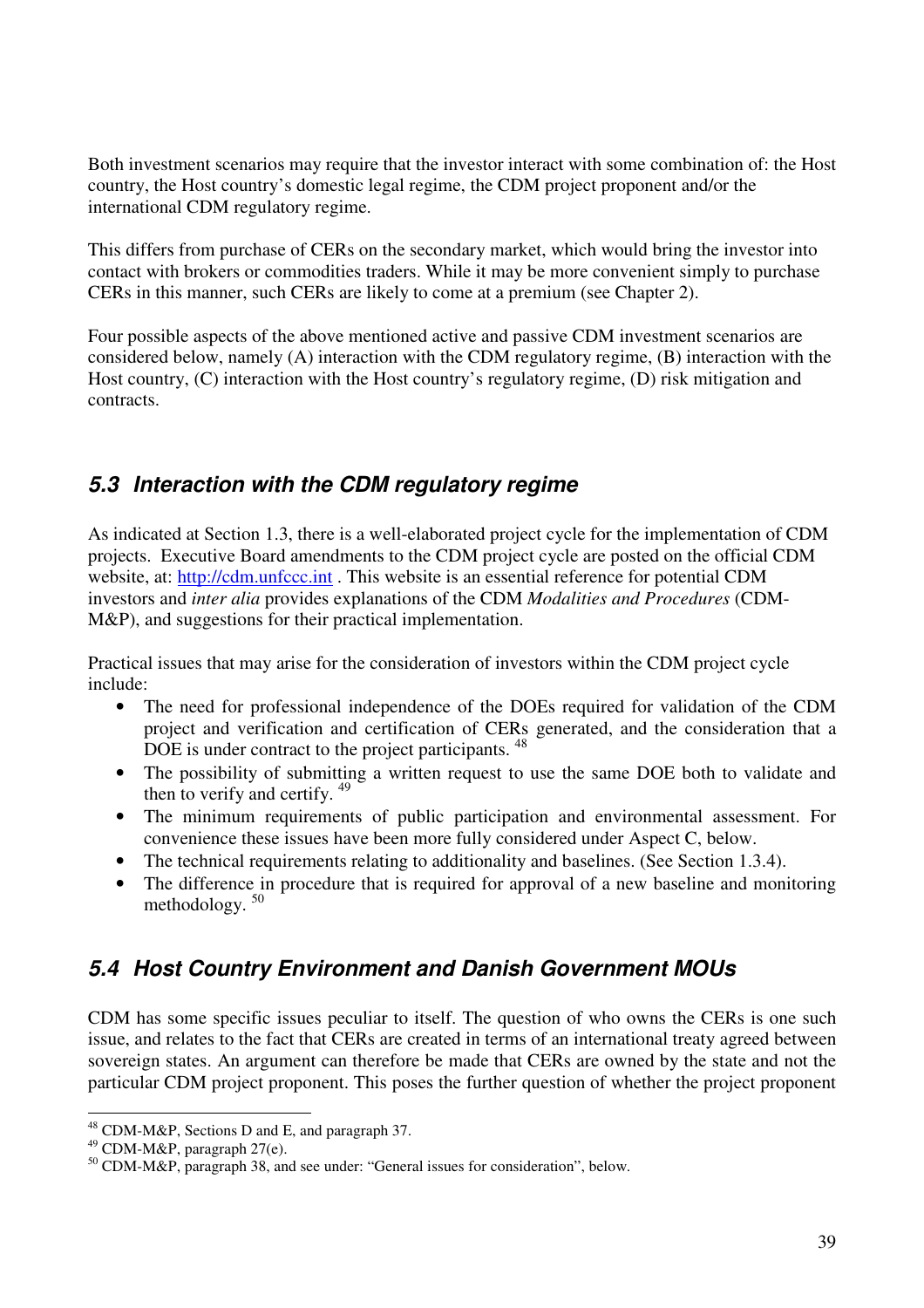is entitled to sell CERs without first obtaining the state's permission to do so, or taking a cession of the state's ownership rights. It is most likely that this issue is resolved by the individual Host country, but it is important for the CDM investor to be aware of the status of CERs in order to conclude a valid ERPA. $51$ 

The Danish government's conclusion (or impending conclusion) of non-binding, CDM-related MoUs with Malaysia, Thailand, South Africa, China, Indonesia, Nicaragua and Chile should, depending on the content of the various agreements, mitigate certain risks posed to investors because the MoUs are intended to facilitate Danish public and private-sector CDM investment. For example, the Nicaraguan MoU provides that Danish companies can purchase CERs originating from any project in Nicaragua.  $52$  It indicates that, in the event of changes in national policies that hinder CDM project development and CER transfer, both countries will do their utmost to ensure practical transfer of CERs. The intention of this provision is to deal with problems of political uncertainty.

The CDM-Modalities & Procedures (M&P) *inter alia* require that the Host country comply with certain minimum requirements for participation in the CDM and generation of fungible CERs,  $^{53}$ namely that it be a Party to both the UNFCCC and Kyoto, and that it have a DNA. It seems reasonable to assume that the countries with which Denmark has concluded MoUs have either complied with these requirements, or are in the process of doing so, but it is always a good idea to check this issue. The MoUs generally provide that the national CDM offices will assist Danish CDM investors with information and advice. Consequently it is strongly recommended that potential investors approach Host countries' DNAs for country-specific information. The corollary to this is that, for clarity's sake, investors should consider confining their investments to Host countries that have operational DNA's.<sup>54</sup>

## **5.5 Interaction with the Host Country's Regulatory Regime**

These interactions may flow from the requirements of the CDM-M&P, and from the Host country's generic regulatory requirements (permissions and authorizations) pertaining to foreign investment and to the initiation and operation of particular CDM project activities.

 $\overline{a}$ <sup>51</sup> This is because the project proponent must have legal title to the CERs in order to be able to transfer this title to the investor.

<sup>52</sup> The Dutch ERUPT Tender Terms of Reference (which pertain *inter alia* to ERUs from JI projects), deal specifically with CER ownership. Paragraph 2(e) of Appendix 10: "General Terms and Conditions Pertaining to the Contract", provides that a Contractor wishing to enter into an agreement with Holland for the sale of ERUs "…warrants and undertakes that it will have all rights and title to all Emissions Reductions including all ERUs, AAUs and EUAs arising from the Project". (www.carboncredits.nl). This issue has also arisen in New Zealand where carbon sink (forest) owners have accused the New Zealand government of expropriating their private property rights by deciding to retain for its own programmes earnings from sales of emissions reductions generated by New Zealand sinks. (www.pointcarbon.com)

<sup>&</sup>lt;sup>53</sup> "Fungibility refers to the possibility that one unit/product, or a unit of a currency, can be exchanged for, or replaced by another. The (climate change-related) negotiations on fungibility relate to whether emissions units are freely exchangeable, i.e., whether an ERU is exactly equivalent to an AAU/PAA or CER". (Inter-national Petroleum, Industry Environmental Conservation Association, *Climate Change: A Glossary of Terms,* Third Edition, January 2001, page 20).

<sup>&</sup>lt;sup>54</sup> See: *CDM Monitor*, 6 August 2003, "Regional Survey – South America", www.pointcarbon.com for a brief investigation of the status of South American DNAs and a relative evaluation of CDM investment risk.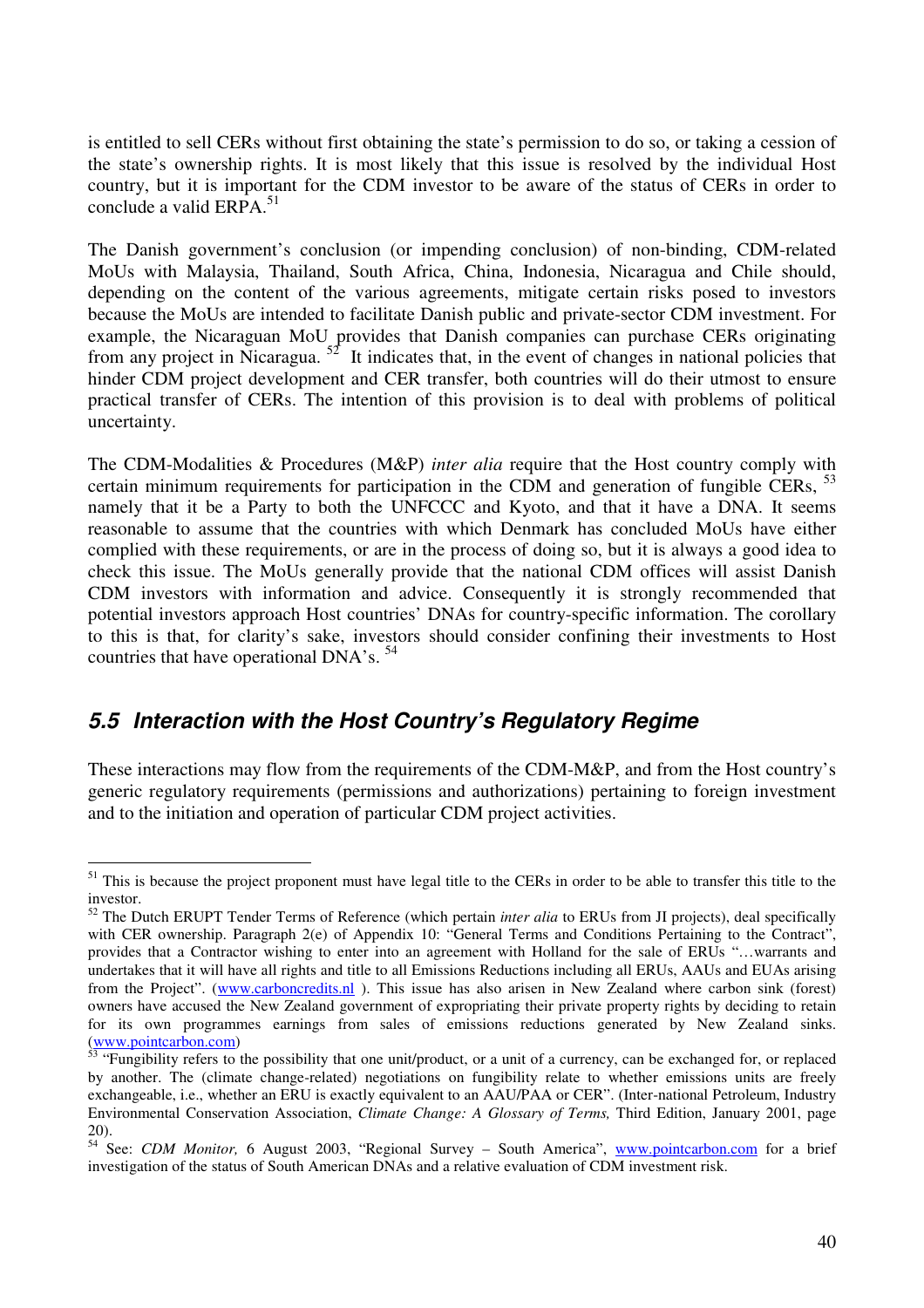#### **5.5.1 Environmental Assessment and Public Participation**

The CDM-M&P require that comments by local stakeholders  $55$  on the proposed CDM project activity must be invited and that a summary of comments received, and how these have been taken due account of, must be reported upon. <sup>56</sup> In addition, documentation on the analysis of the environmental impacts of the project activity must be submitted. Consequently public participation and environmental assessment are among the minimum obligations for the implementation of CDM projects. (See Section 1.3, above, for reference to other minimums). These public participation and environmental assessment minimum obligations do not necessarily require interaction with the Host country's regulatory regime. However, if the "project participants" <sup>57</sup> or the Host country regard the environmental impacts of the proposed CDM project to be significant, then an environmental impact assessment (EIA) must be undertaken according to the requirements of the Host.<sup>58</sup>

The detail required for environmental assessment is not specified in the CDM-M&P and the DOE, in reviewing the PDD, will be responsible for deciding whether this requirement has been sufficiently complied with. On the other hand, if an EIA is to be performed then the CDM project activity will be subjected to the degree of rigor required for EIA in the Host country. The purpose of EIA is usually to provide an administrative decision-maker with information to inform the decision of whether to permit or prohibit a proposed activity. A positive outcome will thus usually determine whether the proposed CDM project activity may, or may not, be undertaken. Consequently if an EIA is required then the proposed CDM project will have to comply with the Host's national regulatory requirements for EIA before it can be implemented. This means that the determined CDM investor will either have to comply with this requirement (usually via specialist local consultants), or seek to place the onus for such compliance on the CDM project proponent. Conducting an EIA can be very costly and incurring such cost will obviously affect the level of capital investment required to initiate the CDM project.

The CDM-M&P also require that the DOE *inter alia* receive, from the project participants, written confirmation by the DNA of the Host country that the project activity assists it in achieving sustainable development.<sup>59</sup> It is left up to each Non-Annex I country to determine the meaning of "sustainable development" in its national context.

Advantages of performing EIAs include:

They usually require detailed public participation processes, which may facilitate compliance with the public participation requirements of the CDM-M&P.

 $\overline{a}$ <sup>55</sup> "Stakeholders" means the public, including individuals, groups or communities affected, or likely to be affected, by the proposed CDM project activity. (CDM-M&P, Paragraph 1(e)).

<sup>56</sup> CDM-M&P, Paragraph 37(b).

<sup>&</sup>lt;sup>57</sup> "Project Participant" means a private and/or public entity authorized by a Party to participate, under the Party's responsibility, in CDM project activities. (Glossary of Terms used in the CDM Project Design Document).

 $58$  CDM-M&P, Paragraph 37(c). For example, in South Africa EIAs are required for a specified set of "listed activities" established in terms of national legislation. A South African CDM project intending to utilise the methane component of landfill gas for the commercial generation of electricity of at least 10 megawatts will require an EIA because the following are "listed activities": (i) construction, erection and upgrading of facilities for commercial electricity generation with an output of at least 10 megawatts; and (ii) construction, erection and upgrading of handling, processing or treatment facilities for any substance which is dangerous or hazardous and is controlled by national legislation, i.e., methane.

 $59$  CDM-M&P, Paragraph 40(a).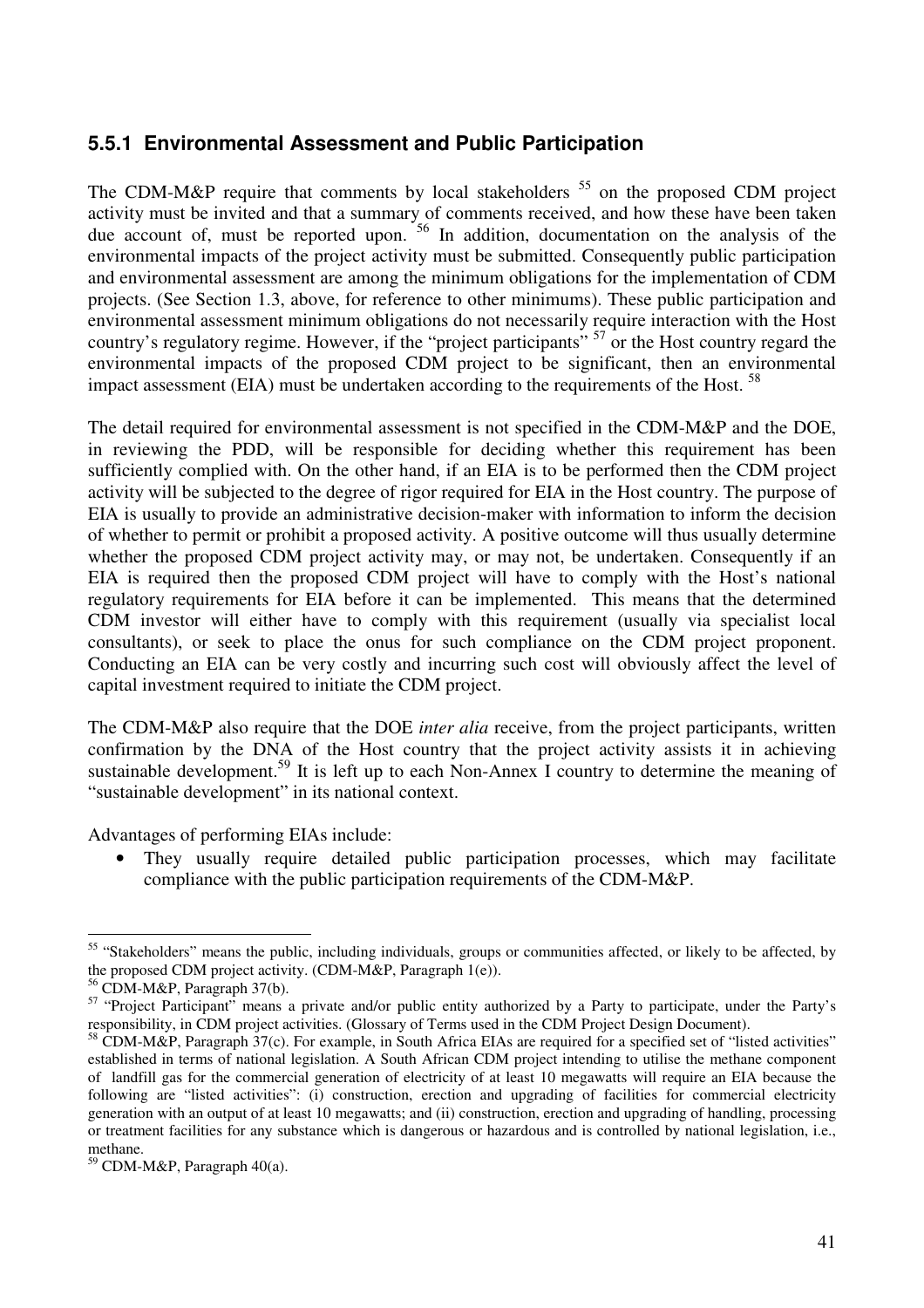- They may be able to demonstrate certain sustainable development aspects of the proposed CDM project, which should facilitate the DNA's confirmation.
- If they contain a legal component they may identify other legal authorization requirements that must be complied with (See: "National Authorizations and Permissions", below).

#### **5.5.2 National CDM project cycle**

The DNA may require a *national project approval cycle for CDM projects* in addition to that established under the CDM-M&P. Ideally the two cycles should be dovetailed so as to reduce time delay and consequent increased costs. This may, however, not be the case.

#### **5.5.3 National Authorizations and Permissions**

The CDM project will also have to comply with the *Host's regulatory regime for the specific project activity*, e.g. authorizations for electricity generation from landfill gas. Depending on how the CDM investor's relationship with the project proponent is structured, the investor will have greater or lesser responsibility for such compliance. In fact, it would be to the investor's advantage to avoid shouldering this burden, particularly given that it is likely to require close interaction with the Host's administrative processes. In any event, this task is usually better suited to the project proponent that will, presumably, have knowledge of local systems and administrative processes. If this onus is placed on the CDM project proponent, e.g., in terms of a contract concluded between the parties for co-development of the CDM project, then the investor may want to include a penalty or termination provision for non-performance should these authorizations not be forthcoming as a result of some negligence on the part of the CDM project proponent.

## **5.6 Risk Mitigation**

 $\overline{a}$ 

Typically CDM-project risks (see chapter 4) should be regulated in terms of the contractual arrangements between parties, and examples of these arrangements are briefly discussed in the following section.

The strategy most readily available to the CDM investor is to reduce/mitigate risk via the contractual arrangements made between the parties to the CDM project. <sup>60</sup> In simple terms contracts can be regarded as mechanisms to apportion both responsibility for the performance of projectrelated tasks and risks associated with the project and are the means through which the investor may control its exposure and enhance its advantage. <sup>61</sup> The set of contractual relationships briefly

<sup>&</sup>lt;sup>60</sup> For further detail on risk mitigation and management in CDM investment, particularly from the economic perspective, see Janssen, supra, Springer, supra, and Janssen, J, *Risk management of investments in Joint Implementation and Clean Development Mechanism projects*, Difo-Druck, Bamberg, 2001.

<sup>&</sup>lt;sup>61</sup> For example, under the above heading "Possible CDM project operation risks", the following contractual arrangements might be concluded to mitigate risk. *Political risk*: e.g., ddestruction of project infrastructure due to political uprising or related local tensions - mitigated by MoU with Host country, international political risk insurance, commercial insurance and export credit guarantees, buy-in of local stakeholders. *Technological risk*: e.g., increasing construction and/or operating cost due to high technology - mitigated by concluding performance bonds and completion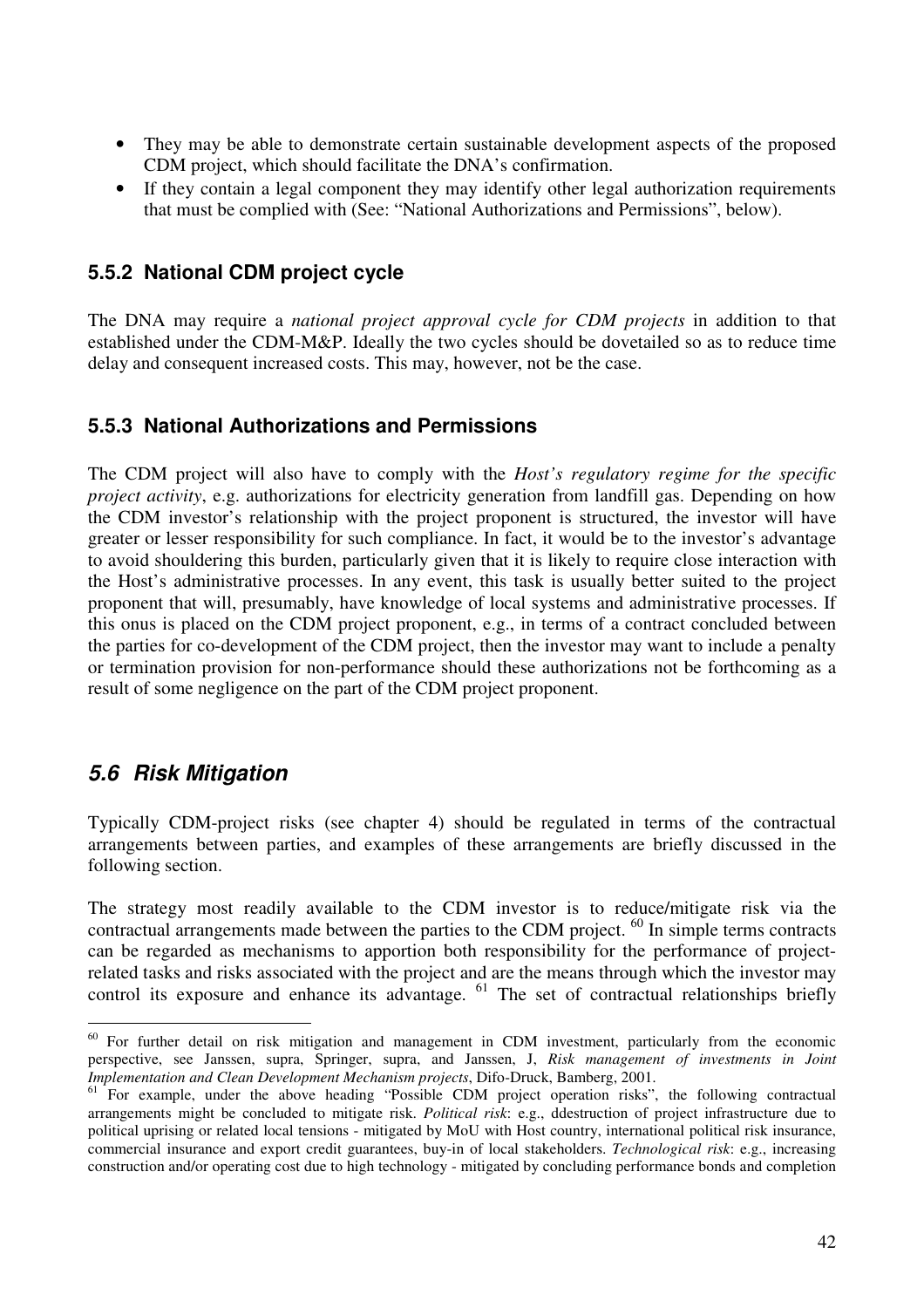considered below are those that may arise between a CDM investor and a CDM project proponent. 62

#### **5.6.1 Developmental investment in a CDM project coupled with a ERPA**

For a Type 2(a) CDM investment, which exhibits both active and passive aspects, contractual arrangements between the parties might include: <sup>63</sup>

- A *Letter of Intent*. Generally speaking a Letter of Intent is simply an agreement to enter into a more detailed contractual relationship within a specified timeframe. The more detailed relationship may, for example, include the development of a CDM project aimed at generating CERs for which the investor retains the right of first refusal to purchase. In consideration for being accorded this right of first refusal the investor may undertake to provide certain financial and/or logistical support, perhaps up to a specified limit, for project development. The general nature of the CDM project could be described and confidentiality of the parties' proprietary information could be ensured. <sup>64</sup>
- A *Co-operation Agreement* (possibly analogous to a Joint Venture agreement). This procedure, which South African lawyers recommended on being used in South Africa in addition to the Letter of Intent (which in other countries is considered sufficient)<sup>65</sup> could set out *inter alia* the terms and extent of the investment including:
	- o key developmental milestones for the project and the respective (and possibly evolving) roles of parties as each of the milestones be attained,
	- o allocation of responsibility for the performance of certain tasks, the assumption of certain risks in attaining milestones, and penalties for non-performance of tasks or non-attainment of milestones,

l

 $62$  Other contractual relationships that may arise from the requirements of the CDM project cycle include: (i) with the DOEs responsible for validation of the project and subsequent monitoring and verification of the CERs generated; and, (ii) with specialist consultants, e.g., environmental consultants conducting EIA and/or public participation processes, or technical consultants conducting project feasibility analyses. Depending on the specific CDM project activity, further contractual relationships might arise, e.g.: (iii) with power utilities for provision of power generated by the CDM project from landfill gas or a renewable energy source; or, (iv) with a gas utility for sale of landfill gas for on-selling to third parties, or (v) with an incineration utility for provision of methane for heat generation. A consideration of these relationships is beyond the scope of this Chapter.

 $63$  Note: (i) This suite of agreements is only one example of a foundation for a CDM investment. Actual choices made by investors will depend *inter alia* on specific legal advice in this regard, and the balance of convenience to the respective parties as well as time and cost constraints. (ii) The contents of these agreements are open to debate and variation according to the requirements of the parties.

<sup>64</sup> Note that the CDM-M&P, Paragraph 6, provides that information used to determine additionality, baseline methodology and its application and to support EIA, shall not be considered as proprietary or confidential in the CDM project cycle. Consequently, notwithstanding any confidentiality agreement between the investor and the project proponent, the CDM-M&P Paragraph 6 exclude certain information from bearing such status.

 $65$  Kammeradvokaten in Denmark has prepared model Letter of Intent and model ERPA, considering these sufficient.

guarantees with suppliers, contractors and sub-contractions, incorporating incentives into contracts for timely completion of tasks. *Economic risk*: e.g., changing CER prices - mitigated by locking in future CER prices through financial derivatives. *SHE risk*: e.g., contamination of project site prior to implementation of project, or sub-contractor's violation of environmental authorisation requirements - mitigated by indemnity clauses in contracts or environmental risk insurance. *Qualification risk*: e.g., fewer than expected verified and certified CERs than is technically achievable, or delays in certification resulting in fewer than expected CERs – mitigated by specialised emissions reduction insurance. (Adapted from Van den Berg, J, and Friedenthal, J., supra.).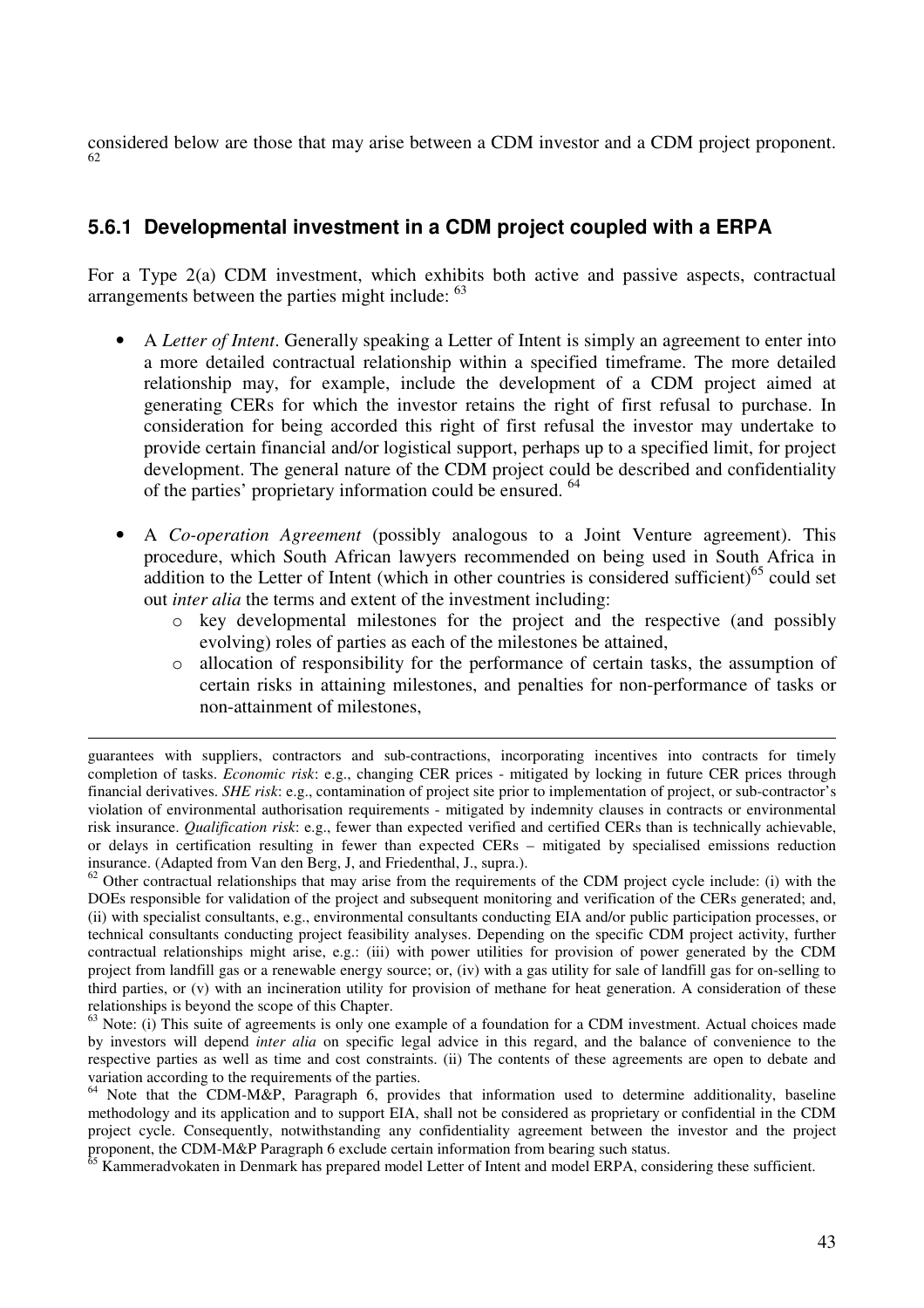- $\circ$  the degree and type of investment (monetary value and/or in-kind services),  $^{66}$
- o timeframes for and method of delivery of the investment,
- general daily "housekeeping" issues, e.g., access to the site where the project activity is being conducted,
- o amount of CERs expected to be produced by the CDM project and the price range, perhaps providing that the final price be linked to the prevailing market price at time of delivery, as set-off against the value of the investment, <sup>67</sup>
- o insurance of the CDM project infrastructure and the potential outcomes of the CDM project, and responsibility for securing such insurance,
- o reserving a right to the investor for ongoing monitoring of the operational phase of the project once the Agreement has come to an end,
- the timeframe within which the ERPA will be negotiated, and
- o the expiration of the Agreement, e.g., on the occurrence of an event such as the registration of the CDM project by the Executive Board. <sup>68</sup>
- An *Emission Reduction Purchase Agreement, ERPA*. A number of excellent discussion documents on the drafting and content of agreements for the purchase and sale of emissions reductions credits are available. It is strongly recommended that potential investors and/or their lawyers consult some of these in order to gain an insight into the complexities associated with such agreements. (See, for example, the website of the International Emissions Trading Association at: www.ieta.org ). In addition the development of standardform ERPAs will assist in bringing down transaction costs and the development of such standard-form contracts should be closely monitored by investors. Issues that arise in relation to ERPAs generally include:
	- o Ownership of the CERs the project proponent should be able to warrant that it holds title to the CERs generated by the project,
	- o Ownership or long-term title to the land upon which the CDM project is being carried out; and,
	- o Measurement, Delivery of and Payment for CERs.

A distinction that can be made between the Co-operation Agreement and the ERPA in the above example is that while the former seeks to determine the parameters of the developmental portion of the CDM investment (the so-called 'active' portion), the latter regulates the 'passive' portion of investor involvement.

 $\overline{a}$ <sup>66</sup> The question here is whether the investment will be in the form of developmental funding (accompanied with the appropriate safeguards on utilization thereof), or whether it will consist, wholly or partly, of 'in-kind' services. An example of this latter scenario might be where the investor contracts with certain consultants for the provision of services required by the CDM project, e.g., feasibility studies or EIA processes. Note that in the event of litigation between the parties, which may require the investor to prove an amount of damages suffered, it will be important to provide for a mechanism to determine the value of the investment.

 $67$  Note that these provisions will also form part of the ERPA and the preference might be not to include them in the Cooperation (Joint Venture) Agreement.

 $68$  This expiry can be seen as the end of the investor's 'active' involvement in the project and the replacement thereof by a 'passive' involvement as a CER-purchaser.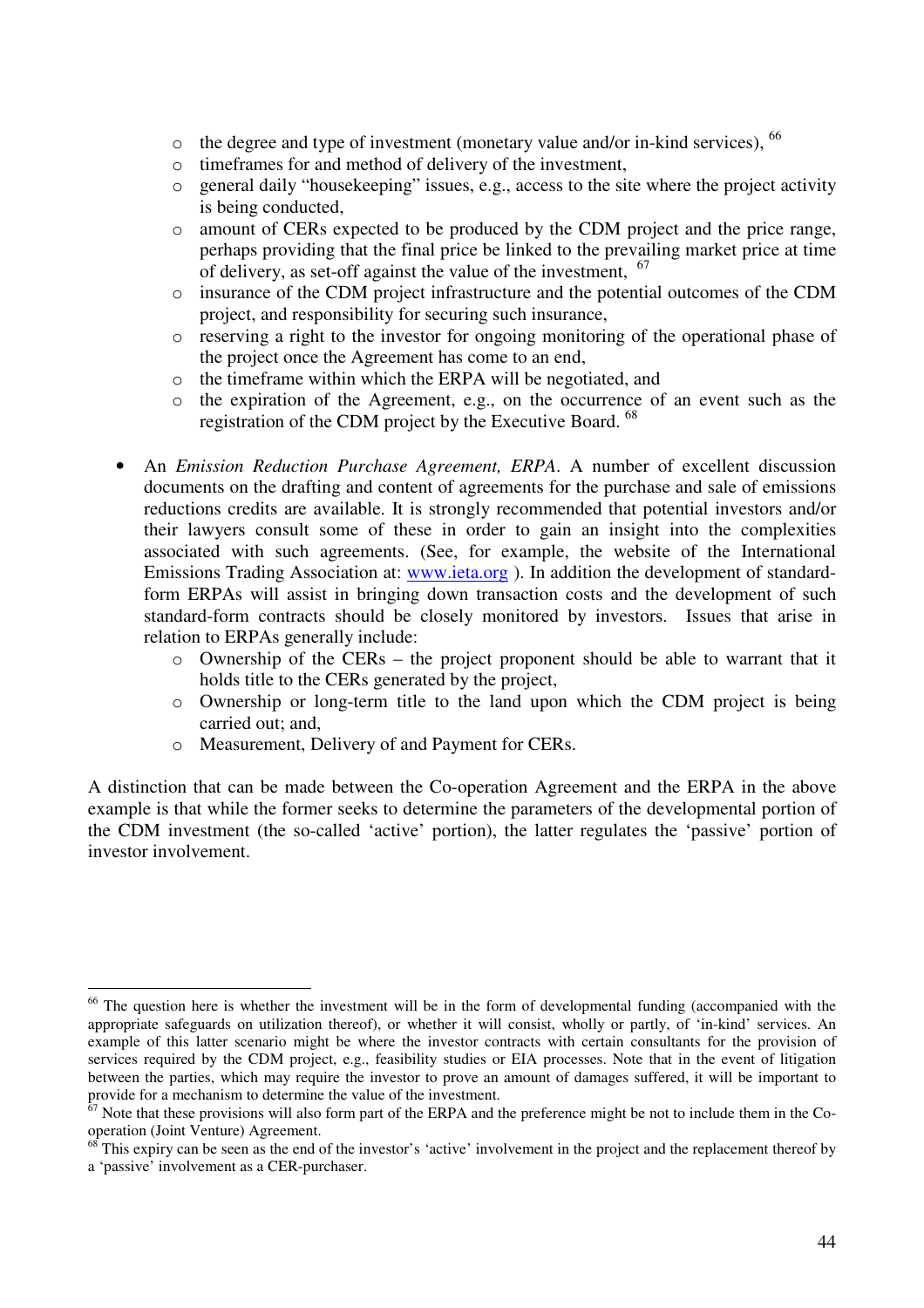#### **5.6.2 Miscellaneous issues in regard to contracts**

Note that the Executive Board will levy an administration fee on CERs issued, and that 2% of issued CERs will go the Adaptation Fund. <sup>69</sup> In addition the Host country, probably via the DNA, might charge a royalty on CERs generated.

The international NGO community is deeply interested in CDM, usually from the perspective of ensuring that CDM projects are implemented correctly and with attention to its public participation, environmental assessment and sustainable development components. A more specific concern of some NGOs is that the CDM represents the danger of repatriation, to the Annex I country, of profits from CERs generated in the Non-Annex I country. Parties to a CDM project might seek to mitigate this situation by structuring their agreement to allow the investor to gain value exclusively in CERs, while operating profits from the CDM project (i.e., profit from normal business activities) and a portion of CER's, accrue to the project proponent for the possible benefit of the local community.

It is essential to include general contractual safeguards, particularly in the Co-operation Agreement and the ERPA, e.g., a statement of the law that governs the contract, indemnities, dispute resolution, assignment, *force majeure*, confidentiality (to the degree possible, see footnote 68), penalties for non-performance, warranties, breach and termination.

In an active investment scenario the investor and CDM project proponent must have clear agreement on where responsibility lies for project development. *Example:* After initial negotiations the CDM project proponent may be under the impression that the investor is prepared to take responsibility for the full cost and logistics of project development. If this is not the case then the areas of responsibility that the investor is prepared to assume must be clarified at the outset, as should the corresponding responsibilities of the CDM project proponent. This will alleviate later disagreement which could result in delays, increased project costs, and one or both parties having to commit to greater financial or 'in-kind' exposure than originally intended.

#### **5.6.3 Further issues for consideration**

The CDM regime is new, fairly complex and still in a "learning-by-doing" phase. It is important to seek assistance from consultants who have experience in these matters, and to ensure that all parties are aware of how the process operates. *Example:* The CDM-M&P require that where a new monitoring and baseline methodology is to be used by a CDM project this methodology must first be approved by the Executive Board.  $\frac{70}{2}$  This approval requires a separate cycle of document preparation, submission, assessment and approval - different from that required for Validation and Registration of the CDM project proper. To avoid confusion the distinction between these two processes must be noted. <sup>71</sup>

 $\overline{a}$ 

 $69$  Both actions as contemplated by Kyoto, Article 12(8).

<sup>70</sup> CDM-M&P, paragraph 38.

<sup>&</sup>lt;sup>71</sup> As more monitoring and baseline methodologies are approved by the Executive Board the extra step required to approve new methodologies will be come less important as subsequent projects, with requirements similar to those with approved methodologies, are simply permitted to use the existing methodologies.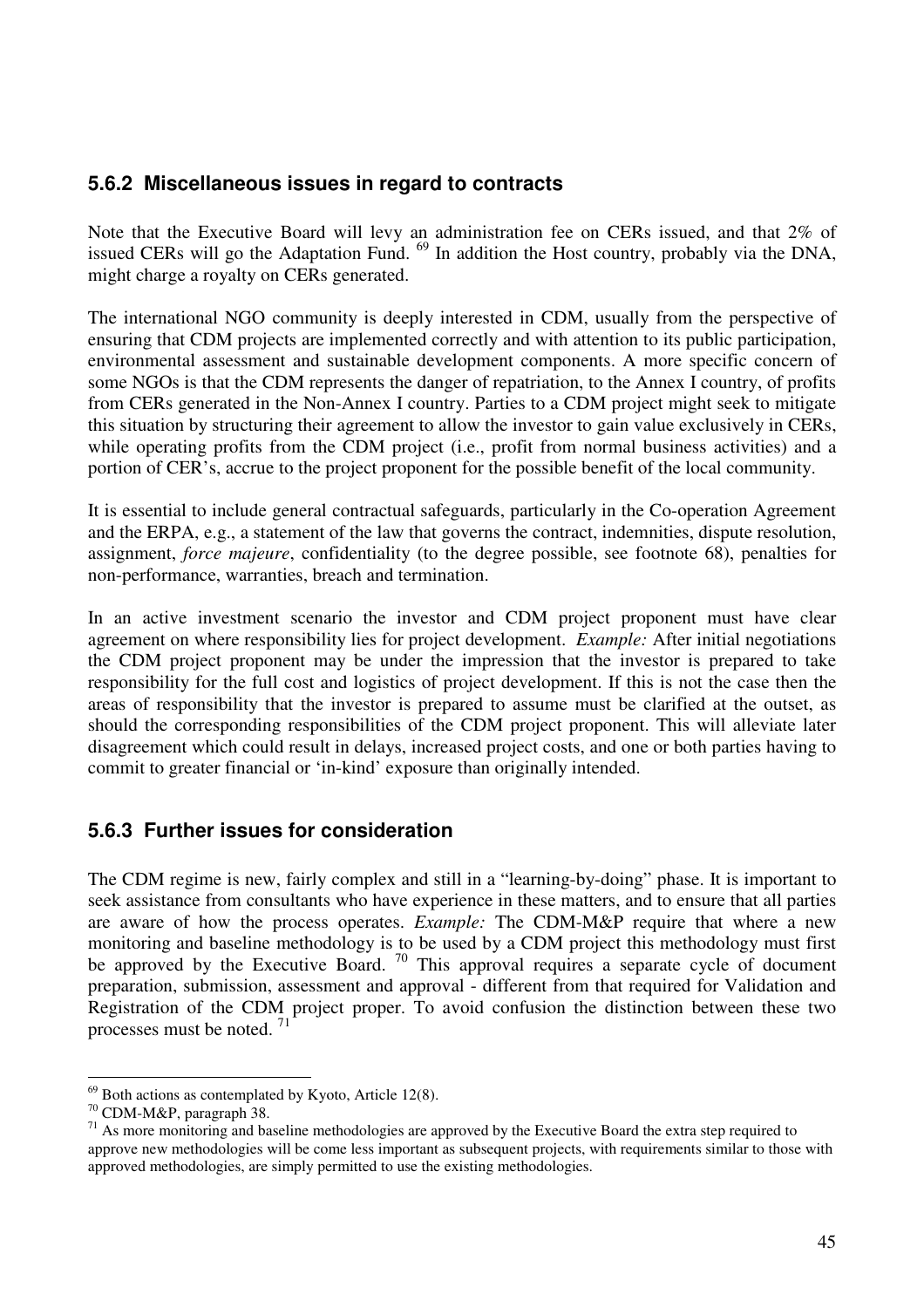Knowledge of the Host country context is important. Examples are*:* 

- An internationally-based DOE might, in reading the environmental assessment provisions of the CDM-M&P, come to the conclusion that an EIA is not required for a particular project and be prepared to validate a project without an EIA being performed. However, the CDM-M&P are clear that if the Host country so requires then an EIA must be conducted. An assessment of whether an EIA is required is probably best conducted by a local consultant (probably an environmental-legal consultant) with knowledge of the Host country's environmental legislation and of the CDM-M&P.
- The Host country may have a number of authorization requirements, at different levels of government, e.g., national, provincial and municipal, that must be applied for and awarded prior to the commencement of activities associated with the CDM project. This is especially the case in Host countries with well developed legal systems. In these instances local knowledge of authorization requirements and processes will be important to the success of the CDM project.

#### **5.6.4 Miscellaneous recommendations**

- Be in close contact with the Danish Embassy in the Host Country for information on specific local issues.
- Stay in contact with Danish office responsible for CDM and seek their advice on the best locations for investments.
- Be aware that the area of climate change is fraught with a number of divergent opinions, e.g., on the level of the threat posed to the globe, or on the relative value of different mitigation actions. It is unwise to assume that a strongly-worded deprecation of the Kyoto Protocol by a government official is the last word on the subject. This is particularly so in light of the political agendas which drive some of these opinions, e.g., the United States' current stance is drive by the incumbent administration's attitude that mitigation should occur simply by way of research into and implementation of new technology, rather than the processes implemented by Kyoto. Read as widely as possible to gain an insight into the various shades of the debate.
- The Kyoto flexible mechanisms require a strong link between environmental considerations and commercial imperatives. The Kyoto Protocol can be regarded as the first international agreement which attempts to solve an environmental problem (climate change) with a commercial solution. This link raises issues that might not usually appear in the commercial sector, e.g., sustainable development, public participation and environmental assessment. The investor should be aware of these issues and particularly how they are perceived in a particular Host country. It is possible that these issues will be viewed with some sensitivity in Non-Annex I countries. Investors should also note that paying the requisite attention to such matters is likely to result in increased project development costs, and these should be provided for when project feasibilities are conducted.
- Stay up-to-date with developments in all the areas that impact on the generation and acquisition of CERs, e.g.,
	- o amendments to the CDM-M&P, and
	- o developments in the drafting of carbon contracts, and